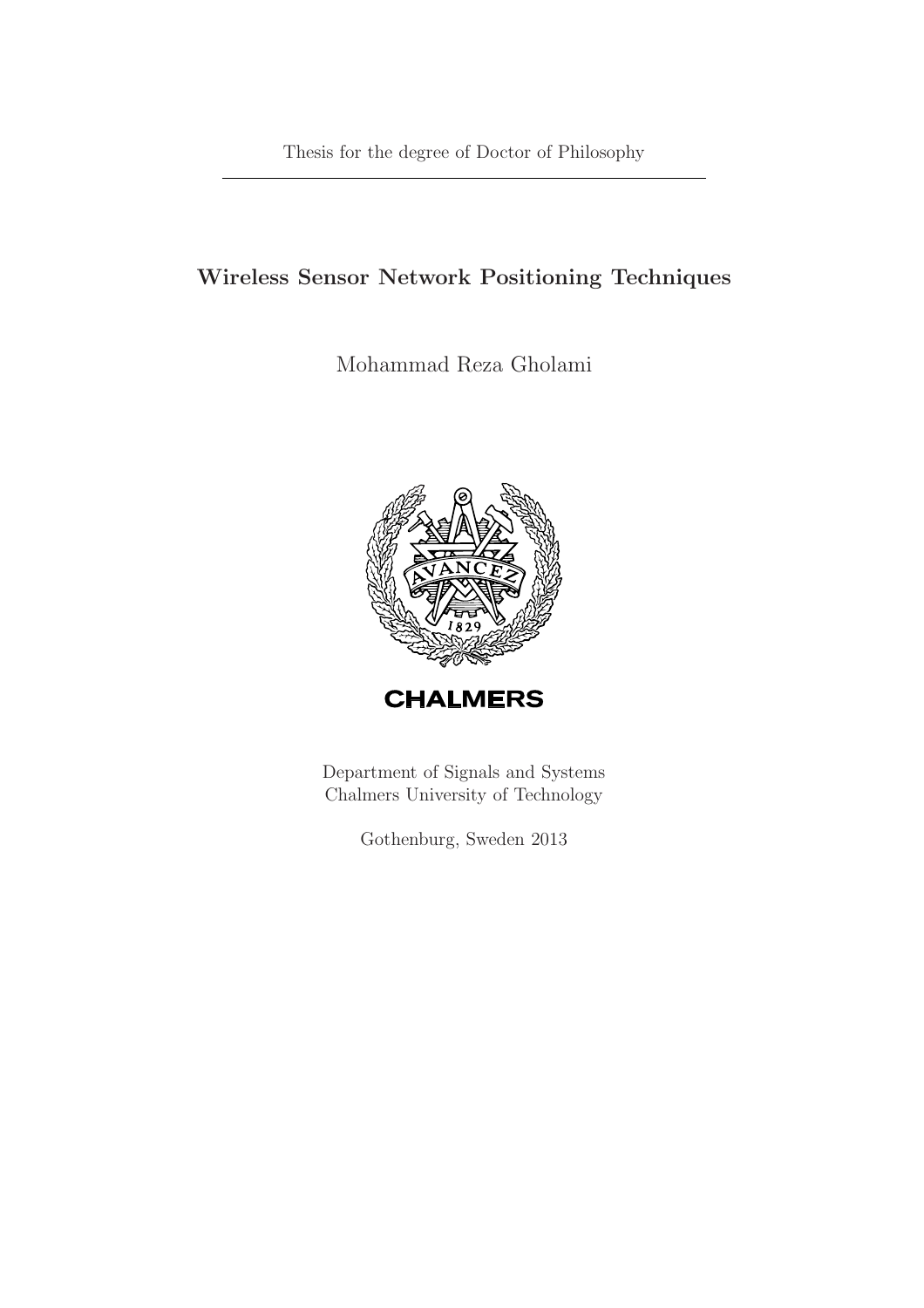Mohammad Reza Gholami Wireless Sensor Network Positioning Techniques.

ISBN 978-91-7385-899-1 Department of Signals and Systems Chalmers University of Technology Ny serie Nr 3580 ISSN 0346-718X

Department of Signals and Systems Chalmers University of Technology SE-412 96 Gothenburg, Sweden Telephone: + 46 (0)31-772 1792 Fax:  $+ 46 (0)31-772 1748$ Email: moreza@chalmers.se

Copyright ©2013 Mohammad Reza Gholami except where otherwise stated. All rights reserved.

This thesis has been prepared using LAT<sub>E</sub>X.

Printed by Chalmers Reproservice, Gothenburg, Sweden, October 2013.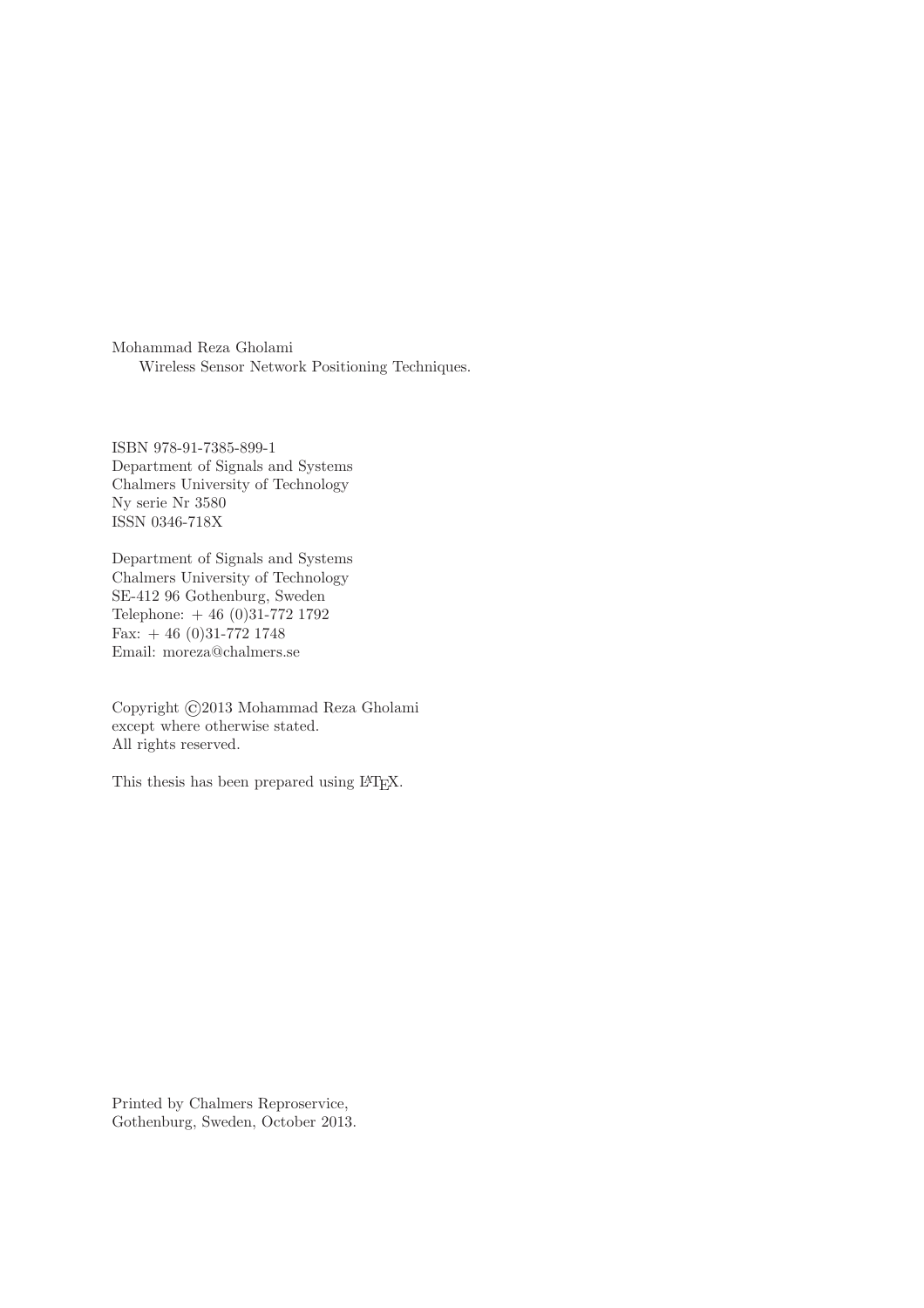To my beloved parents, Somayeh, and Arman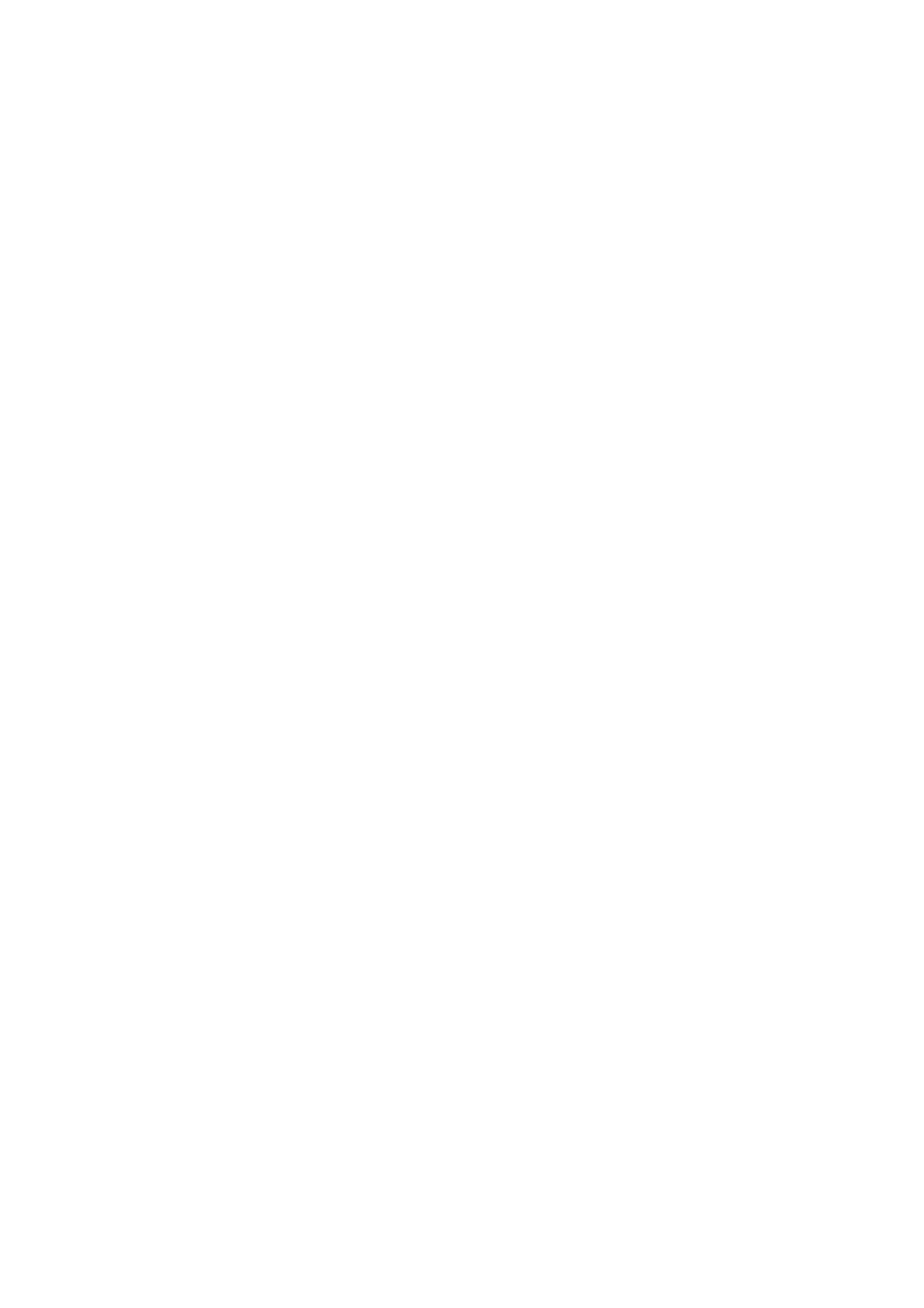# Abstract

Position information is one of the key requirements for wireless sensor networks (WSNs). Since GPS receivers have drawbacks when used in low-power sensor nodes, mainly due to latency in position recovery and limited access to GPS satellites in indoor-type scenarios, extracting the position information by means of the network itself, so-called positioning or localization, has been considered an effective solution for the positioning problem. The goal of this thesis is to design and develop approaches, algorithms, and benchmarks for the positioning problem for WSNs. The contributions of the thesis, which appear in five appended papers, are as follows.

Paper A develops an eavesdropping technique for positioning multiple target nodes in a cooperative wireless sensor network in the presence of unknown turn-around times. That is, a number of reference or target nodes (secondary nodes) can listen to both signals transmitted by the target and an active (primary) node. The maximum likelihood estimator (MLE) and a theoretical lower bound as well as a suboptimal efficient linear estimator are derived for the problem. Numerical results confirm a considerable improvement for the proposed technique compared to conventional approaches, especially for low signal-to-noise ratios. Paper B studies a self-positioning problem based on TDOA measurements in the presence of unknown target node clock skew. Since the optimal MLE poses a difficult global optimization problem, two suboptimal estimators followed by a fine-tuning approach are investigated in this paper. Numerical results show that the suboptimal estimators asymptotically attain the Cram´er-Rao lower bound. Paper C investigates the single target node localization problem based on received signal strength measurements in the presence of unknown channel parameters. Using approximations, the problem is rendered to a low complex problem and a simple technique is employed to solve the problem. The proposed technique shows a good trade-off between accuracy and complexity compared to the existing approaches. Paper D studies the possibility of upper bounding the position error for range-based positioning algorithms in wireless sensor networks. It is argued that in certain situations when the measured distances between sensor nodes have positive errors, the target node is confined to a closed bounded convex set, which can be derived from the measurements. In particular, the upper bounds are formulated as nonconvex optimization problems, and relaxation techniques are employed to approximately solve the nonconvex problems. Simulation results show that the proposed bounds are reasonably tight in many situations, especially for non-line-of-sight conditions. Finally, Paper E deals with identifying the feasible sets in cooperative positioning and proposes an iterative technique to cooperatively outer-approximate the feasible sets containing the locations of the target nodes. Simulation results show that the proposed technique converges after a small number of iterations.

Keywords: Wireless sensor network, cooperative positioning, maximum likelihood estimator, nonlinear and linear least squares, projection onto convex sets, outer-approximations, Cram´er-Rao lower bound, semidefinite programming, clock offset, clock skew.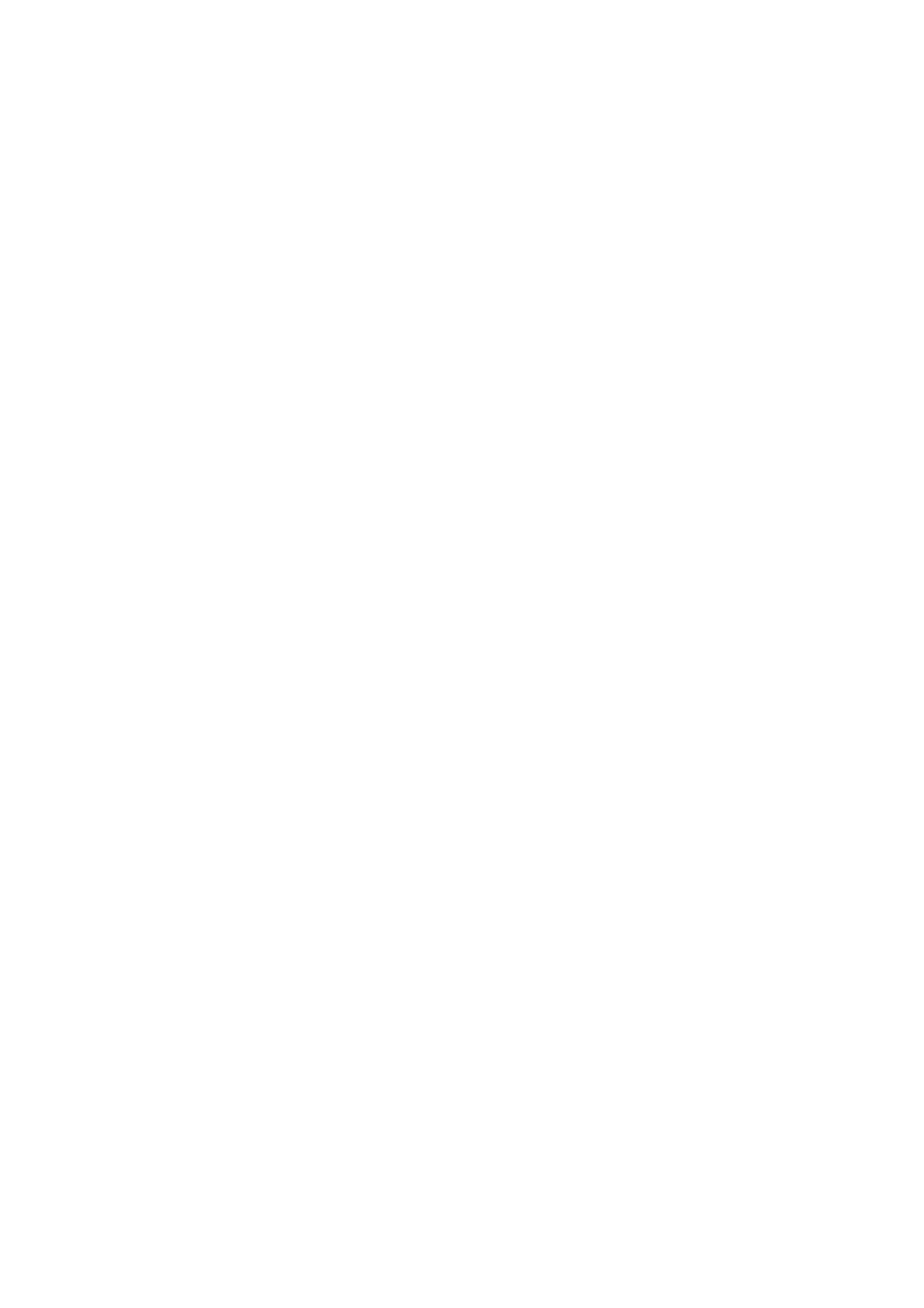# List of Publications

## Included papers

This thesis is based on the following papers:

- [A] M. R. Gholami, S. Gezici, and E. G. Ström, "Improved position estimation using hybrid TW-TOA and TDOA in cooperative networks," IEEE Trans. Signal Process., vol. 60, no. 7, pp. 3770–3785, Jul. 2012.
- [B] M. R. Gholami, S. Gezici, and E. G. Ström, "TDOA-based positioning in the presence of unknown clock skew," IEEE Trans. Commun., vol. 61, no. 6, pp. 2522-2534, Jun. 2013.
- [C] M. R. Gholami, R. M. Vaghefi, and E. G. Ström, "RSS-based sensor localization in the presence of unknown channel parameters," IEEE Trans. Signal Process., vol. 61, no. 15, pp. 3752–3759, Aug. 2013.
- [D] M. R. Gholami, E. G. Ström, H. Wymeersch, and M. Rydström, "Upper bounds on position error of a single location estimate in wireless sensor networks," submitted to Signal Processing, Sep. 2013.
- [E] M. R. Gholami, H. Wymeersch, S. Gezici, and E. G. Ström, "Distributed bounding of feasible sets in cooperative wireless network positioning," IEEE Commun. Lett., 2013, DOI: 10.1109/LCOMM.2013.070113.130905.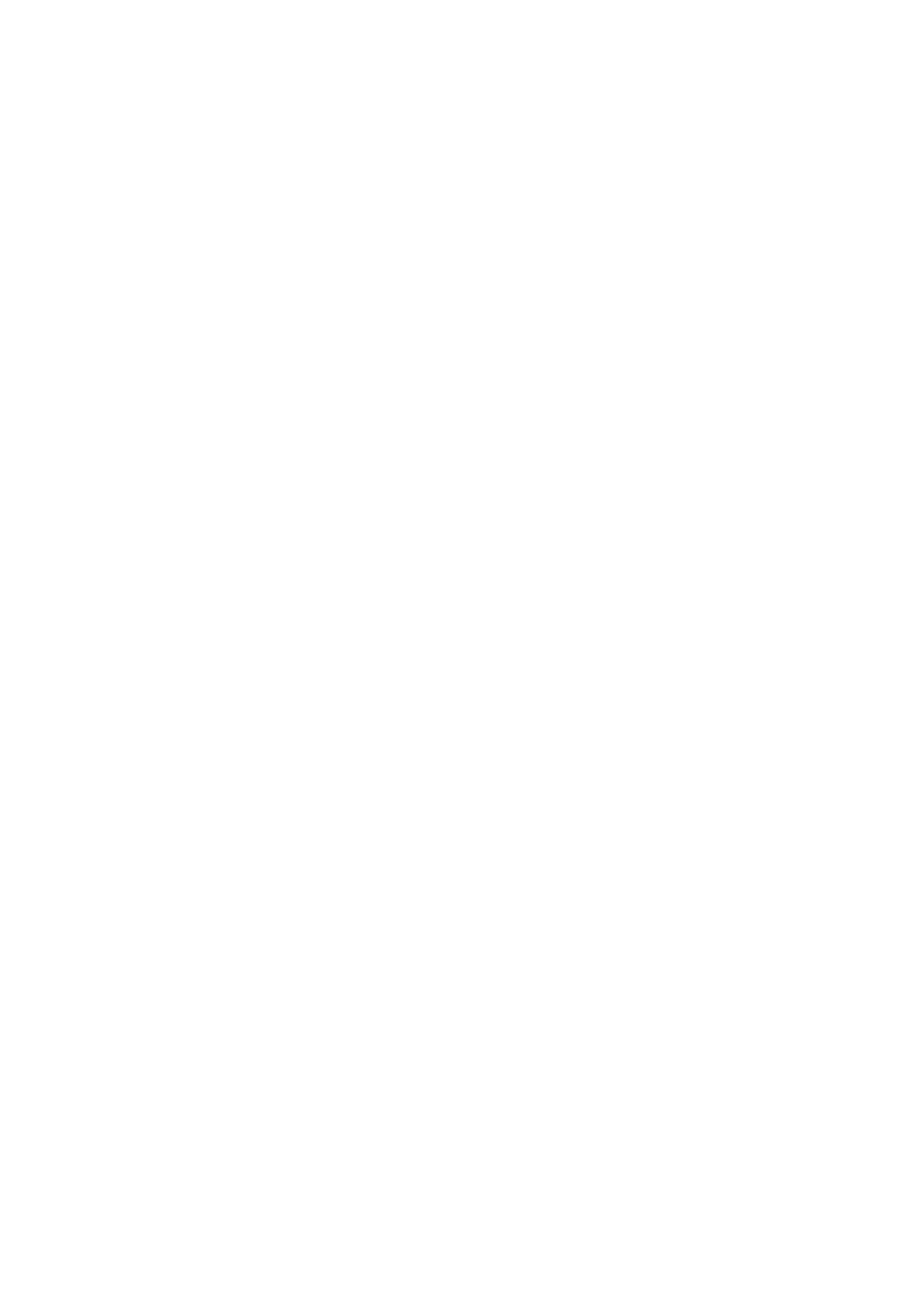# Acknowledgments

None of us got to where we are alone. Whether the assistance we received was obvious or subtle, acknowledging someone's help is a big part of understanding the importance of saying thank you.

—Harvey Mackay

I would sincerely like to thank all who supported, encouraged, and helped me in all my falling and rising until I accomplished the PhD degree. First and foremost, I would like to express my sincere gratitude to my advisor Prof. Erik G. Ström for the kind support of my PhD research, for his patience, for his motivation, and for fruitful discussions during the last five years. Fortunately, I had ample opportunities to learn many subtle leadership skills from you and to see how to manage difficult circumstances. I would like to cordially thank you for allowing me enough freedom during my PhD studies and believing in me as I defined and completed research problems.

In addition to my advisor, I would like to warmly thank Dr. Mats Rydström and Dr. Henk Wymeersch for their kind support, advice, and friendly help. I would like to sincerely thank Dr. S. Gezici, Prof. Y. Censor, Dr. L. Tetruashvili, and Prof. M. Viberg for many fruitful discussions and comments on different research problems. Finally, I would like to thank our colleagues at Newcom++, an EU FP7 Network of Excellence, for collaborating on measuring the practical data.

During my PhD studies, I had a great opportunity to visit the Adaptive Systems Laboratory at UCLA, hosted by Prof. Ali H. Sayed, to work on distributed estimation over networks. I would like to sincerely thank Prof. Sayed and his great PhD students for their warm hospitality, wonderful discussions during challenging weekly meetings, and friendly support.

Throughout my life, I have been so lucky to have great friends. If you were not in my life, I could not imagine how meaningless and tedious life could be. I would like to take this opportunity to thank all my former and current friends. In particular, I would like to thank all former and current PhD students, Associate Professors, and Professors in the division of Communication Systems, Information Theory, and Antennas. I would also like to thank all my Iranian friends in Chalmers and especially at the department of Signals and Systems. I will never forget pleasant discussions with you, especially in the department's kitchen. Finally, I would like to thank the administration staff at the department of Signals and Systems, who helped me a lot throughout this process with particular thanks to Agneta, Lars, and Natasha.

I owe my deepest gratitude to my family for their utmost support, encouragement, constant love, and unbelievable compassion. I am thoroughly grateful to my parents, Nasrollah and Zahra, for all the sacrifices they have endured to support their son. Your over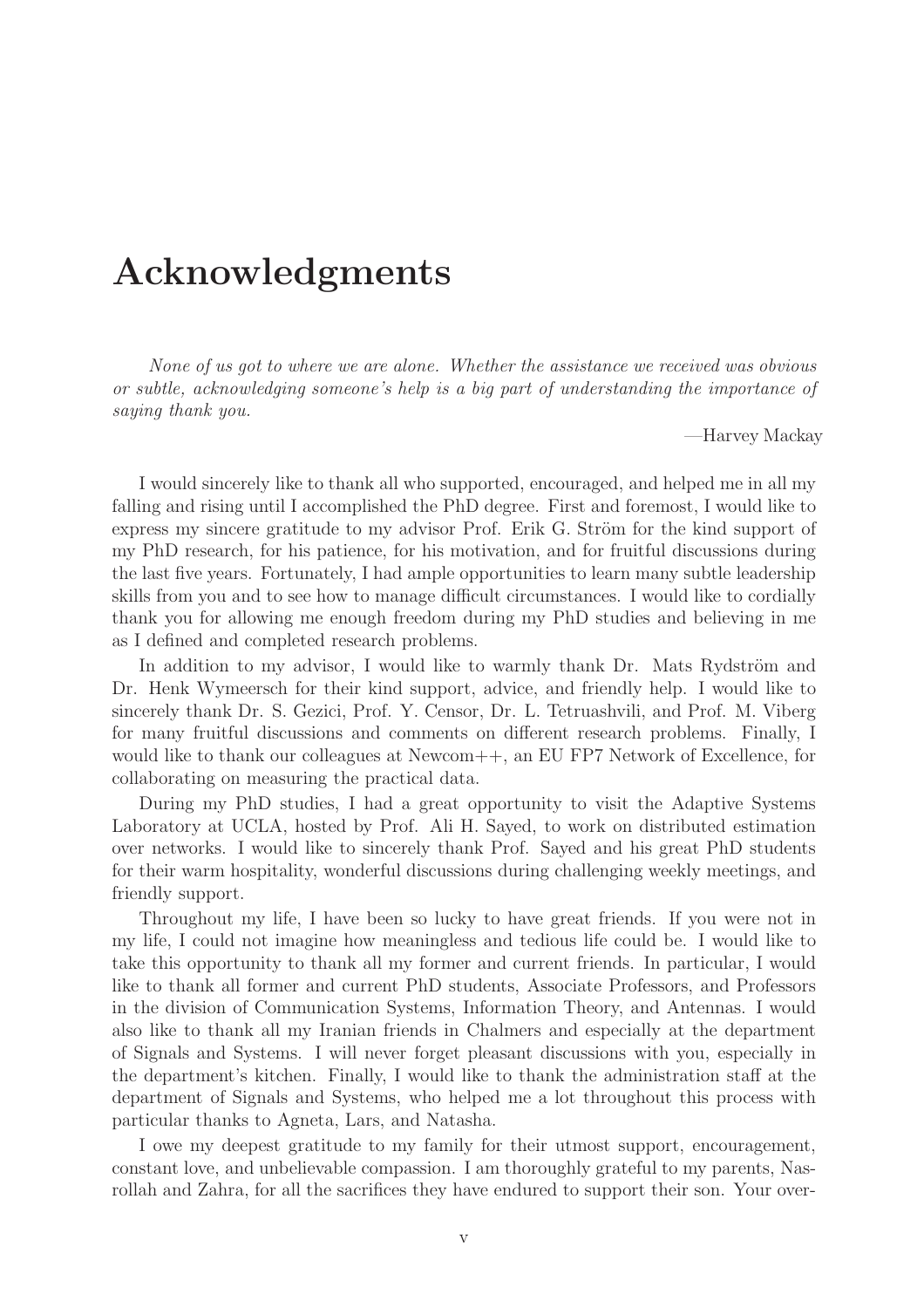whelming support, commitment, dedication, and unconditional love cannot be expressed in words. I would like to express my heartfelt gratitude to my lovely sister, Hanieh, and my lovely brother, Hamid Reza, for their constant love, concern, and support, which are inestimable assets in my life.

Last but not least, my sincere thanks goes to my wife, Somayeh, for her understanding, love, and compassion during the past few years. Your unbelievable support and encouragement were in the end what made this dissertation possible. You have been, always, my pillar, my joy, and my guiding light. Finally, I would like to welcome my son, Arman, to this world. You have enlightened my life and brought a huge amount of pleasure, happiness, and blessing to our families. It has been quite a joy to write the thesis while looking at your smile and hearing your little giggles. I wish you a great and successful life.

This work has been supported by the Swedish Research Council (VR) under Grant 2007-6363. The research visit at UCLA was partially supported by Ericsson's Research Foundation (Reference: FOSTIFT-12:021 and FOSTIFT-13:031).

Mohammad Reza Gholami Gothenburg, 2013.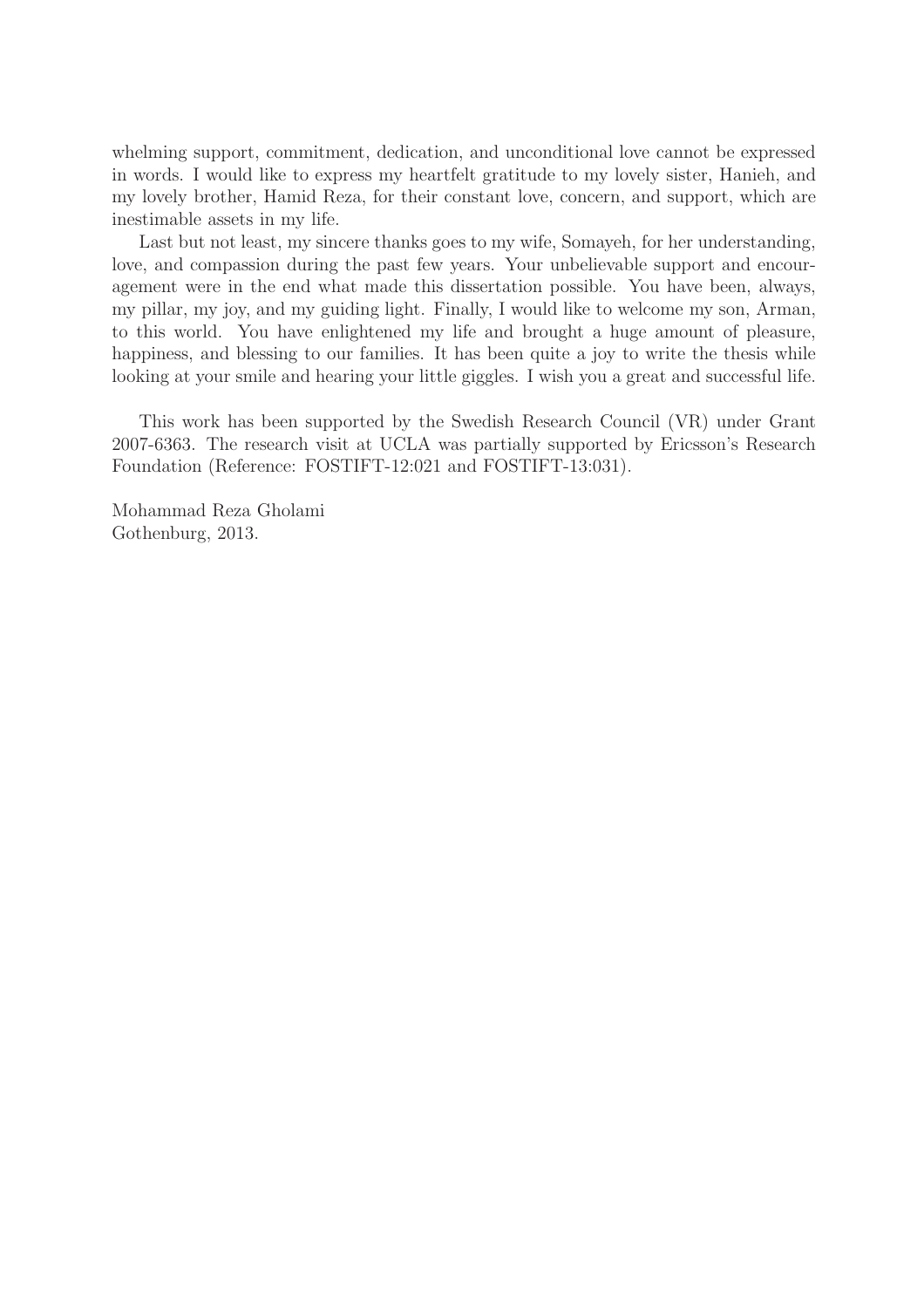# Acronyms

| AOA         | Angle-of-arrival                                |  |  |  |
|-------------|-------------------------------------------------|--|--|--|
| <b>CRLB</b> | Cramér-Rao lower bound                          |  |  |  |
| <b>CDF</b>  | Cumulative distribution function                |  |  |  |
| <b>CEP</b>  | Circular error probable                         |  |  |  |
| <b>CFP</b>  | Convex feasibility problem                      |  |  |  |
| DCP         | Difference of convex functions programming      |  |  |  |
| <b>FROB</b> | Frobenius metric                                |  |  |  |
| GDOP        | Geometric dilution of precision                 |  |  |  |
| LOS         | Line-of-sight                                   |  |  |  |
| <b>MLE</b>  | Maximum likelihood estimator                    |  |  |  |
| MМ          | Majorization minimization                       |  |  |  |
| NΒ          | Norm of bias                                    |  |  |  |
| <b>NLS</b>  | Nonlinear least squares                         |  |  |  |
| <b>NLOS</b> | Non-line-of-sight                               |  |  |  |
| <b>OA</b>   | Outer-approximation                             |  |  |  |
| PDF         | Probability density function                    |  |  |  |
| <b>POCS</b> | Projection onto convex sets                     |  |  |  |
| QCQP        | Quadratically constrained quadratic programming |  |  |  |
| RF          | Radio frequency                                 |  |  |  |
| <b>RSS</b>  | Received signal strength                        |  |  |  |
| RMSE        | Root-mean-square-error                          |  |  |  |
| SNR         | Signal-to-noise ratio                           |  |  |  |
| SDP         | Semidefinite programming                        |  |  |  |
| <b>TOA</b>  | Time-of-arrival                                 |  |  |  |
| TDOA        | Time-difference-of-arrival                      |  |  |  |
| TW-TOA      | Two-way TOA                                     |  |  |  |
| <b>UWB</b>  | Ultra-wideband                                  |  |  |  |
| WSN         | Wireless sensor network                         |  |  |  |
| <b>WNLS</b> | Weighted nonlinear least squares                |  |  |  |
|             |                                                 |  |  |  |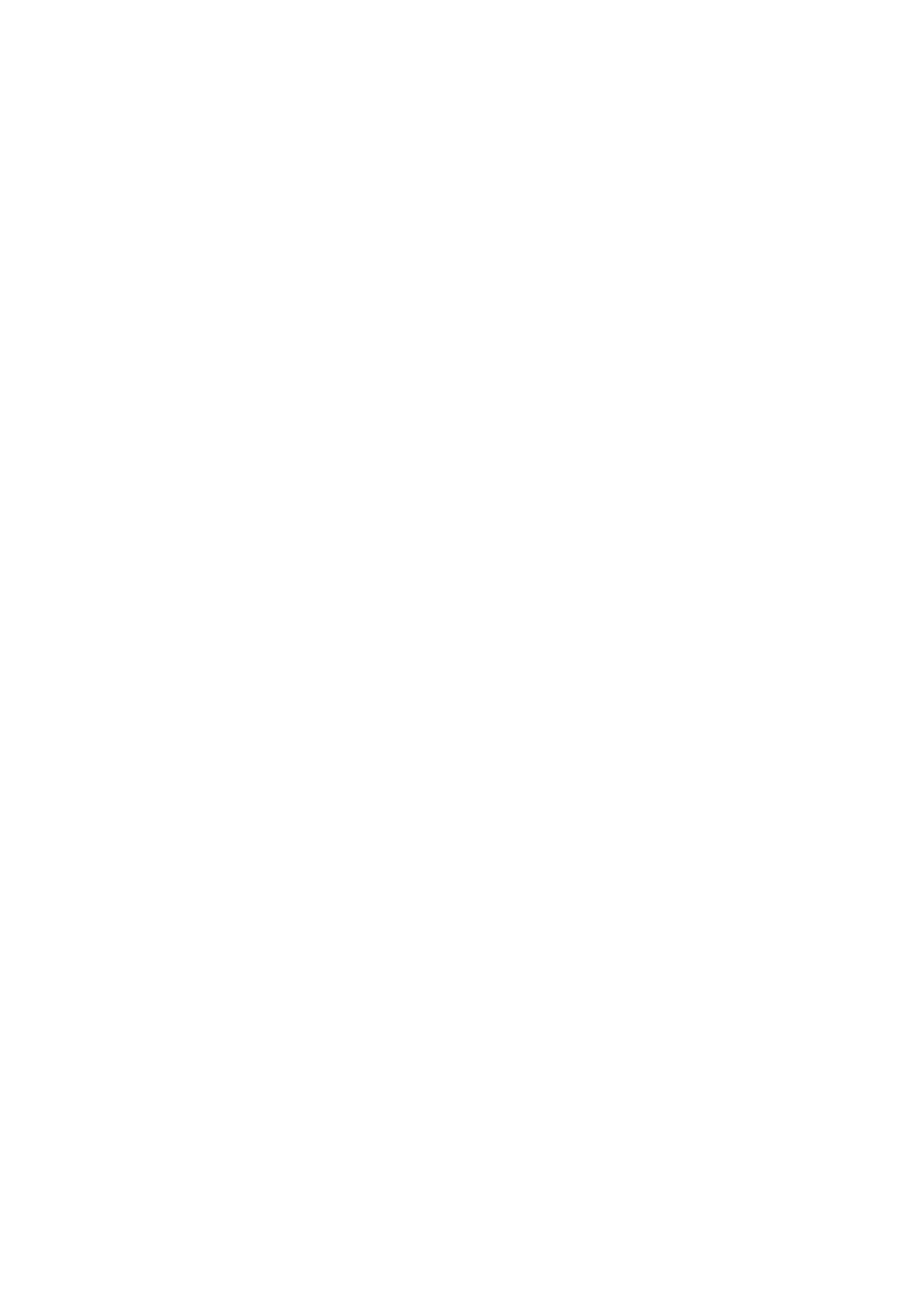# **Contents**

|                | Abstract |                 |                                                                                        | i              |
|----------------|----------|-----------------|----------------------------------------------------------------------------------------|----------------|
|                |          |                 | List of Publications                                                                   | iii            |
|                |          | Acknowledgments |                                                                                        | V              |
|                | Acronyms |                 |                                                                                        | vii            |
| 1              |          | Introduction    |                                                                                        | $\overline{5}$ |
|                | 1.1      |                 |                                                                                        | 6              |
|                | 1.2      |                 |                                                                                        | 8              |
| $\overline{2}$ |          |                 | Positioning problem                                                                    | 9              |
|                | 2.1      |                 | The problem statement $\ldots \ldots \ldots \ldots \ldots \ldots \ldots \ldots \ldots$ | 9              |
|                | 2.2      |                 |                                                                                        | 10             |
|                |          | 2.2.1           |                                                                                        | 11             |
|                |          | 2.2.2           |                                                                                        | 12             |
|                |          | 2.2.3           |                                                                                        | 14             |
|                | 2.3      |                 |                                                                                        | 18             |
|                |          | 2.3.1           | Centralized vs distributed approaches                                                  | 18             |
|                |          | 2.3.2           | Cooperative vs noncooperative techniques $\ldots \ldots \ldots \ldots$                 | 19             |
|                |          | 2.3.3           | Self-positioning vs remote positioning $\dots \dots \dots \dots \dots$                 | 19             |
|                |          | 2.3.4           | Classification based on measurements                                                   | 19             |
| 3              |          |                 | Positioning algorithms                                                                 | 21             |
|                | 3.1      |                 | Statistical estimators                                                                 | 22             |
|                |          | 3.1.1           |                                                                                        | 23             |
|                |          | 3.1.2           |                                                                                        | 23             |
|                |          | 3.1.3           |                                                                                        | 24             |
|                | 3.2      |                 |                                                                                        | 27             |
|                |          | 3.2.1           |                                                                                        | 29             |
|                |          | 3.2.2           |                                                                                        | 30             |
| $\overline{4}$ |          |                 | Techniques for approximately solving nonconvex problems                                | 33             |
|                | 4.1      |                 |                                                                                        | 33             |
|                |          | 4.1.1           |                                                                                        | 34             |
|                |          | 4.1.2           |                                                                                        | 35             |
|                |          | 4.1.3           |                                                                                        | 36             |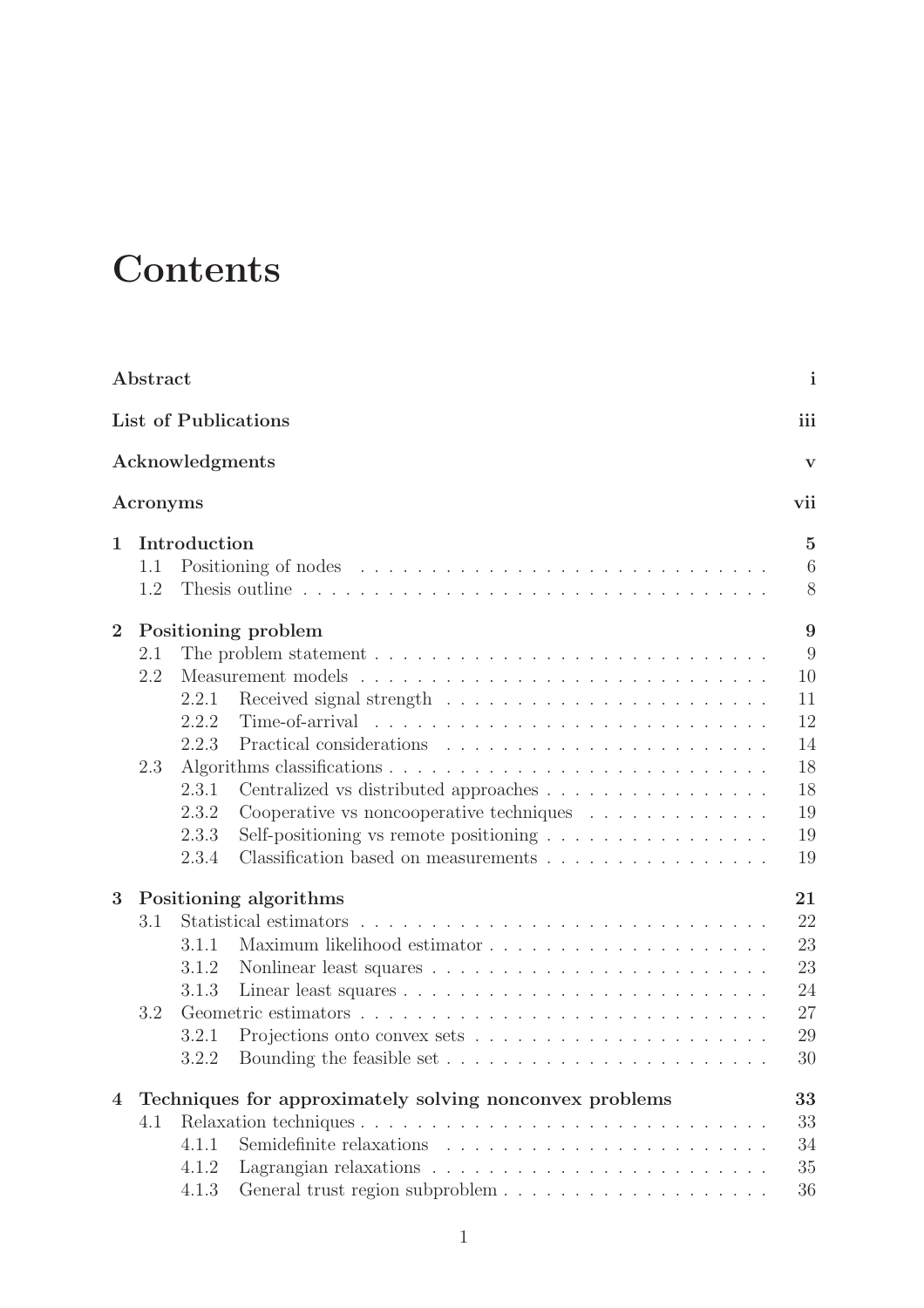|                | 4.2 |       |                                                                                        | 36             |
|----------------|-----|-------|----------------------------------------------------------------------------------------|----------------|
|                | 4.3 |       | Difference of convex functions programming $\ldots \ldots \ldots \ldots \ldots$        | 37             |
|                | 4.4 |       |                                                                                        | 37             |
|                |     |       |                                                                                        |                |
| $\overline{5}$ |     |       | Performance evaluation                                                                 | 41             |
|                | 5.1 |       |                                                                                        | 41             |
|                |     | 5.1.1 | Position errors                                                                        | 41             |
|                |     | 5.1.2 |                                                                                        | 42             |
|                |     | 5.1.3 | Cumulative distribution function                                                       | 43             |
|                |     | 5.1.4 |                                                                                        | 44             |
|                |     | 5.1.5 | The circular error probable $(CEP) \dots \dots \dots \dots \dots \dots$                | 45             |
|                |     | 5.1.6 |                                                                                        | 46             |
|                |     | 5.1.7 |                                                                                        | 46             |
|                | 5.2 |       | Other metrics                                                                          | 47             |
| 6              |     |       | Conclusions and future work                                                            | 49             |
|                | 6.1 |       | Thesis contributions                                                                   | 49             |
|                |     | 6.1.1 |                                                                                        | 49             |
|                |     | 6.1.2 |                                                                                        | 50             |
|                | 6.2 |       |                                                                                        | 50             |
|                |     | 6.2.1 |                                                                                        | 50             |
|                |     | 6.2.2 |                                                                                        | 51             |
|                |     | 6.2.3 | Paper $C \ldots \ldots \ldots \ldots \ldots \ldots \ldots \ldots \ldots \ldots \ldots$ | 52             |
|                |     | 6.2.4 |                                                                                        | 52             |
|                |     | 6.2.5 |                                                                                        | 53             |
|                | 6.3 |       |                                                                                        | 54             |
|                | 6.4 |       |                                                                                        | 54             |
|                |     |       |                                                                                        |                |
| $\mathbf{A}$   |     |       | Improved Position Estimation Using Hybrid TW-TOA and TDOA in                           |                |
|                |     |       | <b>Cooperative Networks</b>                                                            | $\mathbf{A1}$  |
|                |     |       |                                                                                        | A3             |
|                |     |       |                                                                                        | A6             |
|                |     |       |                                                                                        | A9             |
|                |     |       | A. 3.1 Maximum likelihood estimator                                                    | A <sub>9</sub> |
|                |     |       | A. 3.2 Cramér-Rao lower bound                                                          | A10            |
|                |     |       | A. 4 Linear estimator                                                                  | A12            |
|                |     |       | A. 4.1 First step                                                                      | A12            |
|                |     |       |                                                                                        | A16            |
|                |     |       |                                                                                        | A17            |
|                |     |       |                                                                                        | A19            |
|                |     |       |                                                                                        |                |
|                |     |       |                                                                                        | A19            |
|                |     |       | A. 5.2 The linear estimator                                                            | A20            |
|                |     |       | A. 6 Simulations results                                                               | A21            |
|                |     |       |                                                                                        | A22            |
|                |     |       |                                                                                        | A24            |
|                |     |       |                                                                                        | A26            |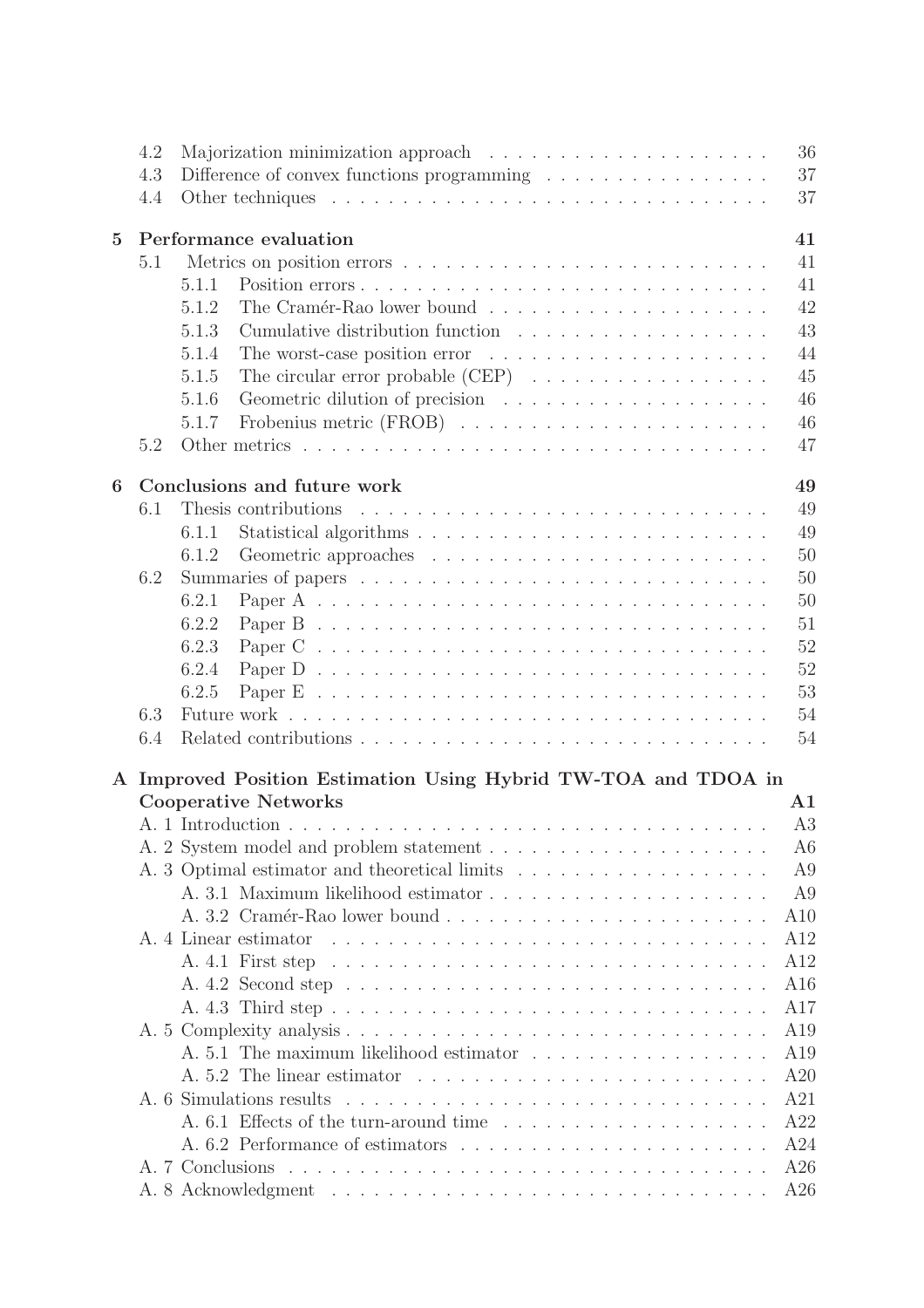| B           | TDOA Based Positioning in the Presence of Unknown Clock Skew                           | B1                   |
|-------------|----------------------------------------------------------------------------------------|----------------------|
|             |                                                                                        | B <sub>3</sub>       |
|             |                                                                                        | B <sub>5</sub>       |
|             | B. 3 Maximum likelihood estimator and theoretical limits                               | B <sub>8</sub>       |
|             | B. 3.1 Maximum likelihood estimator (MLE)                                              | B <sub>8</sub>       |
|             |                                                                                        | B <sub>9</sub>       |
|             |                                                                                        | <b>B11</b>           |
|             |                                                                                        | <b>B11</b>           |
|             |                                                                                        | <b>B16</b>           |
|             |                                                                                        | <b>B17</b>           |
|             |                                                                                        | <b>B19</b>           |
|             |                                                                                        | <b>B19</b>           |
|             |                                                                                        | <b>B20</b>           |
|             |                                                                                        | <b>B21</b>           |
|             |                                                                                        | <b>B22</b>           |
| $\mathbf C$ | RSS-Based Sensor Localization in the Presence of Unknown Channel                       |                      |
|             | Parameters                                                                             | C1                   |
|             |                                                                                        | C <sub>3</sub>       |
|             |                                                                                        | C <sub>4</sub>       |
|             |                                                                                        | C <sub>4</sub>       |
|             | C. 3.1 Unknown transmit power                                                          | C <sub>5</sub>       |
|             |                                                                                        | C6                   |
|             | C. 3.3 Unknown path-loss exponent and transmit power $\ldots \ldots \ldots$            | C9                   |
|             |                                                                                        | C11                  |
|             |                                                                                        | C11                  |
|             |                                                                                        | C12                  |
|             | $C. 5.2$ Unknown path-loss exponent $\ldots \ldots \ldots \ldots \ldots \ldots \ldots$ | C12                  |
|             | C. 5.3 Unknown transmit power and path-loss exponent                                   | C15                  |
|             |                                                                                        | C15                  |
|             |                                                                                        | C17                  |
|             | D Upper Bounds on Position Error of a Single Location Estimate in Wire-                |                      |
|             | less Sensor Networks                                                                   | $\rm{D}1$            |
|             |                                                                                        | D3                   |
|             |                                                                                        | D <sub>6</sub>       |
|             |                                                                                        | D <sub>6</sub>       |
|             | D. 2.2 Quadratically constrained quadratic programming                                 | D <sub>6</sub>       |
|             | D. 2.3 Bounds on estimation errors given a realization of the measurement              |                      |
|             | vector                                                                                 | D7<br>D <sub>8</sub> |
|             |                                                                                        | D <sub>9</sub>       |
|             |                                                                                        | D10                  |
|             | D. 5.1 A bound for the case an estimate exists $\dots \dots \dots \dots \dots$         | D11                  |
|             |                                                                                        | D13                  |
|             |                                                                                        | D17                  |
|             |                                                                                        | D19                  |
|             |                                                                                        |                      |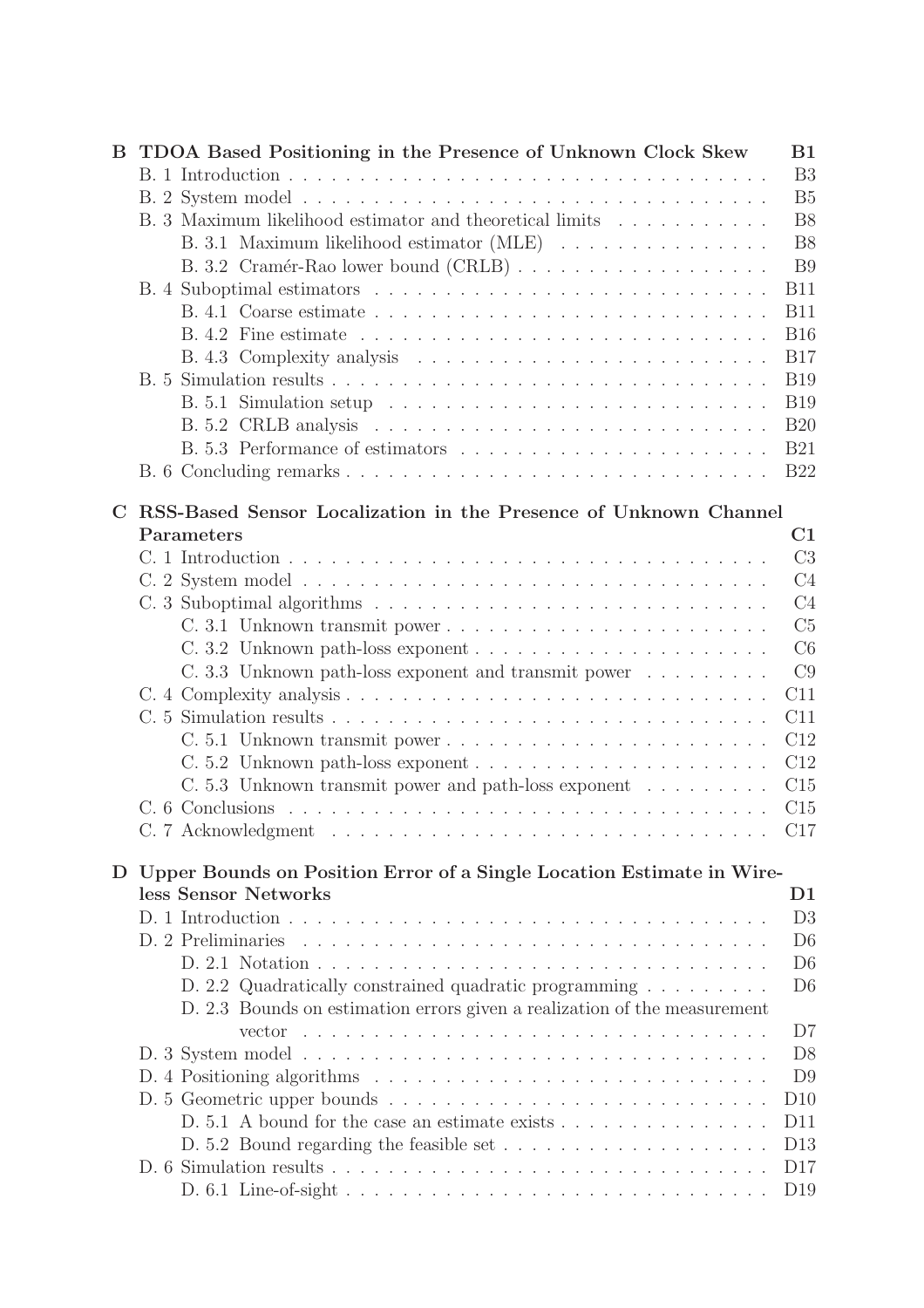|                                                                         | 1)25           |
|-------------------------------------------------------------------------|----------------|
| E Distributed Bounding of Feasible Sets in Cooperative Wireless Network |                |
| Positioning                                                             | E1             |
|                                                                         | E3             |
|                                                                         | E3             |
|                                                                         | F4             |
|                                                                         | E4             |
|                                                                         | E <sub>5</sub> |
|                                                                         | E6             |
|                                                                         | E8             |
|                                                                         | E10            |
|                                                                         |                |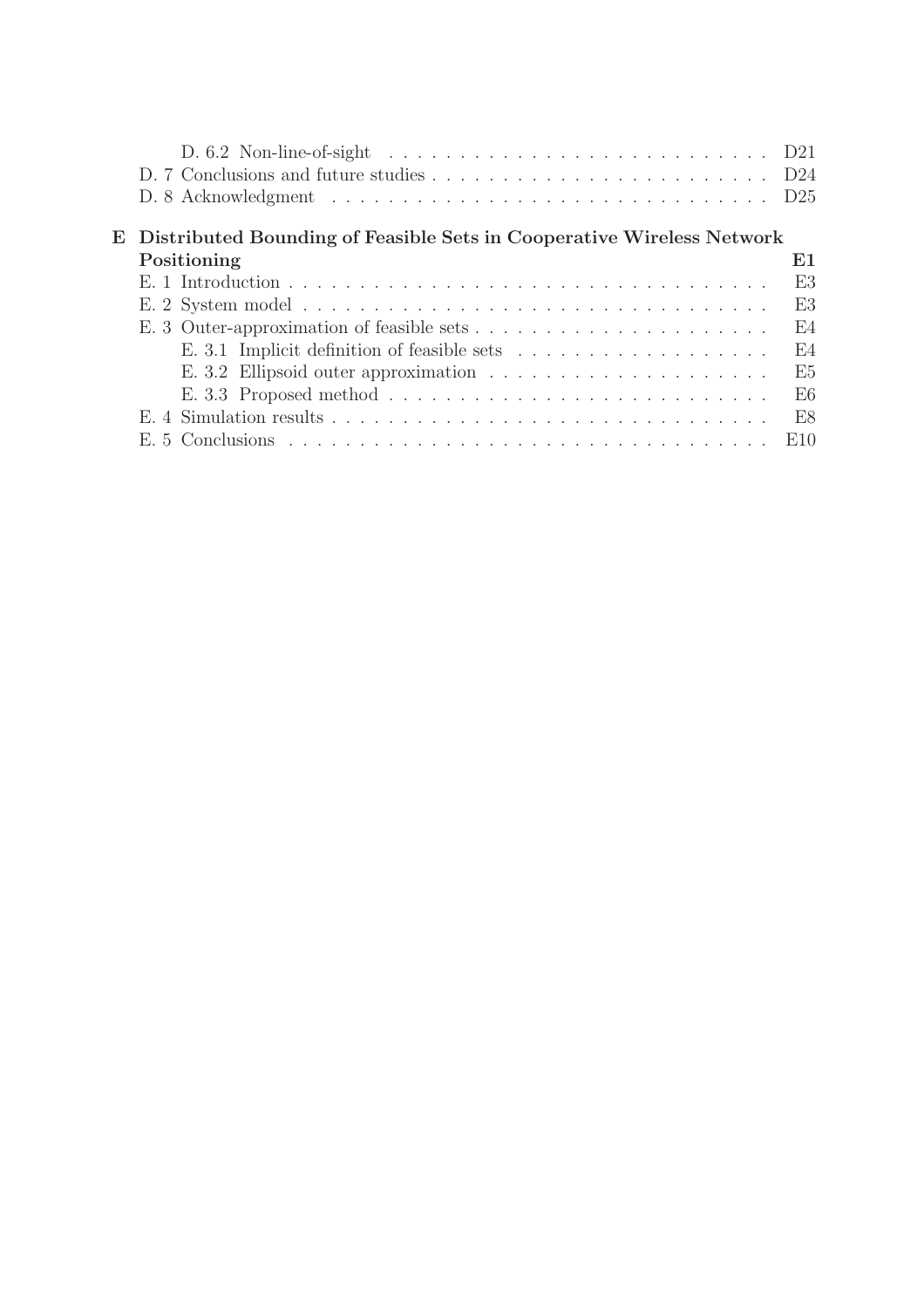# Chapter 1 Introduction

Recent advances in Micro-Electro-Mechanical System (MEMS) technology have enabled the use of tiny devices such as sensor nodes in large distributed wireless sensor networks (WSNs). WSNs have vastly found applications in, e.g., intelligent transportation systems, habitat monitoring, tracking targets, agro-technology, battlefield surveillance, and intruder detection [1, 2], just to name a few. The data gathered by sensor nodes are often meaningless unless the position information of the sensor nodes is available. For example, for location-aware services, the geographic location of a mobile phone is needed in order to provide a service. In fact, in location-based services, mobile customers are able to request and receive information, e.g., maps, emergency response, and demographic data collection, based on their geographic locations. The position information, with desired accuracy, can also be used in designing efficient routing protocols in WSNs. Information about the locations of sensor nodes can be provided by a satellite-based positioning system, e.g., global positioning system (GPS), or it can be extracted from the network itself. In general, satellite-based positioning systems have acceptable level of accuracy in outdoor scenarios in which signals from satellites can be received with good signal-to-noise ratios without blockage (line-of-sight (LOS) conditions). Table 1.1 shows two satellite-based positioning systems with applications in outdoor scenarios [3].

Due to drawbacks of using GPS receivers in low-power sensor nodes, limited access to satellites in indoor scenarios, e.g., inside tunnels or across high-rise buildings [4], and latency in position recovery, a tremendous effort has been devoted to designing lowcost and efficient algorithms to recover the location information from the network using some promising technology such as Ultra-wideband (UWB) [5]. The position information is extracted relative to local coordinates of some infrastructure devices (landmarks). In some scenarios to offer seamless positioning, e.g., tracking a target moving from an outdoor scenario to an indoor one, it may be necessary to integrate global coordinates with local coordinates.

The required positioning accuracy depends on applications, which can be in the order of centimetres to hundreds of meters. As an example, Table 1.2 shows the required ac-

| Systems | Technique   | Accuracy  | Application | Drawbacks                                                      |
|---------|-------------|-----------|-------------|----------------------------------------------------------------|
| GPS     | <b>TDOA</b> | $10-20$ m |             | Earth scale coverage   LOS scenarios, expensive infrastructure |
| Galileo | TDOA        | $1-5$ m   |             | Earth scale coverage   LOS scenarios, expensive infrastructure |

Table 1.1: Two satellite-based positioning systems [3].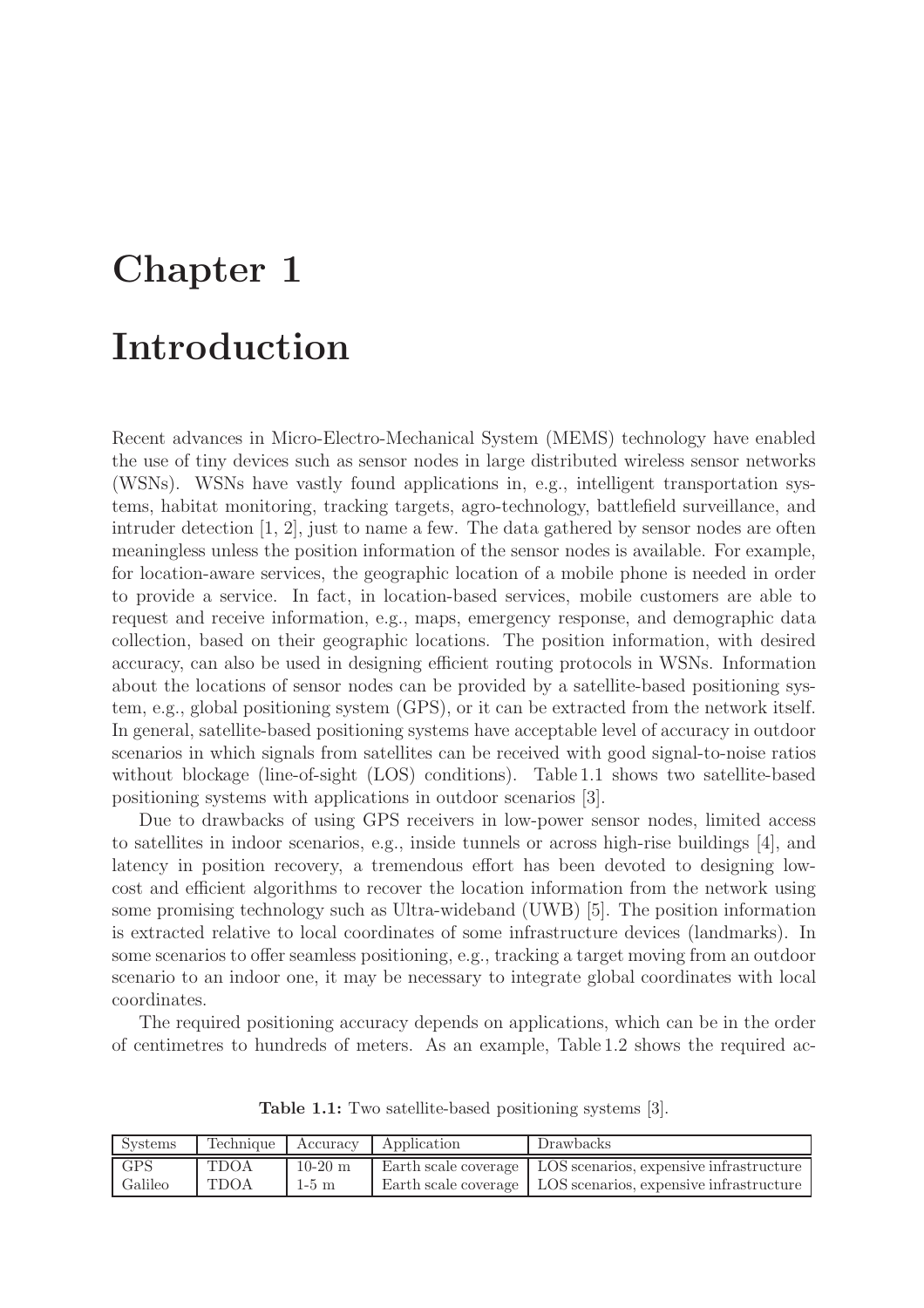| Application | Accuracy    | Example          |
|-------------|-------------|------------------|
| Emergency   | medium-high | emergency call   |
| Navigation  | high        | directions       |
| Information | medium      | advertisement    |
| Tracking    | 10W         | vehicle tracking |

Table 1.2: Positioning accuracy required for different applications [4].



Figure 1.1: An example of a dynamic network. Vehicles can estimate their locations using a hybrid technique. Some nodes get their information from GPS, and through a collaborative technique other vehicles (with no access to satellites) can find their positions.

curacy for different applications [4]. In general, the required accuracy for network-based positioning (remote positioning) and device-based location recovery (self-positioning) can also be different. For example, for a 911 emergency call in the U.S, the accuracy for remote positioning and self-positioning should not be worse that 300 and 150 meters, respectively, in 95% of emergency calls.

## 1.1 Positioning of nodes

As mentioned before, the GPS receiver has some drawbacks when being used in low-power sensor nodes; hence, extracting the position information by means of the network itself, also called localization, can be alternatively employed in WSNs [6–10]. To that aim, it is commonly assumed that there are a number of fixed sensors called reference or anchor nodes whose positions are initially known using GPS receivers or manual settings [11]. The locations of reference nodes are used to localize a number of target nodes at unknown locations. In this thesis, the terms "reference nodes" and "target nodes" will be used consistently. We assume that sensor nodes are able to make some type of measurements, which carry information about the location of target nodes. Sensor nodes in WSNs can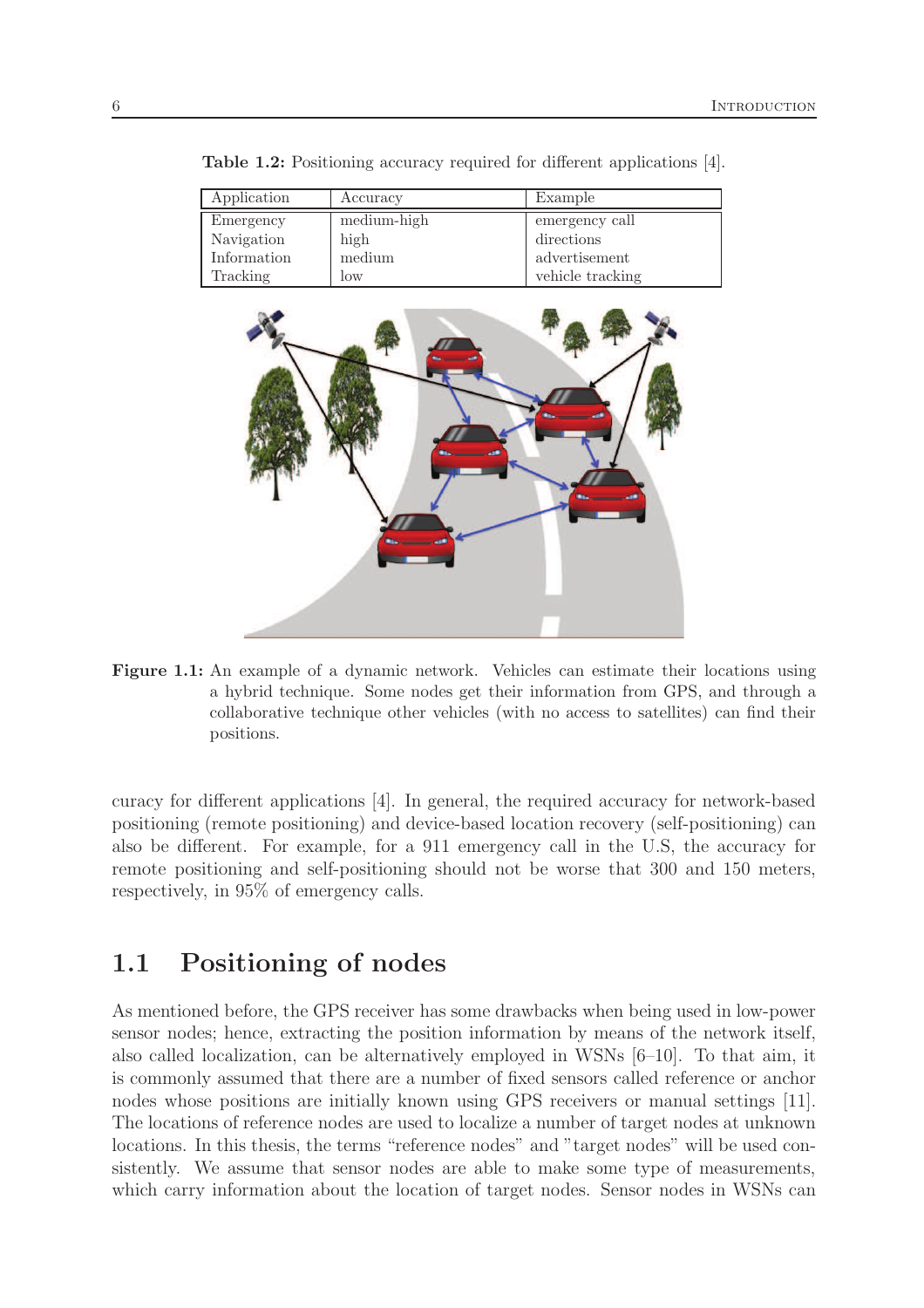

Figure 1.2: An example of the application of a WSN (with static sensor nodes). Solid dots denote wireless sensors. Sensors inside the dashed circle detect a fire event and then report an alarm to a central unit for further processing.

be either stationary or moving. Some sensors can be either transmitters or receivers, or both. To study the positioning problem in a WSN, we need suitable models for the measurements taken between sensor nodes. It is commonly assumed that measurements are made between target and reference nodes, but in some situations measurements between target nodes are also available.

The positioning problem can be categorized into two groups based on the type of interaction between target nodes: cooperative and noncooperative. In a cooperative positioning system, measurements between target nodes as well as measurements between target nodes and reference nodes are used for position recovery. Whereas, in noncooperative systems, only the latter type of measurements (between target and reference nodes) are used. In scenarios where there are a limited number of reference nodes, a collaborative technique between target nodes effectively improves the accuracy of the position estimate [12]. Fig. 1.1 and Fig. 1.2 show two applications in which the position information plays an important role for the network to function as intended. In a traffic safety application (Fig. 1.1), the position of vehicles can be properly integrated with other parameters, e.g., speed, to decrease the risk of collisions between vehicles. If there is direct access to enough satellites, the position information can be extracted from GPS signals. If satellite signals are blocked, e.g., inside tunnels, a number of vehicles are unable to find their locations from GPS signals. Using a cooperative technique, different vehicles can find their locations. In addition, the collaboration can be beneficial even when all nodes have access to satellites. In the second example (Fig. 1.2), a few sensors inside the dashed circle detect a fire event and then report this alarm to a central unit for further processing. Suppose that the short-range sensors can find a route to the central unit using a routing protocol. In the central unit, before any decision about the alarm has been made, the positions of the sensors detecting the fire event need to be known. In these two examples,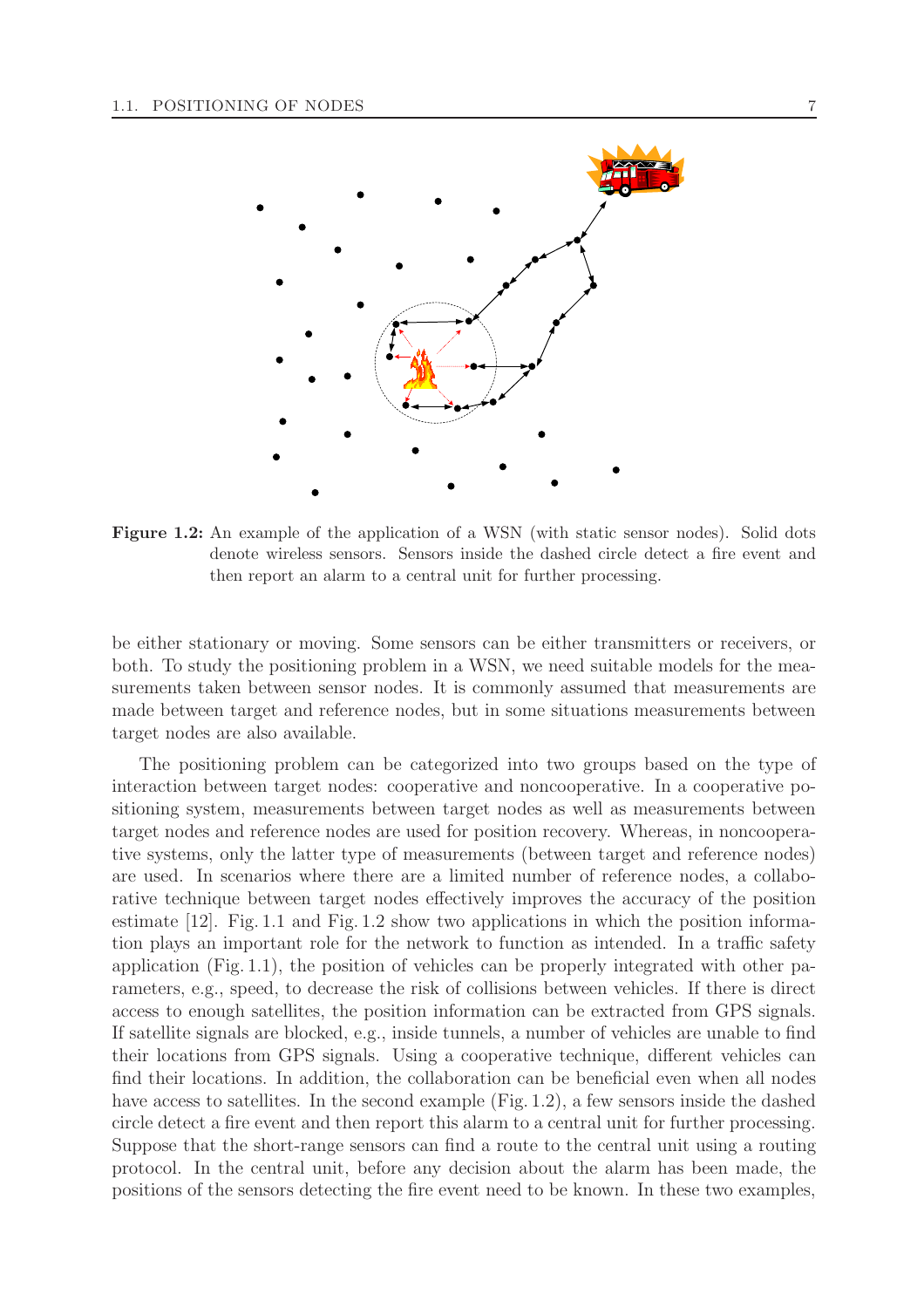we notice two types of positioning algorithms that can be used for practical applications. Namely, in Fig. 1.1, a distributed positioning algorithm due to, e.g., the dynamic nature of the network, is more suitable than the centralized positioning approach whereas in Fig. 1.2, a centralized positioning algorithm can be implemented in the processing center. In summary, the positioning problem can be defined as follows:

Positioning problem: Given the position of reference nodes, e.g., from GPS signals, and some types of measurements between different nodes, estimate the location of target nodes as accurately as possible.

Similar to any estimation problem, positioning algorithms commonly aim at positioning target nodes as accurately as possible. The performance of a positioning algorithm depends on the type of measurement taken, reference node selection, measurement errors, geometry of networks, and other factors. Moreover, practical impairments, e.g., modeling or round-off errors, which might be unknown can considerably affect the performance of positioning algorithms. During the last decade, a large number of positioning approaches have been proposed in the literature. Thus, as it can be imagined, it is not always straightforward to compare all the different approaches based on a single criterion. Hence, to evaluate various positioning methods, we use a number of metrics, e.g., complexity or accuracy. The positioning algorithms are generally formulated as difficult nonconvex optimization problems. A number of suboptimal approaches can be used to approximately solve the problem.

In this thesis, we review the positioning problem and investigate a number of techniques to solve the problem. We further study a number of practical parameters that can affect the accuracy of the position estimate. In this study, we consider both cooperative and noncooperative scenarios in developing algorithms.

### 1.2 Thesis outline

This thesis investigates a number of techniques to improve positioning accuracy and also proposes some low-complex algorithms to recover the position information from the measurements, mainly from time-of-arrival-based estimates. The positioning problem is also explored in terms of a geometric interpretation and two geometric solutions to the positioning problem are introduced. To present the contributions of this thesis that appear in the appended papers, we first give a brief and general overview of the positioning problem and then introduce results of this thesis.

This thesis is organized as follows: In Chapter 2, we study different data models commonly used in the positioning literature. In Chapter 3, we briefly review a few positioning algorithms. Since most positioning algorithms are formulated as difficult nonconvex optimization problems, useful techniques for approximately solving nonconvex problems are introduced in Chapter 4. In Chapter 5, a number of metrics for evaluating positioning algorithms are discussed. The contributions of this thesis are presented in Chapter 6. This thesis is based on five papers, i.e., Papers A, B, C, D, and E, that are included in the thesis.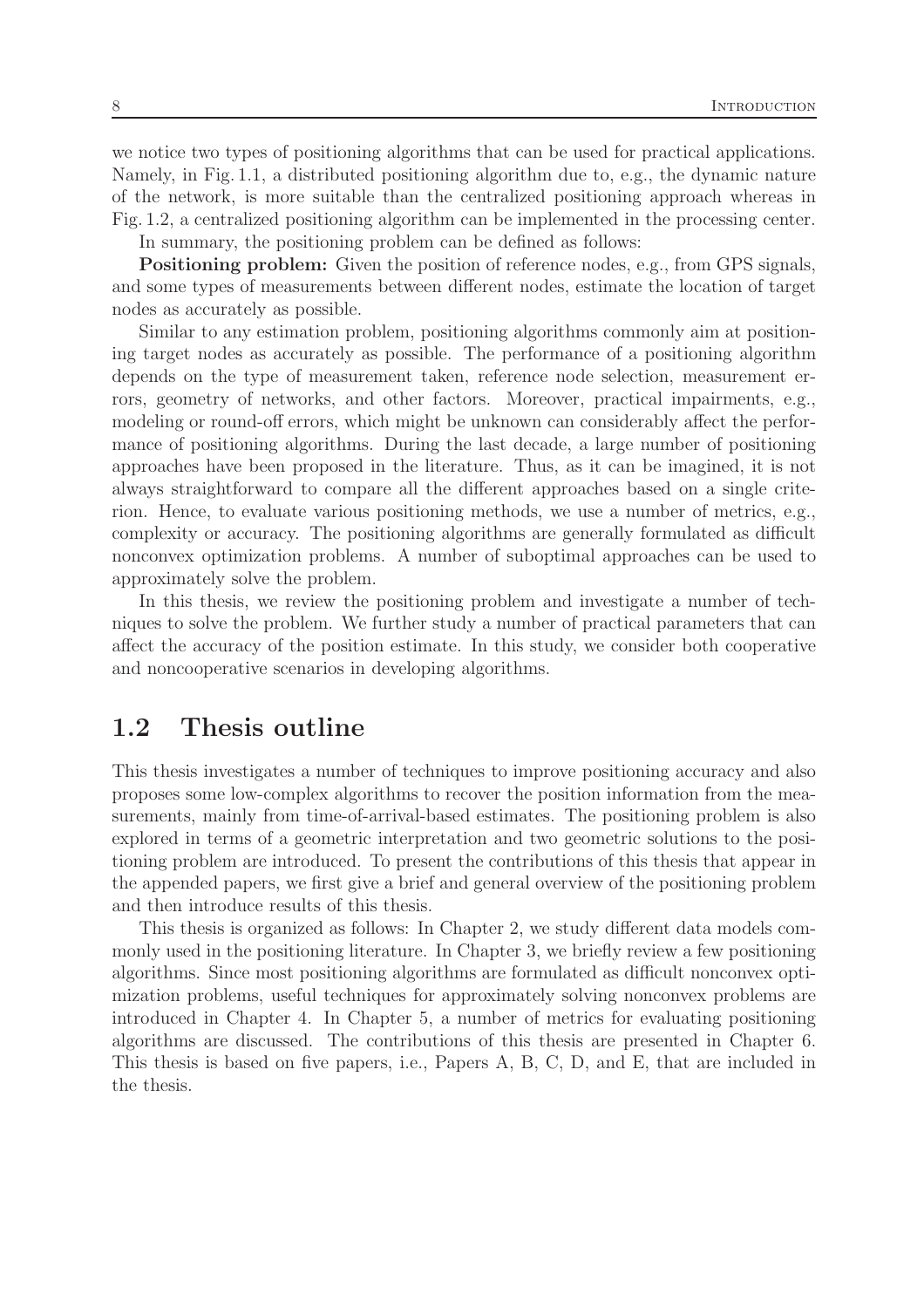# Chapter 2

# Positioning problem

In this section, we review the positioning problem as an estimation problem in a wireless network consisting of a number of reference nodes, at known locations, and a number of targets, at unknown locations. The goal of a positioning system is to estimate the location of the target nodes as accurately as possible. The sensor nodes (references or targets) are assumed to be able to interact with each other and collect some types of measurements, carrying information about the location of sensor nodes. Concretely, a poistioning algorithm receives the location of reference nodes and measurements (and some a priori knowledge about target locations, if available) and locates the targets with respect to a (local or global) coordinate system.

In this thesis, we mainly focus on the positioning problem when no prior knowledge about the position of target nodes is available. In fact, we consider the location of the target nodes as unknown deterministic parameters.

In this chapter, we briefly review the positioning problem and study different measurement models commonly used in the positioning literature. We also discuss some practical imperfections in measuring the data between nodes. Finally, we review different classes of positioning algorithms.

### 2.1 The problem statement

Positioning problems are usually defined for a 2- or 3-dimensional network. In this thesis, we mainly focus on 2-dimensional networks, but the generalization to 3-dimensional networks, in most cases, is straightforward. In particular, we consider a network with  $N + M$ sensor nodes distributed over a geographical area. Suppose that the locations of M target nodes at  $\boldsymbol{x}_i = [x_{i1} \ x_{i2}]^T \in \mathbb{R}^2$ ,  $i = 1, ..., M$ , are unknown a priori. During the positioning process, it is assumed that the locations of N reference nodes  $a_j = [a_{j1} \ a_{j2}]^T \in \mathbb{R}^2$ ,  $j = M + 1, ..., N + M$  are known in advance. Note that we consider a static scenario, in which the position of target and reference nodes do not change with time. Every target node can communicate with nearby sensor nodes and also with other targets. To define the connectivity between sensor nodes, we consider two sets:

 $A_i \triangleq \{j \mid \text{reference node } j \text{ can communicate with target } i\}$  (2.1)

and

$$
\mathcal{B}_i \triangleq \{j \mid i \neq j, \text{ target } j \text{ can communicate with target } i\}
$$
 (2.2)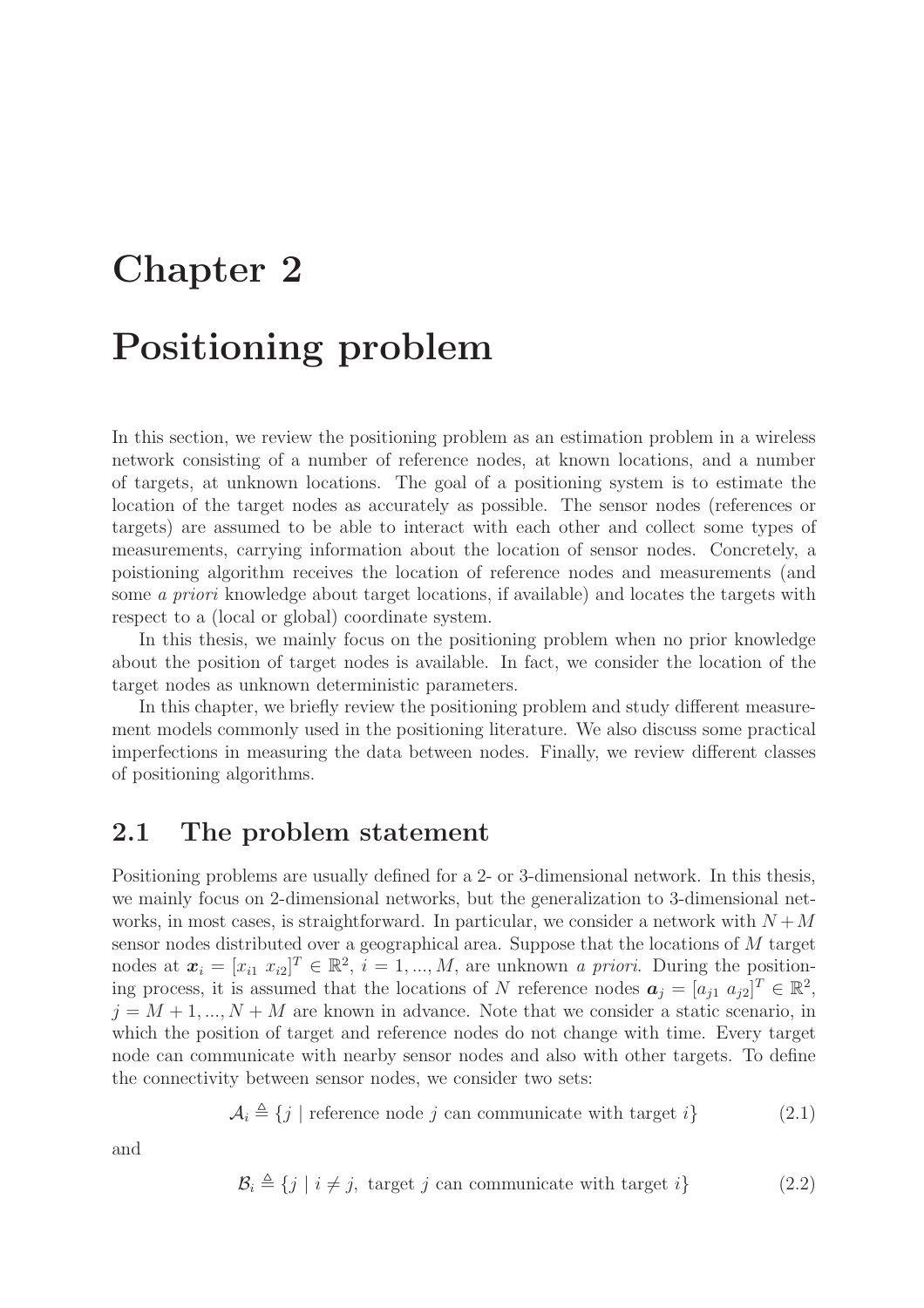as the sets of indices of all reference and target nodes that can communicate with target *i*, respectively. For a noncooperative network, we simply set  $B_i = \emptyset$ ,  $\forall i$ .

As previously mentioned, to localize target nodes, we assume that sensor nodes can measure some type of information about the locations of target nodes. Formally, we define the following model for the measurement between nodes  $i$  and  $j$  collected at node  $i$  as

$$
m_{ij} \triangleq \begin{cases} f(\boldsymbol{x}_i, \boldsymbol{a}_j) + \epsilon_{ij}, & j \in \mathcal{A}_i, \\ f(\boldsymbol{x}_i, \boldsymbol{x}_j) + \epsilon_{ij}, & j \in \mathcal{B}_i, \end{cases}
$$
(2.3)

where  $f(\alpha, \gamma)$  is a deterministic function that defines a type of noiseless measurement between two sensors at positions  $\alpha$  and  $\gamma$ , and  $\epsilon_{ij}$  is the measurement error. The function  $f(\alpha, \gamma)$  may have different shapes based on the positions  $\alpha$  and  $\gamma$ . For instance, for distance measurements, it is the  $\ell_2$ -norm of difference between  $\alpha$  and  $\gamma$ , i.e.,  $f(\boldsymbol{\alpha}, \boldsymbol{\gamma}) = d(\boldsymbol{\alpha}, \boldsymbol{\gamma}) \triangleq ||\boldsymbol{\alpha} - \boldsymbol{\gamma}||$ . The measurement errors  $\epsilon_{ij}$  may have any probability density function (PDF). Measurements can be collected at reference nodes, target nodes, or both reference and target nodes. As an example, Fig. 2.1 shows a cooperative network consisting of four reference nodes and two target nodes. The connectivity between different nodes and noiseless measurement (actual distances) is depicted in the figure.

Note that the model considered in (2.3), which describes a wide range of measurement models used in the positioning literature, might not hold true for a practical application. It may happen that the measurement error or its statistic also depends on the location of unknown sensor nodes. In addition, the measurement errors may affect the measurement in a nonadditive manner or even in a nonlinear fashion. It is also possible that additional unknown (nuisance) parameters appear in the model. In this section, we first review the simplest case and then briefly study the effect of some practical impairments on the measurement models.

Concretely, the positioning problem is to find the position of M target nodes based on the position of N reference nodes at known locations, measurements in  $(2.3)$ , and possibly some prior knowledge about the locations of target nodes.

### 2.2 Measurement models

The positioning information, in general, can be extracted from the signal transmitted from one node to another. While it is possible to directly recover the position information from the received waveforms, a popular technique is to first extract intermediate estimates such as distance estimates and then to find the location from the intermediate estimates. The accuracy of the position estimate, therefore, depends on the measurement between different nodes. We will later discuss that the geometry of the network also has a significant effect on the accuracy of the position estimate. In the positioning literature, different types of measurements have been considered such as received signal strength (RSS), angle-of-arrival (AOA), time-of-arrival (TOA), or time-difference-of-arrival (TDOA). In this thesis, we only focus on distance estimates and power measurements between sensor nodes. For a discussion on other measurements, see, e.g., [6, 13].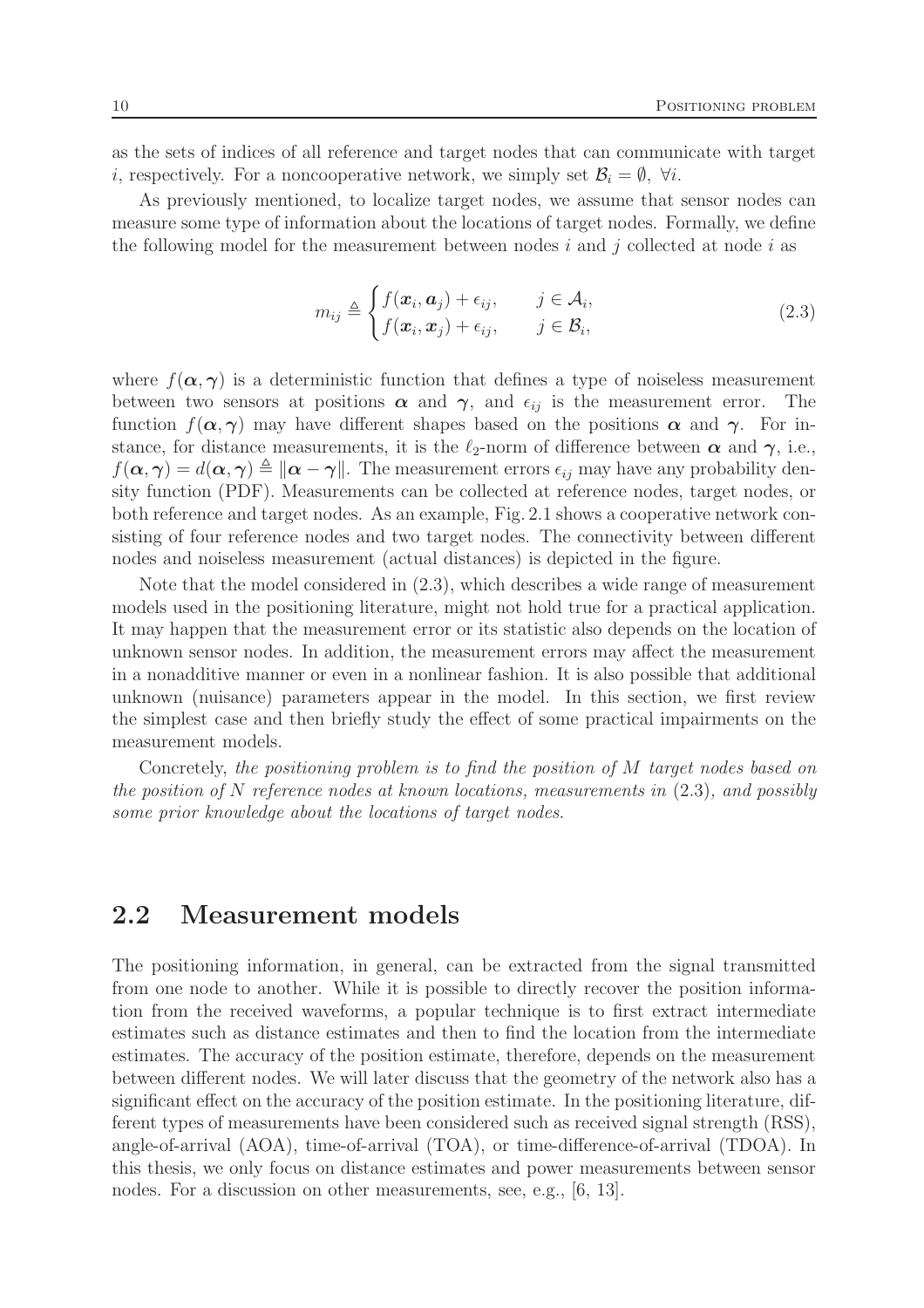

Figure 2.1: A cooperative network with two targets and four reference nodes.

#### 2.2.1 Received signal strength

In the wireless communication literature, the log-normal model is commonly considered as a generalization of the free-space propagation model. To express shadowing effects (large-scale fading), we add a random variable in the model. Namely, the received power from transmitter i at receiver j, in dB, can be expressed as  $[8, 14]$ 

$$
P_{ij} = P_{0i}(d_{0i}) - 10\beta_{ij}\log\left(\frac{d(\bm{x}_i, \bm{x}_j)}{d_{0i}}\right) + n_{ij},
$$
\n(2.4)

where the base of the logarithm is 10;  $P_{0i}(d_{0i})$  denotes the power at distance  $d_{0i}$  (reference power);  $d(\mathbf{b}, \mathbf{c}) \triangleq ||\mathbf{b} - \mathbf{c}||$ , as before, is the Euclidean distance between b and c;  $\beta_{ij}$  is a path-loss exponent for the link between node  $i$  and node  $j$  that is often between 2 and 6 [14], and  $n_{ij}$  is modeled as a zero-mean Gaussian random variable with variance  $\sigma_{ij}^2$  [15], i.e.,  $n_{ij} \sim \mathcal{N}(0, \sigma_{ij}^2)$ . The reference power  $P_{0i}(d_{0i})$  is often calculated a priori or calibrated during the measurement process. To find the reference power, the reference point with distance  $d_{0i}$  from the transmitter should be in the far field region [13].

As can be seen, the model is nonlinearly dependent on the position of the transmitter  $i$ . In this model,  $f(\boldsymbol{x}_i, \boldsymbol{x}_j) = P_{0i}(d_{0i}) - 10\beta_{ij}\log\left(\frac{\|\boldsymbol{x}_j - \boldsymbol{x}_i\|}{d_{0i}}\right)$  $d_{0i}$  . For convenience, we define  $d_{ij} \triangleq ||x_i - x_j||$ . For a homogeneous environment, different links experience the same path-loss exponent, i.e.,  $\beta_{ij} = \beta$ . Assuming known parameters  $P_{0i}$  and  $\beta_{ij} = \beta$ , the distance between node  $i$  and  $j$  can be optimally estimated (in the maximum likelihood sense) as

$$
\hat{d}_{ij} = d_{0i} 10^{\frac{P_{0i}(d_{0i}) - P_{ij}}{10\beta}}.
$$
\n(2.5)

It can be shown that the distance estimate obtained in (2.5) is biased. An unbiased estimate for the distance can be derived as [14]

$$
\hat{d}_{ij}^u = d_{0i} 10^{\frac{P_{0i}(d_{0i}) - P_{ij}}{10\beta}} e^{-\frac{10\beta}{\sigma_{ij}\ln 10}}.
$$
\n(2.6)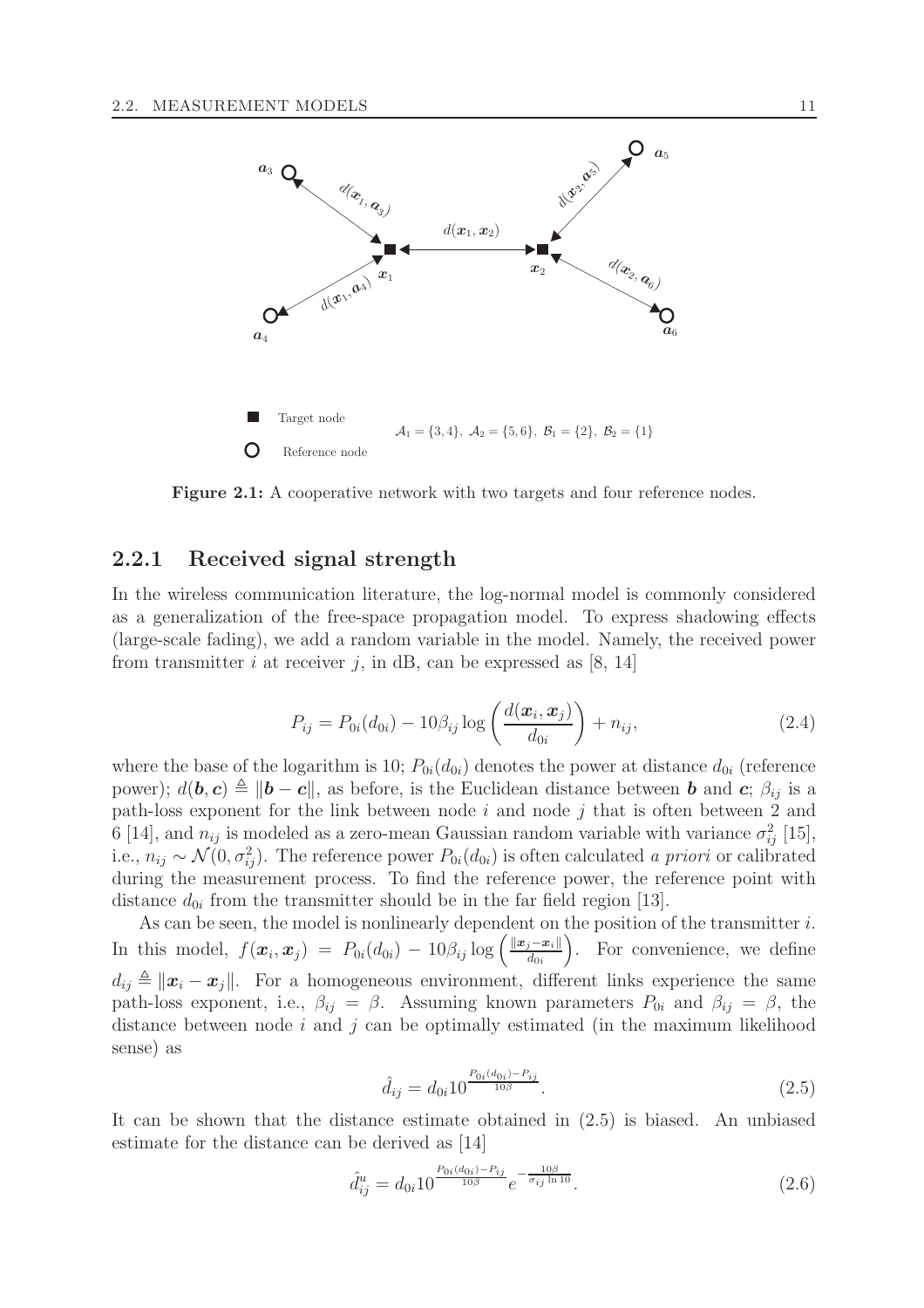The Cramér-Rao lower bound (CRLB) for the variance of any unbiased distance estimator based on RSS measurements can be obtained as [8]

$$
\mathbb{E}(\hat{d}_{ij} - \mathbb{E}(\hat{d}_{ij}))^2 \ge \left(\frac{\sigma_{ij} d_{ij} \ln 10}{10\beta}\right)^2.
$$
\n(2.7)

It is observed that the distance estimate accuracy deteriorates with the distance between two nodes as well as the standard deviation  $\sigma_{ii}$  of measurement noise in (2.4). One interesting observation is that, as the path-loss exponent  $\beta$  increases, the accuracy of distance estimate improves. The reason is that the average power becomes more sensitive to distance for the larger path-loss exponents [8]. It is also observed that the transmission power has no effect on the accuracy-bound CRLB.

#### 2.2.2 Time-of-arrival

The distance between sensor nodes can be computed from the RSS measurement between nodes, Eq.  $(2.5)$  or  $(2.6)$ . Another way to estimate the distance is to measure timeof-arrival (TOA) of a signal transmitted by a node. TOA measurements provide good estimates of the distance between sensor nodes in some scenarios, e.g., in line-of-sight (LOS) conditions with high signal-to-noise ratios. To calculate the distance between two sensor nodes based on the time the signal spends traveling from one node to another node, we need a time-synchronized network that can be achieved by using a number of techniques [16–20]. The TOA estimate is commonly obtained by employing correlator or matched filter receivers [21–23]. In this thesis, we review three strategies to compute the TOA measurements: one-way TOA, two-way TOA (TW-TOA), and time-difference-ofarrival (TDOA) measurements. We first assume perfect synchronization between different nodes, and later we study the effects of clock imperfection on distance estimates.

#### One-way time-of-arrival

Suppose sensor nodes are synchronized with a reference clock and consider LOS conditions. Let us assume that a known signal  $s_i(t)$  is transmitted by node i at time  $t = 0$  and the signal is received at node j with delay  $\tau_{ii}$ . We express the received signal at node j as

$$
r_{ij}(t) = \alpha_{ij} s_i(t - \tau_{ij}) + v_{ij}(t),
$$
\n(2.8)

where  $\alpha_{ij}$  is the channel gain, deterministic or random, and  $v_{ij}(t)$  is assumed to be zeromean Gaussian random variable with spectral density of  $N_0/2$ . The unknown delay  $\tau_{ij}$ can be estimated by, e.g., a maximum likelihood estimator (MLE).

Let us define the effective bandwidth  $B_e$  as

$$
B_e \triangleq \left(\frac{1}{E_{s_i}} \int_{-\infty}^{\infty} f^2 |S_i(f)|^2 df\right)^{\frac{1}{2}},\tag{2.9}
$$

where  $E_{s_i}$  and  $S_i(f)$  represent, respectively, the energy and the Fourier transform of the transmitted signal  $s_i(t)$ . Considering the effective bandwidth  $B_e$  defined in (2.9), the CRLB for the TOA estimate is computed as [8]

$$
\sqrt{\mathbb{E}(\hat{\tau}_{ij} - \mathbb{E}(\hat{\tau}_{ij}))^2} \ge \frac{1}{2\sqrt{2}\pi\sqrt{\text{SNR}}B_e},
$$
\n(2.10)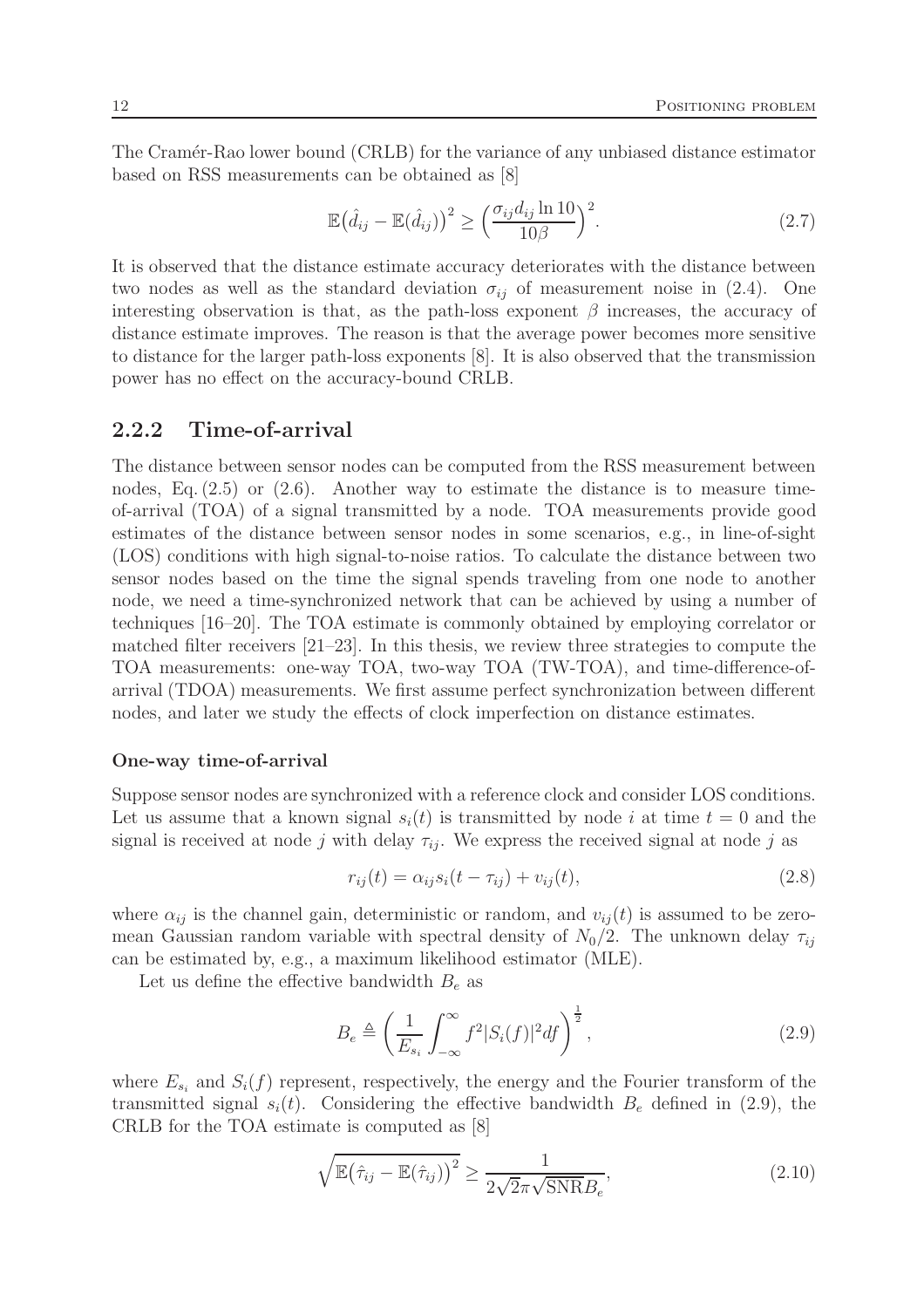where the signal-to-noise ratio, SNR, is defined as SNR  $\triangleq \alpha_{ij}^2 E_{s_i}/N_0$ .

It is seen that increasing the SNR or effective bandwidth improves the performance of TOA estimation. For example, in UWB systems in which a large bandwidth is used, the distance can be accurately estimated using TOA.

An estimate of the delay in a synchronized network can be expressed as

$$
\hat{\tau}_{ij} = \frac{\|\bm{x}_i - \bm{x}_j\|}{c} + n_{ij},\tag{2.11}
$$

where  $n_{ij}$  is often assumed to be a zero-mean Gaussian random variable, i.e.,  $n_{ij} \sim \mathcal{N}(0, \sigma_{ij}^2)$ [6, 22, 24] and c denotes the speed of propagation. Note that the MLE estimate asymptotically, i.e., for large number of samples, has Gaussian distribution (under some regularity conditions) [25]; hence, the Gaussian noise assumption  $n_{ij}$  for MLE is a valid assumption. The distance estimate is, then, obtained by

$$
\hat{d}_{ij} \triangleq c\hat{\tau}_{ij} = \|\boldsymbol{x}_i - \boldsymbol{x}_j\| + c n_{ij}.
$$
\n(2.12)

#### Two-way time-of-arrival

In a two-way TOA (TW-TOA) approach, the distance between two nodes is computed using the round-trip delay estimate without the need for a common time reference. In this method, a sensor node i sends a signal to a node j and waits for a response from it. Node j, then, replies with an acknowledgment after a turn-around time  $T_j^{\text{ar}}$ . The propagation delay can be computed using TOA estimates in each node separately. That is, every node individually estimates the TOA of the received signal and then an estimate of the delay between two nodes is obtained from TOAs (two-step estimation). Another approach is to directly estimate the delay between two nodes from both signals received at both nodes (direct approach). If there is correlation between two links, i.e., the channels from node  $i$  to node  $j$  and vice versa, the latter approach is expected to provide more accurate estimate than the former technique. Here, we only assume that an estimate of the delay based on TW-TOA is available, regardless of the approach. Let us assume that an estimate of the distance using TW-TOA can be expressed as

$$
\hat{d}_{ij} = \|\mathbf{x}_i - \mathbf{x}_j\| + c \frac{T_j^{\text{ar}}}{2} + c\xi_{ij},
$$
\n(2.13)

where  $\xi_{ij}$  denotes the TW-TOA estimation error. It is seen that the  $T_j^{\text{ar}}$  should be known or at least accurately estimated. Since the TOAs are separately estimated in two nodes, the measurement noise  $\xi_{ij}$  can be expressed as  $\xi_{ij} = (n_{ij} + n_{ji})/2$ , where  $n_{ij}$  and  $n_{ji}$  are corresponding TOA estimation errors at node  $i$  and node  $j$  for the signals transmitted from node  $j$  and  $i$ , respectively. As we will see later, the TW-TOA can be affected by another parameter, the so-called clock skew (for affine clock model). The drawback of this method is that we need to send two signals for every range measurement, compared to the TOA approach, which only needs one transmission.

#### Time-difference-of-arrival

Suppose two sensor nodes at positions  $x_i$  and  $x_j$  receive a signal transmitted by a target node. The TDOA of the signal transmitted by the target node can be estimated directly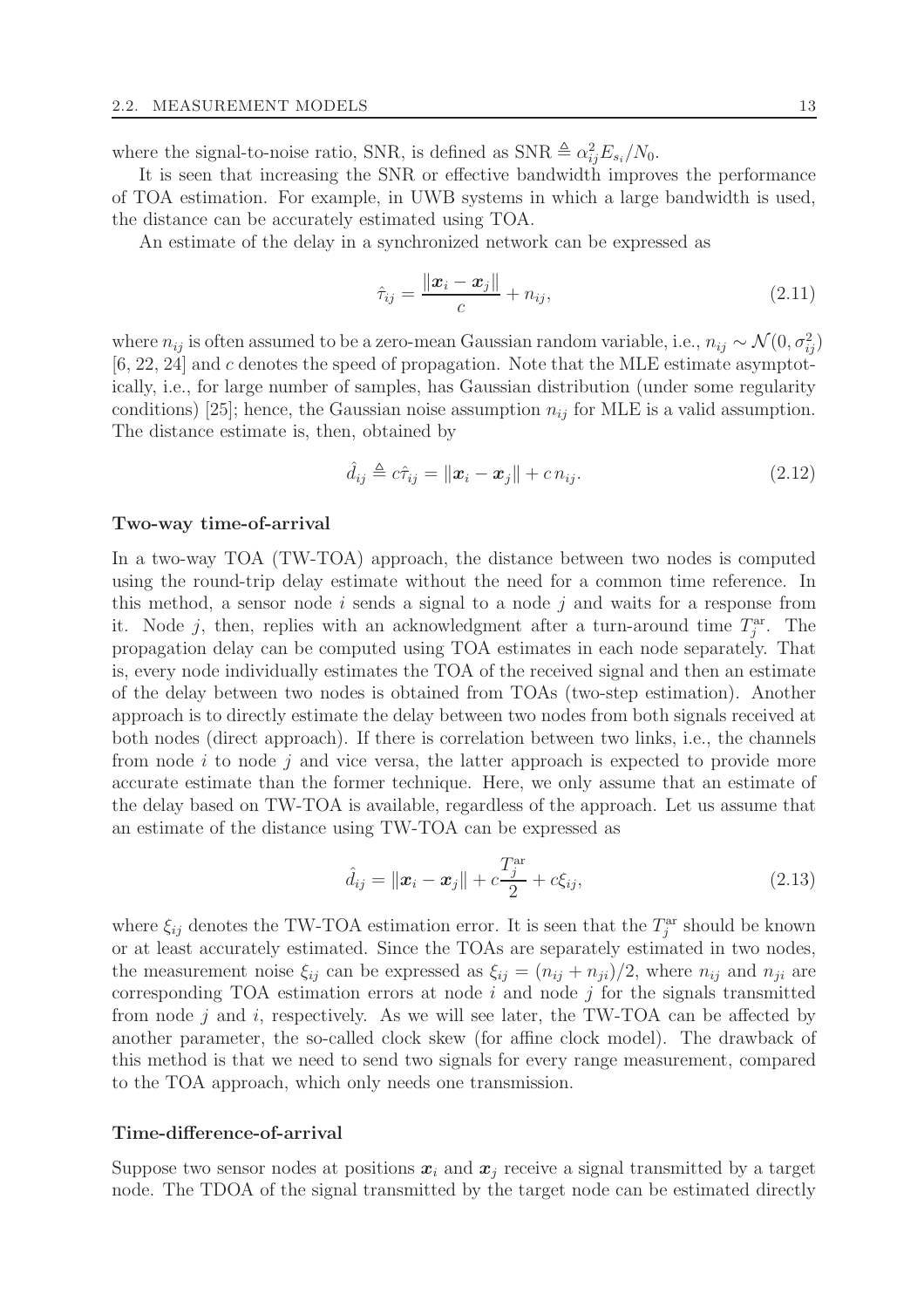from waveform observations in two different nodes (assuming their receivers are synchronized) or it can be indirectly computed from two TOA estimates in each sensor node (synchronization between the transmitter of one node with the receiver of another node is required). In this thesis, we consider estimating TDOA using the difference between TOAs computed in each node. Instead of measuring the absolute distance between two nodes, which is the case for TOA and TW-TOA, we can measure the distance differences between a target node and two synchronized reference nodes using TDOA estimates. This method is used by the GPS receiver, where a receiver at an unknown position measures the TDOA of received signals from two synchronized satellites. For example, the TDOA between target node  $x_i$  and synchronized sensor nodes at positions  $x_j$  and  $x_k$  can be computed as follows. First, note that the TOA estimation error of the signal transmitted by node i at node j can be expressed as

$$
\hat{t}_{ij} = T_{0i} + \frac{\|\mathbf{x}_i - \mathbf{x}_j\|}{c} + n_{ij},
$$
\n(2.14)

where  $T_{0i}$  denotes the time in which node i starts sending its signal, which may be unknown. Thus, the TDOA estimate can be obtained as

$$
\hat{\tau}_{jk}^i = \hat{t}_{ij} - \hat{t}_{ik} = \frac{\|\boldsymbol{x}_i - \boldsymbol{x}_j\|}{c} - \frac{\|\boldsymbol{x}_i - \boldsymbol{x}_k\|}{c} + n_{ij} - n_{ik}.
$$
\n(2.15)

Therefore, an estimation of the distance differences between nodes  $j$  and  $k$  to node  $i$  can be written as

$$
\hat{d}_{jk}^i \triangleq c \,\hat{\tau}_{jk}^i = \|\boldsymbol{x}_i - \boldsymbol{x}_j\| - \|\boldsymbol{x}_i - \boldsymbol{x}_k\| + c(n_{ij} - n_{ik}).\tag{2.16}
$$

As can be seen from  $(2.16)$ , this technique creates correlation between measurements: e.g.,  $\hat{\tau}_{jk}^i$  and  $\hat{\tau}_{lk}^i$  are correlated through  $n_{ik}$ .

It is also possible to use hybrid measurements for positioning. A number of hybrid schemes have been studied in the literature, e.g., TOA/AOA [26], TDOA/AOA [27], TDOA/TW-TOA [28, 29], and TOA(TDOA)/RSS [30, 31].

In addition to the measurement errors, there are other sources of errors, which affect the TOA-based estimates. Generally, the main sources of error in time-based ranging are [22]; propagation effects, clock imperfections, and interference. The propagation effects include multipath fading, direct-path delay, and direct-path blockage. Imperfect synchronization between nodes causes range estimates to have large errors [18–20]. Finally, the interference from other signals using the same frequency band (or neighboring band) will deteriorate the range estimate. In the next section, we review only some of these practical impairments.

#### 2.2.3 Practical considerations

In this section, we take into account a few practical effects on measurements. In particular, we briefly study the effects of direct-path blockage and clock imperfections on range estimates. Note that it may be difficult to identify all practical degradations, especially in indoor scenarios. The details of practical imperfections are beyond the scope of this thesis, and we refer the reader to, e.g., [3, 22] and references therein.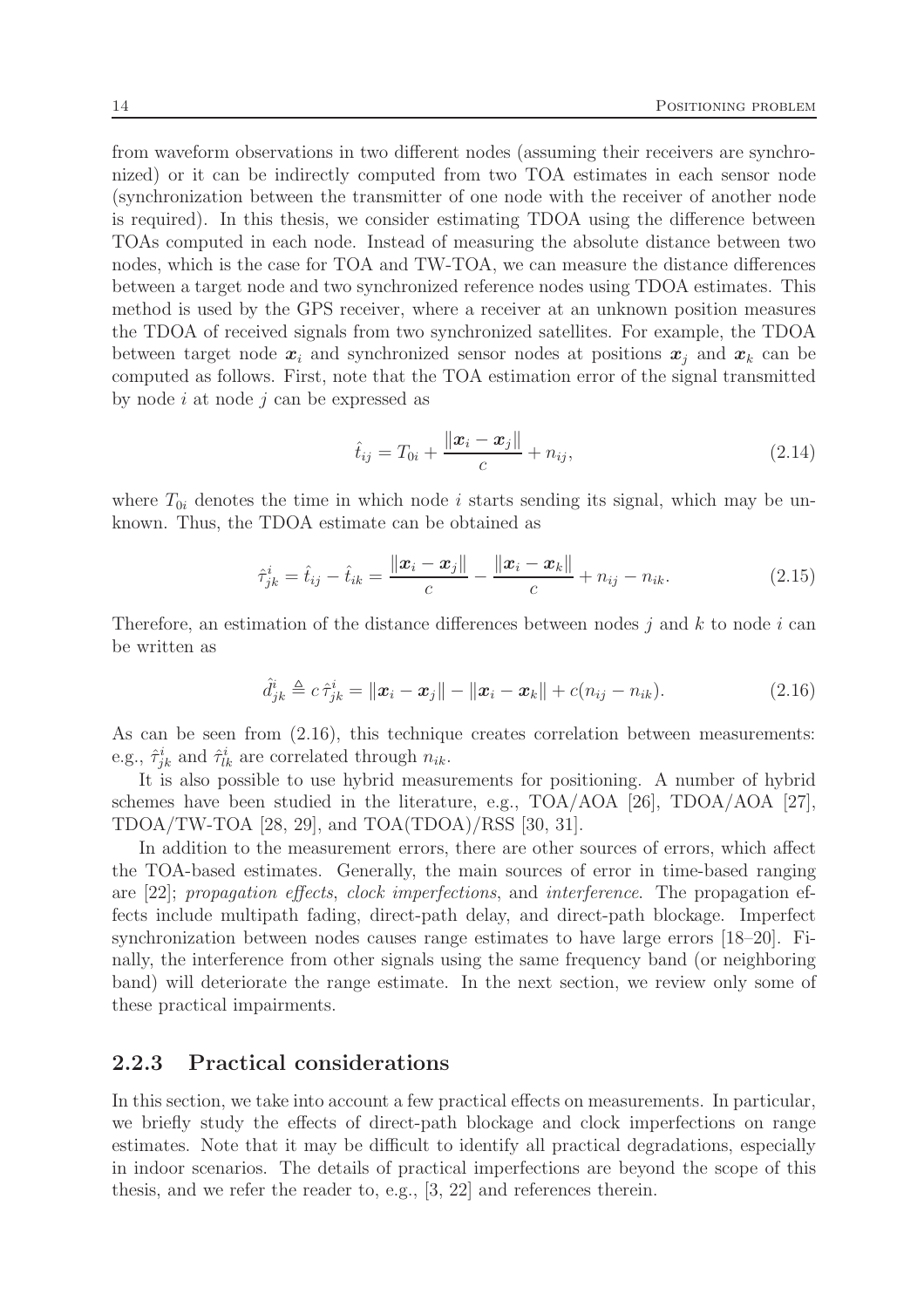#### Non-line-of-sight errors

In wireless channels, the signal traveling between sensor nodes is mainly affected by, e.g., objects, people, and walls, and hence the channel is multipath. It may happen that the direct path is blocked, e.g., in indoor scenarios, and the distance measured between sensor nodes will be affected by NLOS errors. The distance estimate by sensor nodes can be expressed as

$$
\hat{d}_{ij} = d(\boldsymbol{x}_i, \boldsymbol{x}_j) + b_{ij} + \tilde{n}_{ij},\tag{2.17}
$$

where  $b_{ij}$  and  $\tilde{n}_{ij}$  denote the NLOS error and measurement error, respectively. A number of distributions have been considered to model NLOS conditions, e.g., an exponential distribution or a uniform distribution [32]. The Gaussian distribution with large positive mean has also been considered to model the NLOS condition [32, 33]. In some scenarios the NLOS can be a large positive value that makes the estimated distance greater than the actual distance. The statistics of NLOS errors may be unknown in practical scenarios, and so designing algorithms to relay on the statistics of measurement errors may not be straightforward. In general, the positioning problem for NLOS conditions is a challenging problem and still is an ongoing research topic.

#### Clock imperfections

The distance between two sensors corresponds to the traveling time of a signal from one node to another node. The time of flight depends on a number of parameters, such as the propagation speed, channel behaviors, or response time (turn-around time) in one node (for two-way ranging). Moreover, the delay is computed with respect to local time in sensor nodes. That is, the arrival time in a sensor node is measured with respect to its local clock. Hence, any deviation from reference (global) clock in sensor nodes can remarkably affect the accuracy of the range estimate. For many applications in WSNs, e.g., transmission scheduling, data fusion, power management, and tracking, a high level of accuracy is required for the network to function as intended. In the past few years, a huge amount of research has been devoted to design efficient and robust synchronization algorithms, see, e.g., [34–36] and references therein.

In the synchronization literature, it is common to model the behavior of a local clock of a sensor node by a polynomial function of the reference clock. The most widely used model in the literature is an affine model expressed as [34]

$$
C_i(t) \triangleq \theta_{i0} + w_i t + \epsilon_i(t), \qquad (2.18)
$$

where  $C_i(t)$  is the local clock of node i at ideal (reference) time t,  $\theta_{i0}$  is the clock offset (phase difference),  $w_i$  denotes the clock skew, and  $\epsilon_i(t)$  denotes a random noise process, which can also be considered as a model mismatch error. For a short time period, we can assume that  $\epsilon_i(t)$  is fixed, hence, during sufficiently short time periods, we can absorb  $\epsilon_i(t)$  into  $\theta_{i0}$ . Fig. 2.2 illustrates the relationship between the local clock of node i and a reference clock. As noted in the figure, perfect synchronization corresponds to  $\theta_{0i} = 0$  and  $w_i = 1$ . The clock skew  $w_i$  shows the slope of the local clock. For example, in the figure, the local time varies faster than the ideal time, i.e.,  $w_i > 1$ . The affine model for the clock is a common model and has been justified in the literature, e.g., see [16, 35, 36] and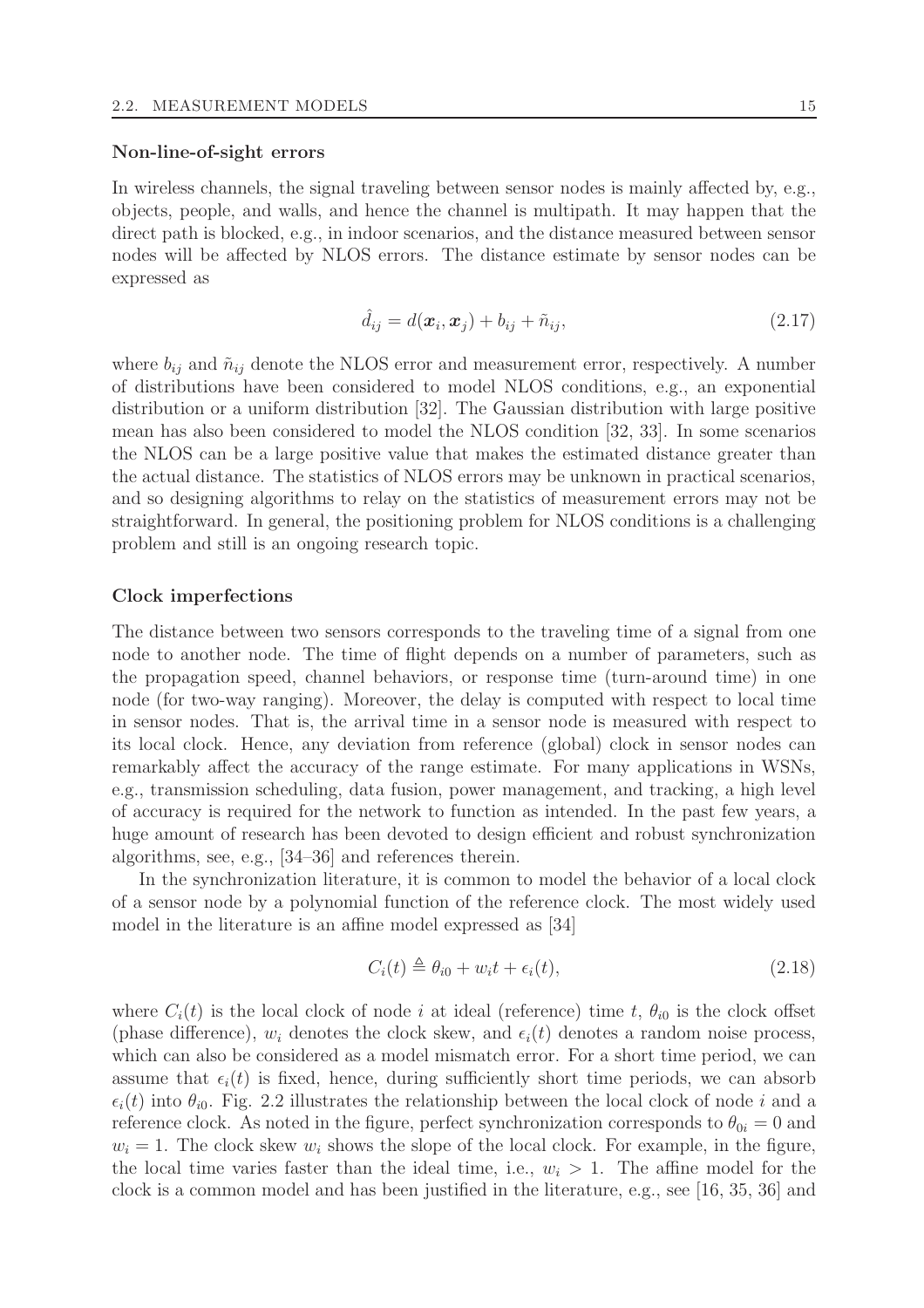

Figure 2.2: Local clock versus real clock for node i.

references therein. It can be observed that the local clock of every node can be expressed based on the local clock of another node, through an affine relationship.

Note that another well-known model for describing the behavior of a local clock is given by a quadratic function. The quadratic model is more suitable for studying the synchronization problem for long-term scenarios.

We now investigate the effect of clock parameters on TOA-based measurements. For simplicity, we assume that there is a target at unknown position  $x$ .

Time-of-arrival: Let us consider Fig. 2.3 illustrating the kth round of TOA measured at reference node  $i$  for a signal transmitted by a target. Namely, the target node sends its signal at real time  $T_0^k$ , which is unknown to the reference node *i*. After a delay corresponding to the distance between the target and the reference node  $i$ , the signal arrives at reference node *i* at  $C_i(T_0^k + d(a_i, x)/c)$  (corresponding to the real time  $T_0^k$  +  $d(\boldsymbol{a}_i, \boldsymbol{x})/c$ ). The TOA measurement for the signal transmitted from the target node at reference node i for the kth measurement can be written as  $[37, 38]$ 

$$
C_i(T_0^k + d(\boldsymbol{a}_i, \boldsymbol{x})/c) = \theta_{0i} + w_i \left(T_0^k + \frac{d(\boldsymbol{a}_i, \boldsymbol{x})}{c}\right) + \tilde{n}_i^k, \quad k = 1, \dots, K, \quad i = 1, \dots, N,
$$
\n(2.19)

where  $\tilde{n}_i^k$  is the TOA estimation error at reference node *i* for the signal transmitted from the target node at time  $T_0^k$ , and K is the number of TOA measurements (messages) for every link between a reference node and the target node.

Note that if time stamping is performed in the MAC layer, a model including fixed and random delays with no measurement noise can be considered. Such a model has been extensively studied in the synchronization literature, e.g., in [36] and references therein. The estimation error is often modeled by a zero-mean Gaussian random variable with variance  $\sigma_i^2/c^2$ ; i.e.,  $\tilde{n}_i^k \sim \mathcal{N}(0, \sigma_i^2/c^2)$  [8, 24]. Note that we assume that  $\theta_{0i}$  and  $w_i$  are fixed unknown parameters for  $k = 1, ..., K$ . From Eq. (2.19), it is observed that unknown parameters in the estimation process are  $\boldsymbol{x}, \{\theta_{0i}, w_i\}_{i=1}^N$ , and  $\{T_0^k\}_{k=1}^K$ .

A similar expression can be obtained when the target node collects signals transmitted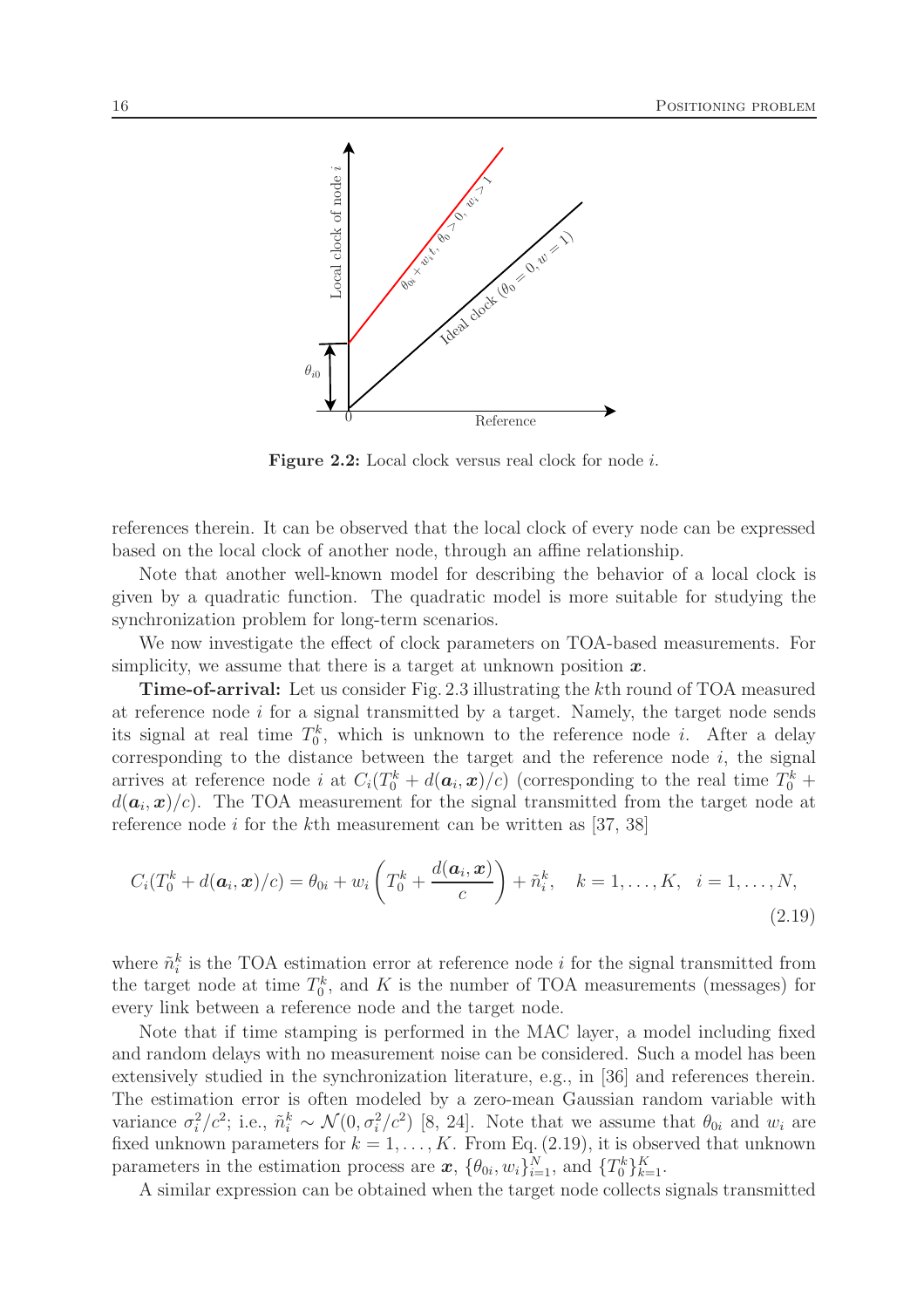

Figure 2.3: TOA estimation of signal transmitted by reference node i at a target node.

by a reference node. Namely, the TOA estimation in the target node is given by

$$
C(T_{0,i}^k + d(\mathbf{a}_i, \mathbf{x}_i)/c) = \theta_0 + w(T_{0,i}^k + d(\mathbf{a}_i, \mathbf{x})/c) + \bar{n}_i^k, \quad k = 1, ..., K, \quad i = 1, ..., N,
$$
\n(2.20)

where  $\bar{n}_i^k$  is the TOA estimation error in the target node,  $T_{0,i}^k$  is the time instant that reference node *i* transmits its signal, and  $\theta_0$  and w are, respectively, the clock offset and clock skew. It is observed that the unknown parameters are  $\theta_0$ , w, x, and  $\{\{T_{0,i}^k\}_{i=1}^N\}_{k=1}^K$ .

From (2.19) and (2.20), it is noted that different sets of unknown parameters appear for remote and self positioning scenarios for asynchronous networks.

Time-difference-of-arrival: Let us consider a self-positioning scenario, i.e., the measurement model in (2.20). The model indicates that in order to obtain an estimate of the distance between the target node and a reference node, parameters  $\theta_0$ , w, and  $T_{0,i}^k$  (as nuisance parameters) should also be estimated. Let us assume that reference nodes are synchronized, e.g., using GPS signals, and assume that  $T_{0,i}^k = \cdots = T_{0,N}^k = T_0^k$ , meaning reference nodes transmit their signals simultaneously. We, then, subtract TOA measurements of the signals sent from reference nodes  $i$  and  $j$ , and form a TDOA measurement as follows:

$$
\Delta t_{i,j}^k = t_i^k - t_j^k = w \left( \frac{d(\boldsymbol{a}_i, \boldsymbol{x})}{c} - \frac{d(\boldsymbol{a}_j, \boldsymbol{x})}{c} \right) + \bar{n}_i^k - \bar{n}_j^k, \quad i \neq j = 1, \dots, N. \tag{2.21}
$$

As observed from (2.21), the clock offset  $\theta_0$  and  $T_{0,i}^k = T_0^k$  are canceled out, but the clock skew affects the TDOA measurements and it should be considered when estimating the target node position. If the clock skew is very close to one, its impact on TDOA measurements is negligible.

Two-way TOA: As mentioned previously, in the TOA approach the unknown clock offset can considerably affect the distance estimate, see Eq. $(2.20)$ , for self-positioning.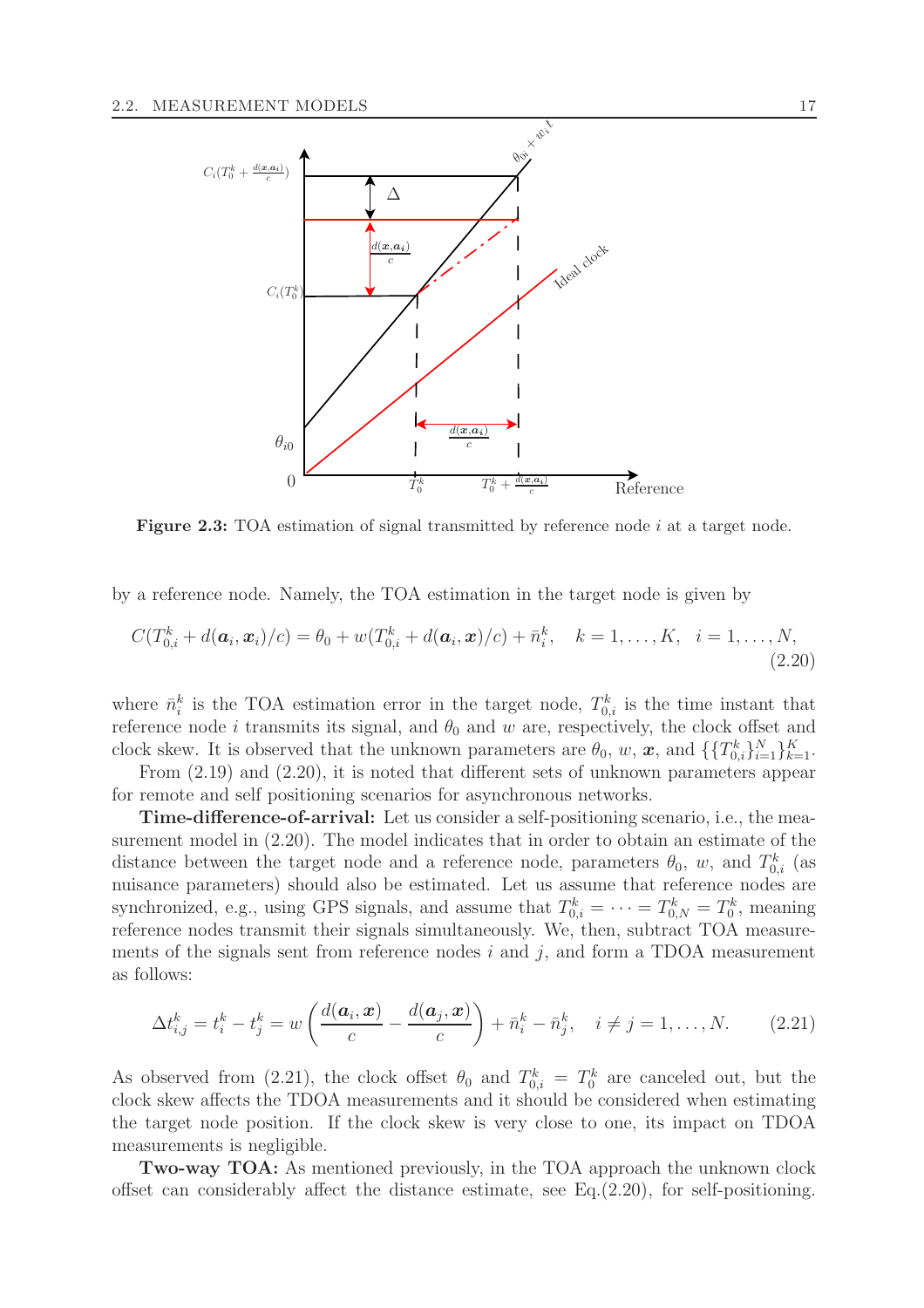One way to get rid of the clock offset for distance estimates is to use two-way TOA. A TW-TOA measurement between the target node and the ith reference node is carried out as follows: (a) the target sends a message to the reference node at (global) time  $t_{i,1}^k$ , (b) the message arrives at the reference node at time  $t_{i,2}^k$ , (c) the reference node sends a return message at time  $t_{i,3}^k$ , and (d) the return message arrives at the target node at time  $t_{i,4}^k$ . Clearly,  $t_{i,2}^k - t_{i,1}^k = t_{i,4}^k - t_{i,3}^k = d(x, a_i)/c$ . Moreover,  $t_{i,3}^k = t_{i,2}^k + T_i^{\text{ar}}$ , where  $T_i^{\text{ar}}$  is the turn-around time in the ith reference node, which is assumed to be fixed during the positioning process. The TW-TOA measurement is computed at the target node as

$$
z_i^k \triangleq \frac{1}{2} \left[ C(t_{4,i}^k) - C(t_{1,i}^k) + n_i^k \right] = w \frac{d(\boldsymbol{x}, \boldsymbol{a}_i)}{c} + w \frac{T_i^{\text{ar}}}{2} + \frac{n_i^k}{2}, \quad k = 1, 2, \dots, K,
$$
 (2.22)

where  $n_i^k$  is the TW-TOA measurement error, modeled as  $n_i^k \sim \mathcal{N}(0, 2\sigma_i^2)$ , and K is the number of the TW-TOA measurements during the positioning process. Note that we assumed that the variance of  $TOA$  estimation errors in the reference node  $i$  and target are the same and equal to  $\sigma_i^2$ .

The unknown parameter  $T_i^{\text{ar}}$  either might be extremely small and can be neglected [20] or it needs to be estimated. One way to deal with the unknown parameter  $T_i^{\text{ar}}$  is to jointly estimate it along with the location of the target node [39, 40]. It can also be estimated by reference node i using a loopback test and is sent back to the target node [38, 41, 42].

In Fig. 2.3,  $\Delta$  shows the effect of an imperfect clock skew on TOA measurements. Similar behaviors hold for TW-TOA scenarios.

For recent advances in positioning problems for asynchronous networks, we refer the reader to, e.g., [43, 44].

# 2.3 Algorithms classifications

The positioning problem can be studied in different aspects. Practical constraints often pose limited freedom in designing algorithms. For example, due to limited source of energy in WSNs, it is necessary to design low-complexity algorithms. In addition, due to uncertainties in some parameters, such as clock parameters or the location of the reference nodes, the designed algorithms should be robust and reliable in practical applications. One important degradation parameter is NLOS conditions, which significantly affect the performance of the positioning algorithm. Positioning algorithms (problems) can be classified into different groups. Here, we categorize the positioning algorithms into different well-known classes, as discussed below.

#### 2.3.1 Centralized vs distributed approaches

In order to estimate the locations of target nodes, the measurements collected in different nodes can be processed in two different ways: centralized or distributed. In a centralized processing approach, there is a fusion center, which collects all measurements from different nodes across the network and estimates the positions of target nodes, optimally or suboptimally. In a distributed processing approach, however, there is no central unit and sensor nodes work cooperatively to find the location of unknown targets. That is, nodes have local interactions with their immediate neighbors to solve the positioning problem. Implementing a centralized algorithm in a distributed manner, in general, may be challenging. Techniques from optimizations, e.g., dual and primal decomposition methods, or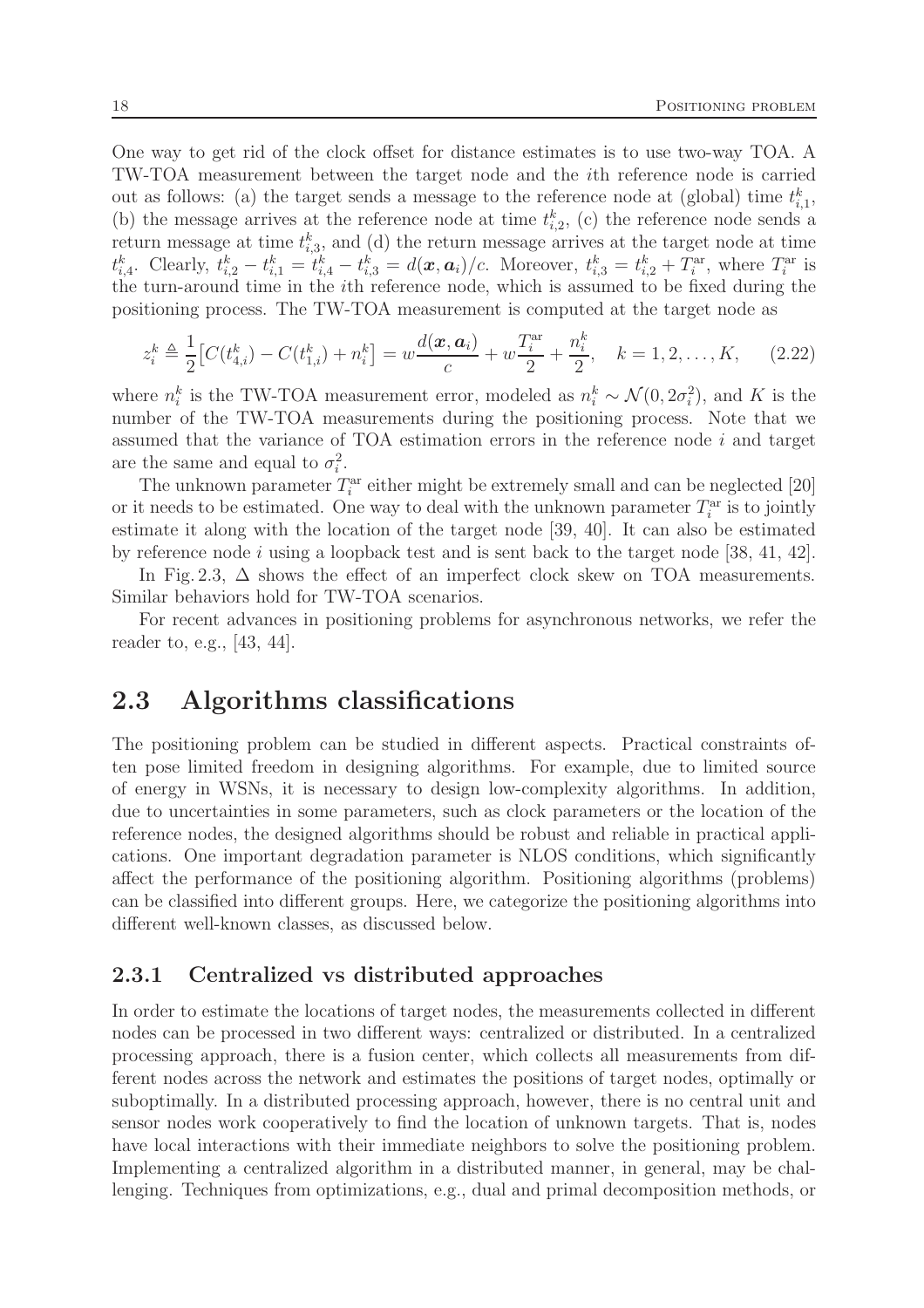from graphical models, e.g., factor graph based approaches, are commonly used to obtain distributed algorithms. The optimality conditions in which the distributed algorithms attain the centralized solution might not be satisfied in some scenarios. Moreover, an important question in designing a distributed algorithm is how fast the algorithm convergences to the solution. Distributed processing usually contains two steps: broadcasting the estimate and combining the local estimates in every local node. It has been argued that the most costly part is the broadcasting step. As a rule of thumb, the energy required to transmit one bit of information over 100 meters is approximately equivalent to the energy consumption of executing 3 million instructions [45]. Therefore, the number of broadcasts, generally, determines how complex an algorithm is.

### 2.3.2 Cooperative vs noncooperative techniques

The traditional positioning problem is defined over a network consisting of a number of reference nodes connected to a single target or multiple targets. It is known that as the number of reference nodes increases, the accuracy of the position estimate considerably improves. In situations in which there is limited access to reference nodes, the cooperation technique can improve the accuracy of the position estimate. That is, a target node is allowed to connect other target nodes and collect some type of measurements. In fact, in a cooperative approach, both measurements between a target and reference nodes and between the target and a number of other targets are available. Whereas, in noncooperative scenarios only measurements between a target and reference nodes are available.

### 2.3.3 Self-positioning vs remote positioning

Extracting the position information of a target node can be carried out in the target node (self-positioning) or it can be estimated in reference nodes and sent back to the target node (remote positioning). For example, in positioning recovery via GPS, every target node receives GPS signals and finds its position, whereas in target tracking the location information is extracted in reference nodes. In terms of algorithm developments, we may need to optimize different parameters for self-positioning and remote positioning as discussed earlier when we reviewed the effects of clock imperfections.

#### 2.3.4 Classification based on measurements

It is also possible to classify different algorithms based on the measurements taken by sensor nodes. The common positioning approaches use a single type of measurements such as RSS, TOA, or AOA or a combination of measurements. Finger-printing based approaches have also been considered for some applications. In general, the different techniques can be summarized as [6, 22]:

- RSS is simple to implement and not sensitive to timing errors. It requires an accurate model of the RSS-distance dependency. However, range estimation using RSS is not accurate compared to, e.g., TOA-based approaches;
- AOA is strongly affected by NLOS conditions. The accuracy depends on RF bandwidth and SNR.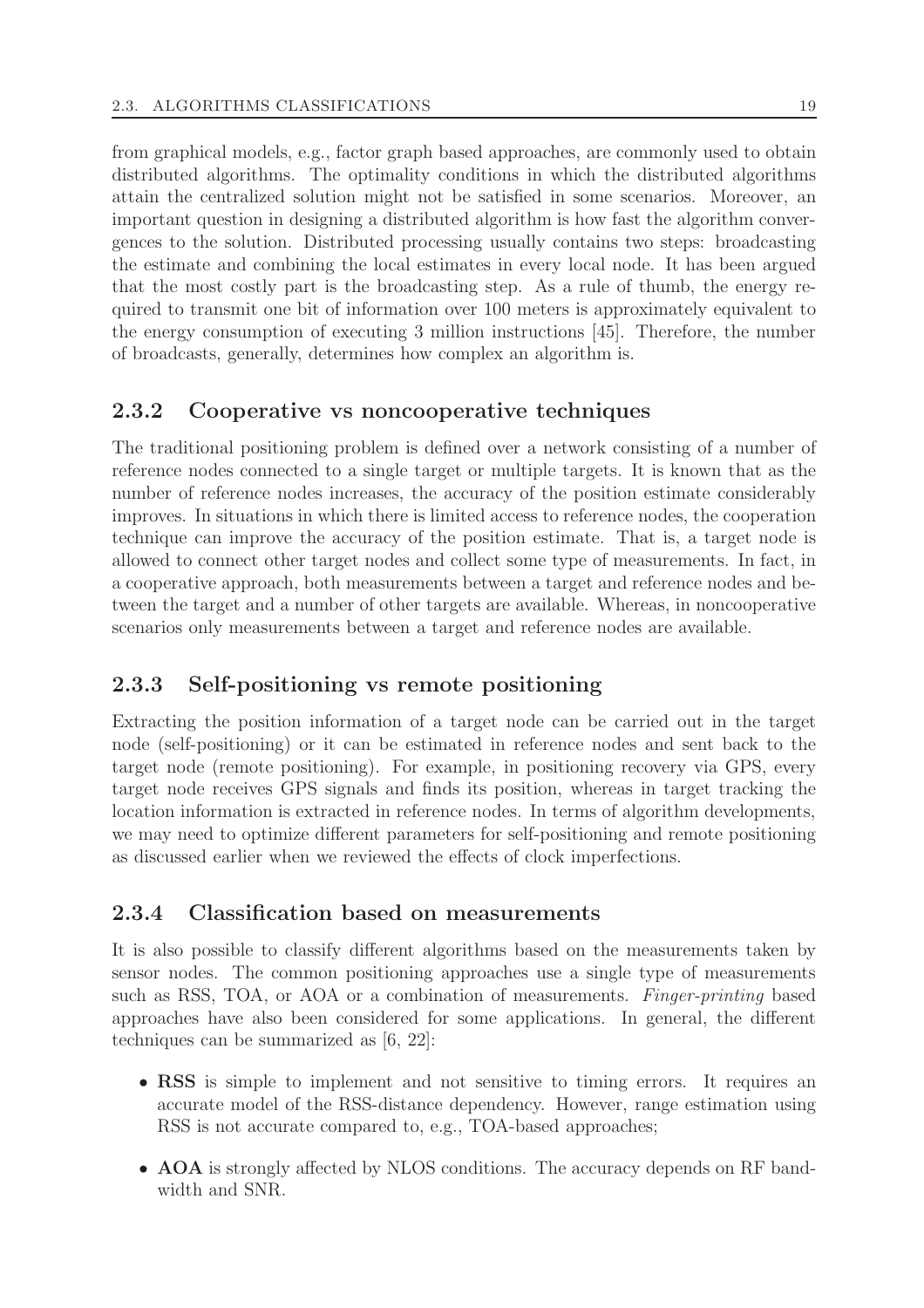- TOA/TDOA is an accurate technique that suffers from NLOS conditions. For perfectly synchronized networks, the accuracy depends on RF bandwidth and SNR.
- Mapping method (finger printing-based) is robust against NLOS conditions. Its need to construct an extensive database and then to search through it make the approach complicated.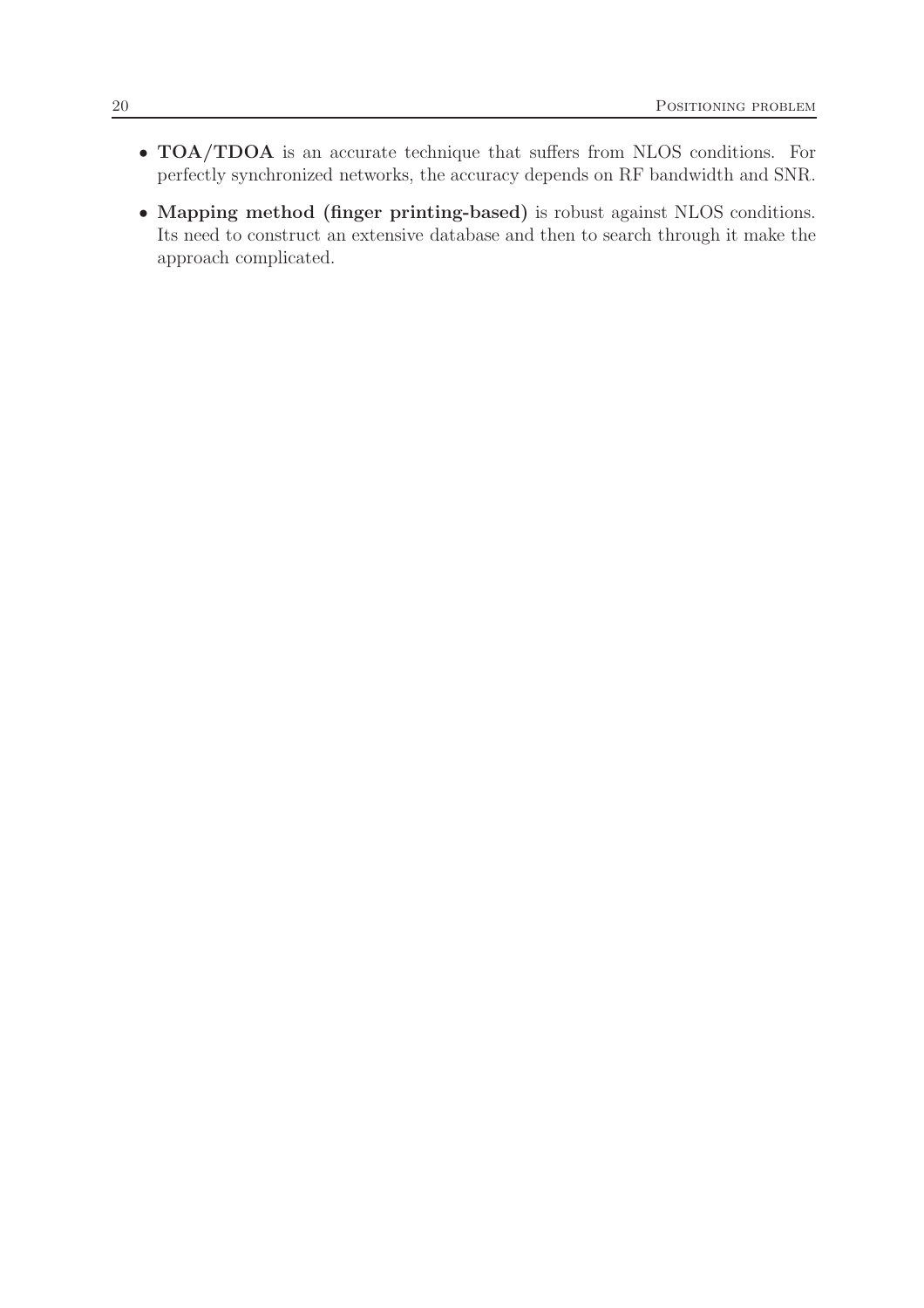# Chapter 3 Positioning algorithms

During the last few years, a huge number of positioning algorithms, based on different criteria, have been proposed in the literature [6–9, 11, 12, 46]. The traditional positioning system consists of a number of reference nodes at known locations, a number of target nodes at unknown locations that need to be localized, and a processing center that gathers the measurements made in different nodes and implements a positioning algorithm. Recently, there has been a huge interest in distributed algorithms to estimate the location of target nodes in a decentralized manner. That is, nodes interact with their immediate neighbors and finally find their estimates in a distributed fashion.

As mentioned in the previous section, the position information can be directly extracted from the signal traveling between sensor nodes, but from a practical perspective (mainly complexity) it is preferred to first estimate certain parameters, e.g., distance between sensor nodes, and then to extract the position information from the intermediate estimates (a suboptimal approach) [8].

Fig. 3.1 shows a high-level implementation of a positioning algorithm. Reference nodes (or even unknown target nodes) receive waveform signals from a target node and generate some type of intermediate estimates, e.g., TOA. A positioning algorithm is consequently applied to estimate the positions of unknown targets. Positioning algorithms can be either centralized or distributed; therefore, the measurements need to be sent to a center (centralized) or to be locally processed (distributed).

During the last decade, various positioning algorithms have been proposed for WSNs. If models of the measurements are known, classical approaches, e.g., least squares or maximum likelihood, can be applied to solve the positioning problem. A well-known approach, the so-called multilateration technique, has traditionally been used for position information recovery [13]. In some scenarios due to, e.g., complexity constraints, a coarse estimate is required and a number of low-complexity algorithms can be used to provide a coarse estimate. For example, the centroid algorithm, which relies only on connectivity information, computes the average of reference nodes' locations connected to a target as a coarse estimate of the target location [47, 48]. A number of heuristic approaches have been proposed in the literature, which can provide good coarse estimates in different scenarios. For details of such approaches, we refer the reader to, e.g., [13]. Another class of algorithms are based on finger printing approaches, especially for RSS measurements, which can be used in small networks. In this technique, first, in the offline phase a database (map) for the network is constructed for each region– represented by a point– of the network, including an ID and RSS measurements corresponding to that region. Then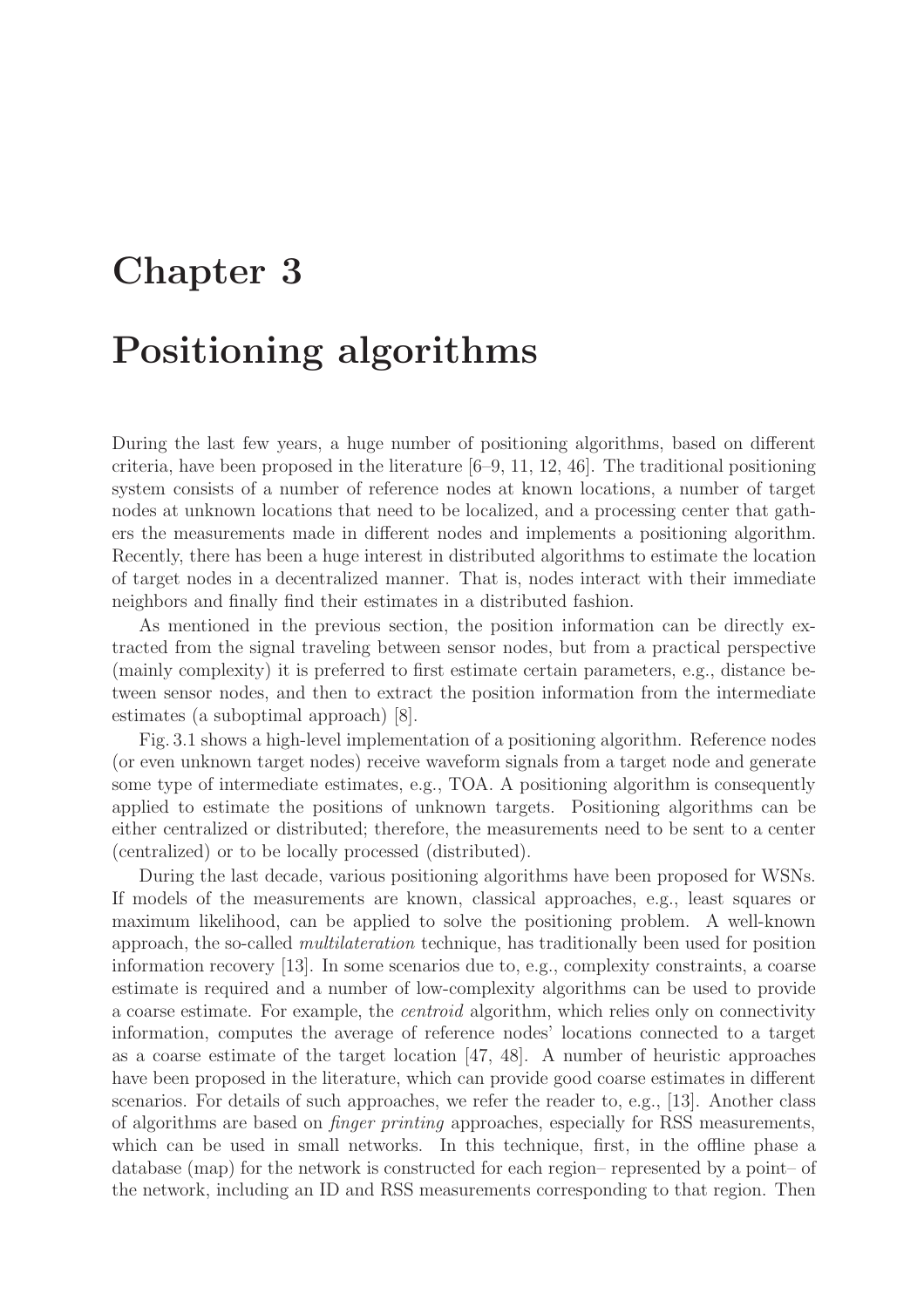

Figure 3.1: A high-level description of positioning (two-step positioning).

in the online phase, we estimate the location of the target as a point in the data set in which the new measurements have the best match with offline measurements corresponding to that point [49]. For large networks, this technique has drawbacks when it comes to implementation, due to cost and memory constraints. Moreover, the network geometry should be known in advance, which may not be possible for some applications, e.g., for dynamic networks.

In this thesis, we briefly review a number of positioning algorithms with a focus on range-based methods. In particular, we study the MLE and least squares algorithms and two approaches based on a geometric interpretation of the positioning problem.

The positioning problem described in Section 2.1 can be generally formulated as an optimization problem

$$
\begin{array}{ll}\n\text{minimize} & \ell(\mathbf{X}, \mathbf{m}) \\
\text{subject to} & \mathbf{X} \in \mathcal{D},\n\end{array} \tag{3.1}
$$

where  $\boldsymbol{m} \triangleq \{\{m_{ij}\}_{j\in\mathcal{A}_1\cup\mathcal{B}_1}$   $\cdots$   $\{m_{Mj}\}_{j\in\mathcal{A}_M\cup\mathcal{B}_M}\},$   $\boldsymbol{X} = [\boldsymbol{x}_1 \cdots \boldsymbol{x}_M]^T \in \mathbb{R}^{d\times M}$ ,  $\mathcal{D}$  is a set containing the locations of targets (a feasible set), and  $\ell(X,m)$  denotes a loss function. The loss function may be originated from, e.g., an statistical criterion or a geometric interpretation.

The problem in (3.1) is in general a centralized optimization problem and the distributed version of (3.1) may require a suitable decomposition technique.

### 3.1 Statistical estimators

In this section, we review the maximum likelihood estimator (MLE) and the least squares approximation (both nonlinear and linear) for the positioning problem.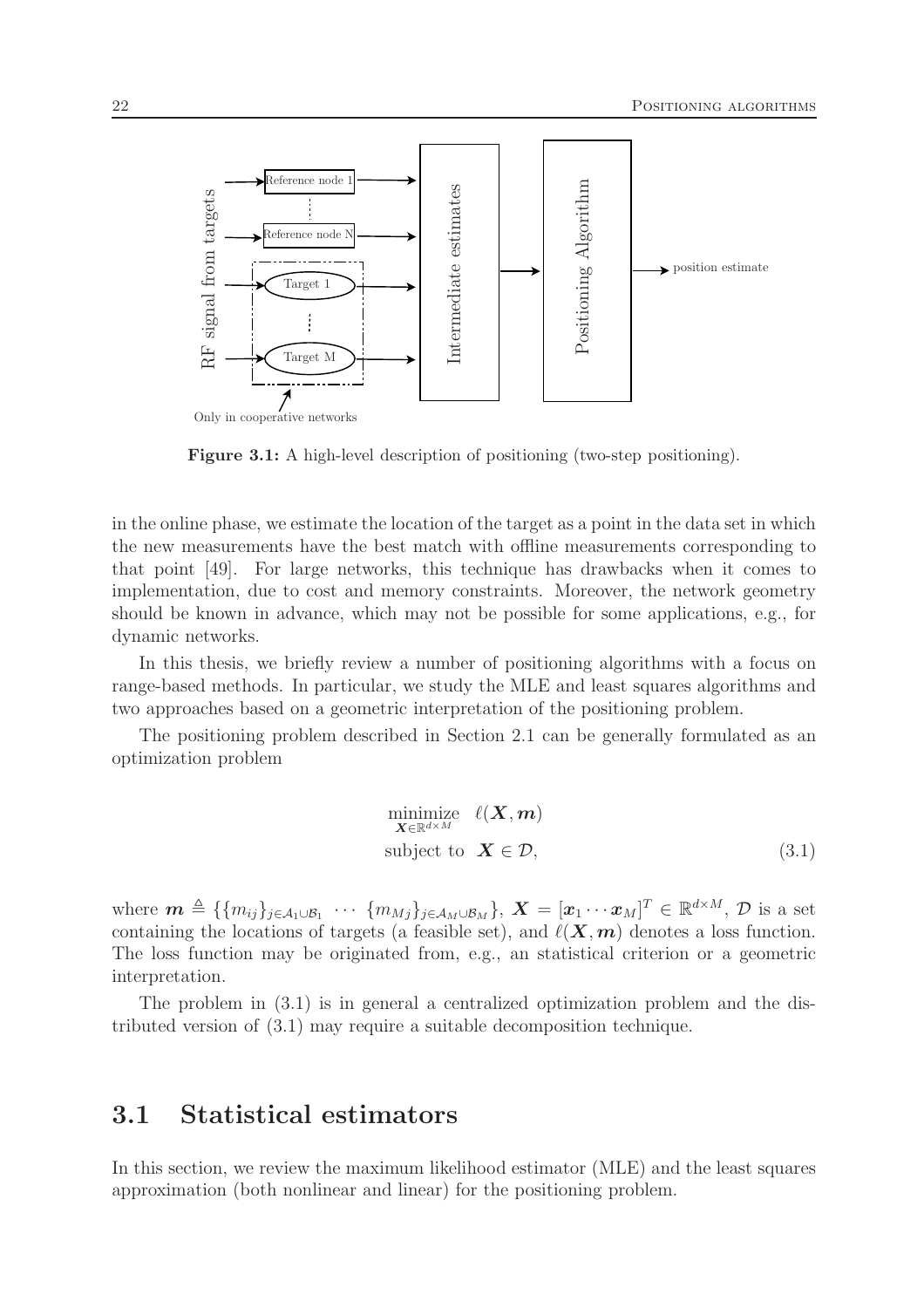#### 3.1.1 Maximum likelihood estimator

Suppose that measurement errors are independent and identically distributed (i.i.d.). Let the joint PDF of the measurements in (2.3) be  $\Pi_{i=1}^M \Pi_{j \in \mathcal{A}_i \cup \mathcal{B}_i} p_i(m_{ij}; \mathbf{X})$ . The joint MLE estimate of the locations of  $M$  targets can be obtained as follows [50, 51]:

$$
\hat{\boldsymbol{X}} = \underset{\boldsymbol{X} \in \mathbb{R}^{d \times M}}{\arg \max} \sum_{i=1}^{M} \sum_{j \in A_i \cup B_i} \log p_i(m_{ij}; \boldsymbol{X}). \tag{3.2}
$$

In general, the optimization problem in (3.2) is nonconvex and difficult to solve. The MLE is, under some regularity conditions, asymptotically unbiased and efficient [25, 50]; hence, for the positioning problem the MLE tends, on average, to be true positions for high SNRs, a large number of observations, or a large number of reference nodes [52].

As an example, the MLE for range-based measurements using the TOA estimates for synchronized networks and zero-mean Gaussian measurement errors, can be expressed as

$$
\hat{\boldsymbol{X}} = \arg\min_{\boldsymbol{X} \in \mathbb{R}^{d \times M}} \sum_{i=1}^{M} \left( \sum_{j \in \mathcal{B}_i} \frac{1}{\sigma_{ij}^2} \left( \hat{d}_{ij} - \|\boldsymbol{x}_i - \boldsymbol{x}_j\| \right)^2 + \sum_{j \in \mathcal{A}_i} \frac{1}{\sigma_{ij}^2} \left( \hat{d}_{ij} - \|\boldsymbol{x}_i - \boldsymbol{a}_j\| \right)^2 \right). \tag{3.3}
$$

where  $\sigma_{ij}^2$  is the variance of the Gaussian measurement errors. The problem (3.3), in general, is difficult to solve. For more complex examples of positioning problems, see, e.g., [53–55].

It is noted that in the localization problem there might be additional nuisance parameters, e.g., unknown clock parameters in range-based techniques or unknown transmission power and path-loss exponent, which need to be taken into account in the estimation process. The nuisance parameters can be removed from the models, e.g., by manipulating the measurements, or they can be estimated along with the location of the target nodes. For some examples in different scenarios, see, e.g., [42, 53–56].

As mentioned, the MLE is asymptotically efficient and unbiased; i.e., it attains the CRLB. To compute the MLE, it is necessary to know the distribution of measurements; however, in practice, it is difficult to obtain a priori knowledge of the full statistics of measurement errors.

#### 3.1.2 Nonlinear least squares

Let us define the residual errors for measurements in  $(2.3)$  as  $e_r^a(i,j) \triangleq m_{ij} - f(x_i, a_j)$ ,  $j \in$  $\mathcal{A}_i$  and  $e_r^t(i,j) \triangleq m_{ij} - f(\mathbf{x}_i, \mathbf{x}_j)$ ,  $j \in \mathcal{B}_i$ . The least squares approximation commonly used in the positioning literature tries to find an estimate  $\hat{X}$  of  $X$  based on minimizing the squares of residuals  $e_r^a(i, j)$  and  $e_r^t(i, j)$ . Namely, a nonlinear least squares algorithm for positioning is formulated as [57]:

$$
\hat{\mathbf{X}} = \underset{\mathbf{X} \in \mathbb{R}^{d \times M}}{\arg \min} \sum_{i=1}^{M} \left( \sum_{j \in \mathcal{A}_i} \left( e_r^a(i,j) \right)^2 + \sum_{j \in \mathcal{B}_i} \left( e_r^t(i,j) \right)^2 \right). \tag{3.4}
$$

When the variances of measurement errors are available, the NLS can be formulated as a weighted nonlinear least squares (WNLS) technique

$$
\hat{\boldsymbol{X}} = \underset{\boldsymbol{X} \in \mathbb{R}^{d \times M}}{\arg \min} \sum_{i=1}^{M} \left( \sum_{j \in \mathcal{A}_i} \left( \frac{e_r^a(i,j)}{\sigma_{ij}} \right)^2 + \sum_{j \in \mathcal{B}_i} \left( \frac{e_r^t(i,j)}{\sigma_{ij}} \right)^2 \right), \tag{3.5}
$$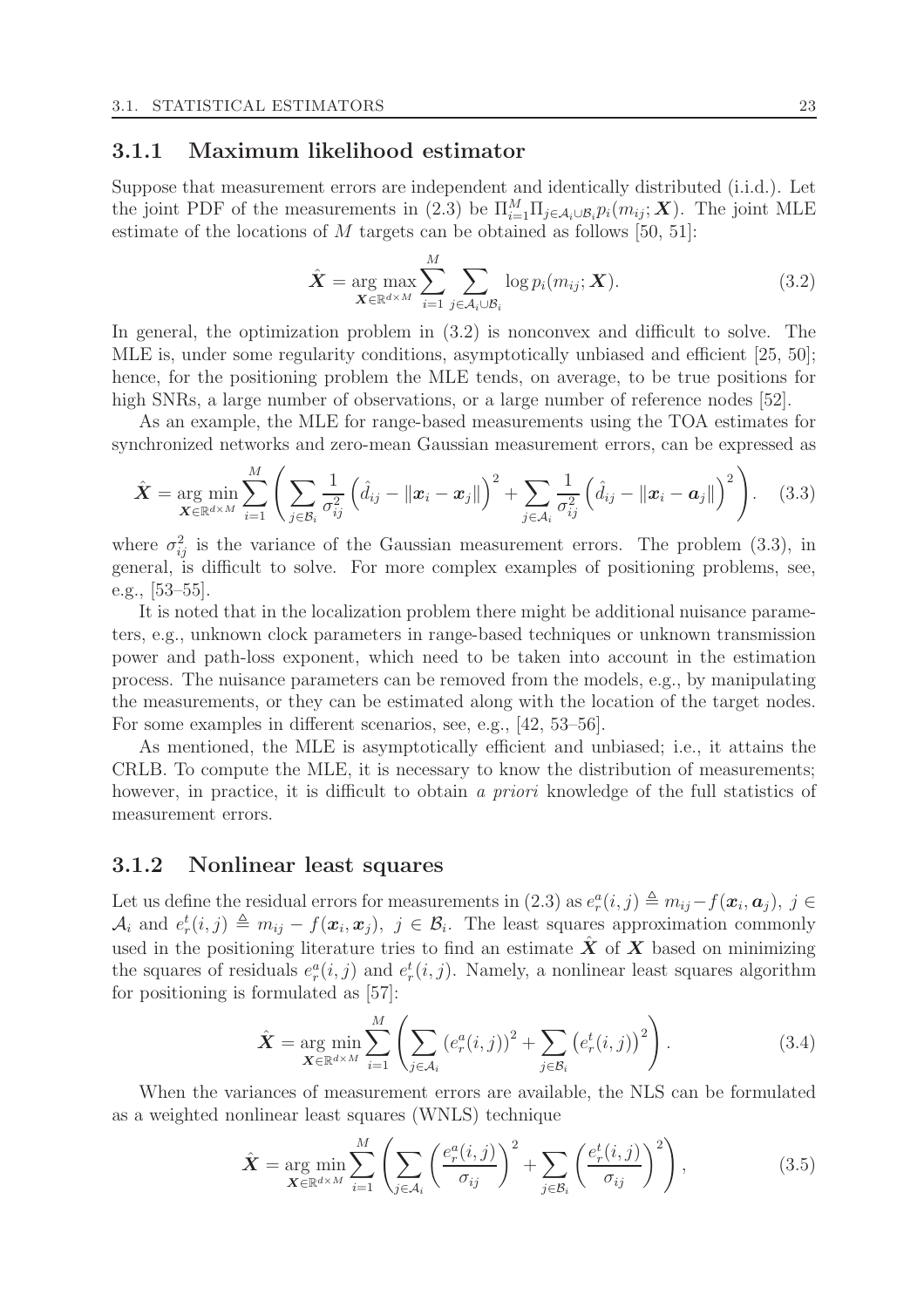where  $\sigma_{ij}^2$  is the variance of  $\epsilon_{ij}$ , see (2.3).

In general, the WNLS solution coincides with the ML estimate if the measurement errors are i.i.d. Gaussian. As an example, the WNLS for range-based positioning is similar to (3.3).

An alternative approach in the positioning literature is to apply the squared-range NLS squares (SR-NLS) [58–61] for the range-based positioning. Then

$$
\hat{\bm{X}} = \arg_{\bm{X} \in \mathbb{R}^{d \times M}} \sum_{i=1}^{M} \left( \sum_{j \in \mathcal{A}_i} \left( \hat{d}_{ij}^2 - ||\bm{x}_i - \bm{a}_j||^2 \right)^2 + \sum_{j \in \mathcal{B}_i} \left( \hat{d}_{ij}^2 - ||\bm{x}_i - \bm{x}_j||^2 \right)^2 \right).
$$
(3.6)

Note that the SR-NLS approach is suboptimal in the maximum likelihood sense, but it can be shown that a global solution to (3.6) can be obtained efficiently for noncooperative scenarios [60].

There are a number of techniques to approximately solve the nonconvex MLE or NLS, e.g., via semidefinite relaxation, second-order cone programming, or sum of squares approaches. For details of these approaches, consult, e.g., [58, 62, 63].

The MLE (NLS or SR-NLS) problem is a centralized problem; hence, it is needed to transfer all measurements to a fusion center for processing. In situations where there is no central processing unit, the positioning problem needs to be solved in a distributed manner. Since the problem, in general, is nonconvex and coupled, the distributed implementation can be challenging. The techniques based on decomposition or consensus [64–68] can be used to solve the problem. A fast technique based on alternating direction method of multipliers [69] has been recently proposed to solve the problem [70]. Another approach is to resort to a graphical framework and solve the problem using, e.g., factor graph-based approaches [12].

#### 3.1.3 Linear least squares

The measurement models in the positioning problem are, in general, nonlinear, based on the location of targets, and the positioning problems are often formulated as nonlinear and nonconvex problems, which can be difficult to solve. One technique to solve the nonconvex problem is approximating the problem by a convex problem, e.g., adopting suitable relaxations, and obtaining a good coarse estimate of the location. The estimate can be further improved using a refining approach. An efficient method that often gives good coarse estimates, which asymptotically attains the CRLB at high SNR, is to linearize the measurements based on the position of the target nodes and then to employ the linear least squares (LLS) criterion. A number of studies have been devoted to derive linear estimators in the positioning literature, see, e.g., [41, 42, 53, 55, 71–73]. To form a linear least squares problem, we need to find a signal model that is linear in unknown parameters [71]. If there are nuisance parameters such as unknown clock parameters in the TOA-based approaches or unknown channel parameters in the RSS-based technique, the unknown vector may also contain nuisance parameters. It may also be possible to remove the nuisance parameters, using suitable transformations, and derive a linear model based on unknown locations. To explain the technique, we consider the measurements between a target node and reference nodes connected to the target. The technique is based on nonlinear processing of measurements, which allows us to express the modified measurements by means of a linear model based on unknown parameters as follows. In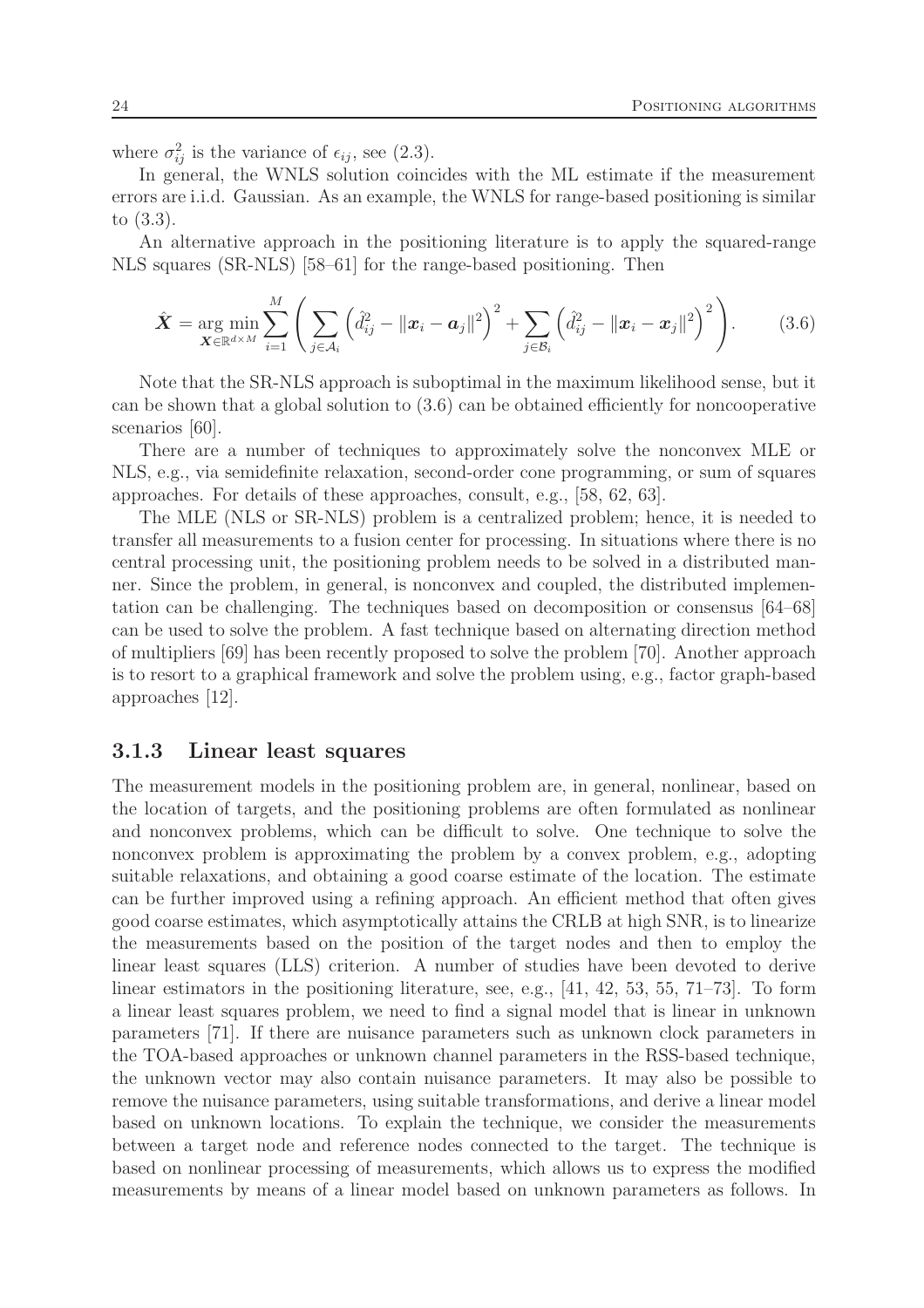order to use this technique properly, it is necessary to have at least three nodes (four nodes in three-dimensional networks), noncolinear, with known locations connected to a target node. Let the measurement error be small compared to the true distances, and assume that the distance measurement between target  $i$  and reference node  $j$  is given by

$$
\hat{d}_{i,j} = d(\boldsymbol{x}_i, \boldsymbol{a}_j) + \epsilon_{ij}, \qquad j \in \mathcal{A}_i,
$$
\n(3.7)

where  $\epsilon_{ij}$  is measurement noise with variance  $\sigma_{ij}^2$ . Here, there is no particular assumption about noise statistics except it is zero mean. If  $\epsilon_{ij}$  has nonzero mean, we first need to subtract the mean from both sides of (3.7). Knowing the variance of the noise helps to obtain a more accurate estimate.

Squaring both sides of (3.7) and rearranging terms yields:

$$
\tilde{d}_{ij} \triangleq \hat{d}_{ij}^2 - ||\mathbf{a}_j||^2 = [-2\mathbf{a}_j^T \; 1] \boldsymbol{\psi}_i + 2d(\mathbf{x}_i, \mathbf{a}_j)\epsilon_{ij} + \epsilon_{ij}^2, \qquad j \in \mathcal{A}_i,
$$
\n(3.8)

where  $\psi_i = \left[\boldsymbol{x}_i^T || \boldsymbol{x}_i ||^2\right]^T$ . As it is observed, a semi-linear model based on the location of the target nodes,  $x_i$ , and square norm of the location,  $||x_i||^2$ , is obtained. We consider the model (3.8) to be semilinear because the statistics of noise also depend on the location of the target node. There are two techniques to find an estimate of the location  $x_i$ : eliminating the quadratic term and estimating the quadratic term along with the location. In the elimination approach, the common quadratic term is eliminated by subtracting two modified measurements, say  $d_{ij}-d_{ik}$ ,  $j \neq k$ , and then a new set of measurements is formed based on the unknown location  $x_i$ . In the second approach, both  $x_i$  and  $||x_i||^2$  are jointly estimated. It has been shown that both techniques (in the least squares scenes) yield the same solution [71]. If the statistics of the measurement errors are known, a more accurate estimate is obtained based on the weighted least squares approach. Here, we study a joint estimation of the location and the squared norm of the location. We further assume that the measurement noise  $\epsilon_{ij}$  is small; hence,

$$
\tilde{d}_{ij} \simeq [-2\boldsymbol{a}_j^T \; 1] \boldsymbol{\psi}_i + 2d(\boldsymbol{x}_i, \boldsymbol{a}_j) \epsilon_{ij}, \quad j \in \mathcal{A}_i.
$$
\n(3.9)

Now a set of linear equations can be written as

$$
\mathbf{d}_i = \mathbf{A}_i \boldsymbol{\psi}_i + \boldsymbol{\nu}_i,\tag{3.10}
$$

where

$$
\boldsymbol{d}_{i} \triangleq \left[ \tilde{d}_{ij_{1}} \; \tilde{d}_{ij_{2}} \; \ldots \; \tilde{d}_{ij_{k}} \right]^{T}, \tag{3.11a}
$$

$$
\boldsymbol{A}_{i} \triangleq \begin{bmatrix} -2\boldsymbol{a}_{j_{1}}^{T} & 1\\ \vdots & \vdots\\ -2\boldsymbol{a}_{j_{k}}^{T} & 1 \end{bmatrix}
$$
(3.11b)

$$
\boldsymbol{\nu}_i \triangleq \left[2d(\boldsymbol{x}_i, \boldsymbol{a}_{j_1})\,\epsilon_{ij_1}\,\,\ldots\,\,2d(\boldsymbol{x}_i, \boldsymbol{a}_{j_k})\,\epsilon_{ij_k}\right]^T,\tag{3.11c}
$$

where  $A_i = \{j_1, \ldots, j_k\}$ , and  $k = |\mathcal{A}_i|$  is the cardinality of set  $\mathcal{A}_i$ .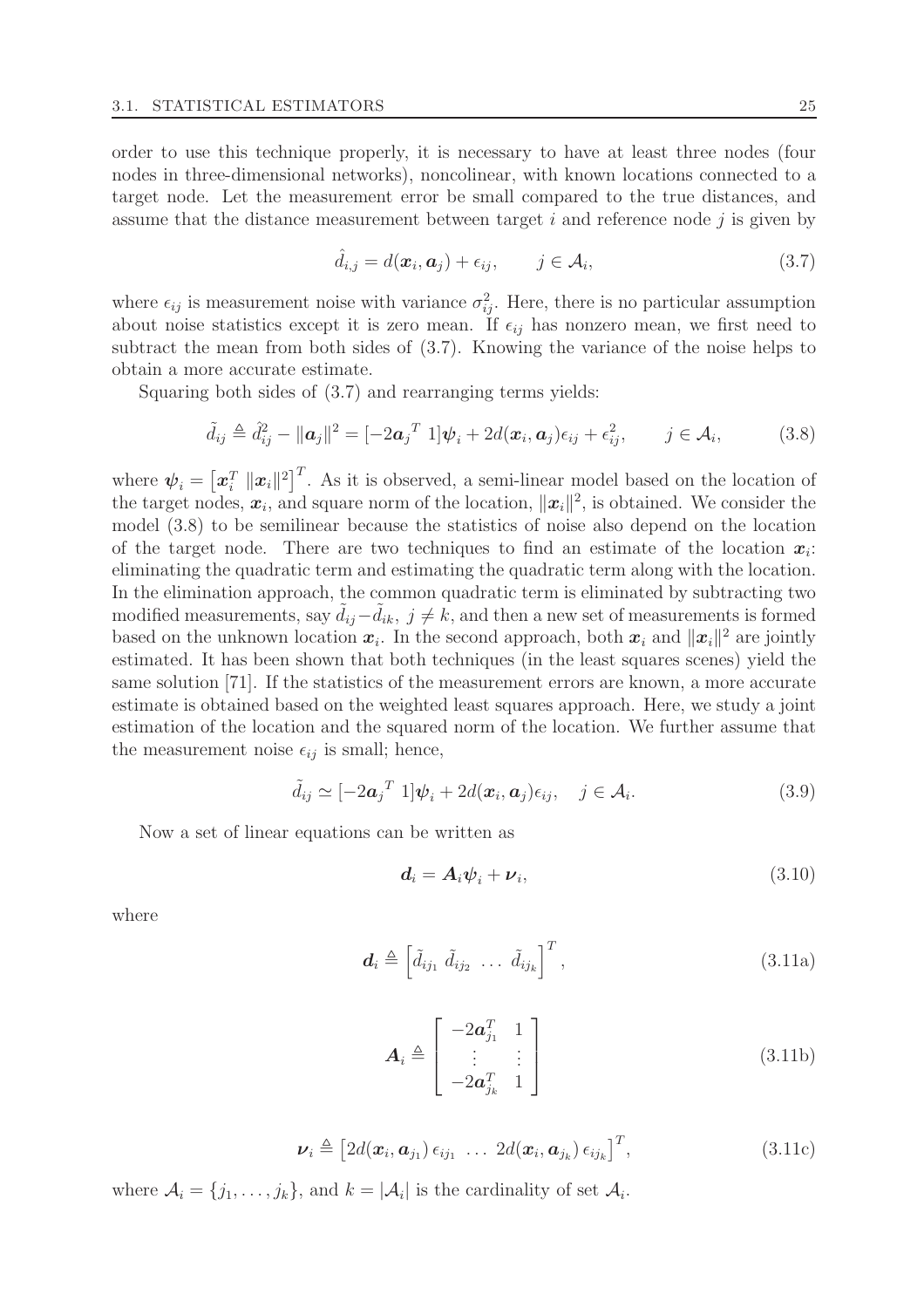If the matrix  $A_i$  is full rank, then using the (unconstrained) least squares criterion, the unknown parameter  $\psi_i$  can be estimated as [50]

$$
\hat{\psi}_i = (A_i^T C_{\nu_i}^{-1} A_i)^{-1} A_i^T C_{\nu_i}^{-1} d_i,
$$
\n(3.12)

where the weighting matrix  $C_{\nu_i}$ , for i.i.d. measurement errors, is given by [74]

$$
\boldsymbol{C}_{\boldsymbol{\nu}_i} = \text{diag}\left(4d^2(\boldsymbol{x}_i, \boldsymbol{a}_{j_1})\sigma_{ij_1}^2, \ldots, 4d^2(\boldsymbol{x}_i, \boldsymbol{a}_{j_k})\sigma_{ij_k}^2\right).
$$
(3.13)

The covariance matrix of  $\hat{\psi}_i$  can be computed as [50]

$$
cov(\hat{\boldsymbol{\psi}}_i) = \left(\boldsymbol{A}_i^T \boldsymbol{C}_{\boldsymbol{\nu}_i}^{-1} \boldsymbol{A}_i\right)^{-1}.
$$
\n(3.14)

To compute the weighting matrix  $C_{\nu_i}$ , the real distances between known nodes and the target i are required. Since in practice the real distances are not available, we instead use the measured distances in (3.13). The linear estimator derived in the positioning literature is suboptimal [73]; hence, we can employ a number of techniques to improve the estimate, e.g., correction techniques [72, 75] or a refining technique based on the Taylor series expansion [55]. Here, we review the correction technique and refer the reader to [41, 55] for details about refining the estimate using the Taylor series expansion.

Let us express each element of (3.12) as

$$
[\hat{\psi}_i]_1 = x_{i,1} + e_1,
$$
  
\n
$$
[\hat{\psi}_i]_2 = x_{i,2} + e_2,
$$
  
\n
$$
[\hat{\psi}_i]_3 = ||\mathbf{x}_i||^2 + e_3,
$$
\n(3.15)

where  $\boldsymbol{\epsilon} = [e_1 \ e_2 \ e_3]^T$  is the error of estimation  $\boldsymbol{\epsilon} = \hat{\boldsymbol{\psi}}_\ell - \boldsymbol{\psi}_\ell$ , and  $\boldsymbol{x}_i = [x_{i,1} \ x_{i,2}]^T$ . We assume that the error of estimation,  $\epsilon$ , is considerably small. Let us square both sides of the first two elements of (3.15) to obtain

$$
\left[\hat{\psi}_i\right]_1^2 \simeq x_{i,1}^2 + 2x_{i,1}e_1,
$$
  
\n
$$
\left[\hat{\psi}_i\right]_2^2 \simeq x_{i,2}^2 + 2x_{i,2}e_2,
$$
\n(3.16)

where we have neglected terms of the form  $e_i^2$ . We then express the squared terms in  $(3.16)$  and combine with  $[\hat{\psi}_i]_3$  as

$$
\boldsymbol{b}_i = \boldsymbol{B}\boldsymbol{\phi}_i + \boldsymbol{\zeta}_i,\tag{3.17}
$$

where

$$
\mathbf{b}_{i} \triangleq \left[ \left[ \hat{\psi}_{i} \right]_{1}^{2} \left[ \hat{\psi}_{i} \right]_{2}^{2} \left[ \hat{\psi}_{i} \right]_{3} \right]^{T},
$$
\n
$$
\mathbf{\zeta}_{i} \triangleq \left[ 2x_{i,1}e_{1} \ 2x_{i,2}e_{2} \ e_{3} \right]^{T}
$$
\n
$$
\mathbf{\phi}_{i} \triangleq \left[ x_{i,1}^{2} \ x_{i,2}^{2} \right]^{T},
$$
\n
$$
\mathbf{B} \triangleq \left[ \begin{array}{cc} 1 & 0 \\ 0 & 1 \\ 1 & 1 \end{array} \right].
$$
\n(3.18)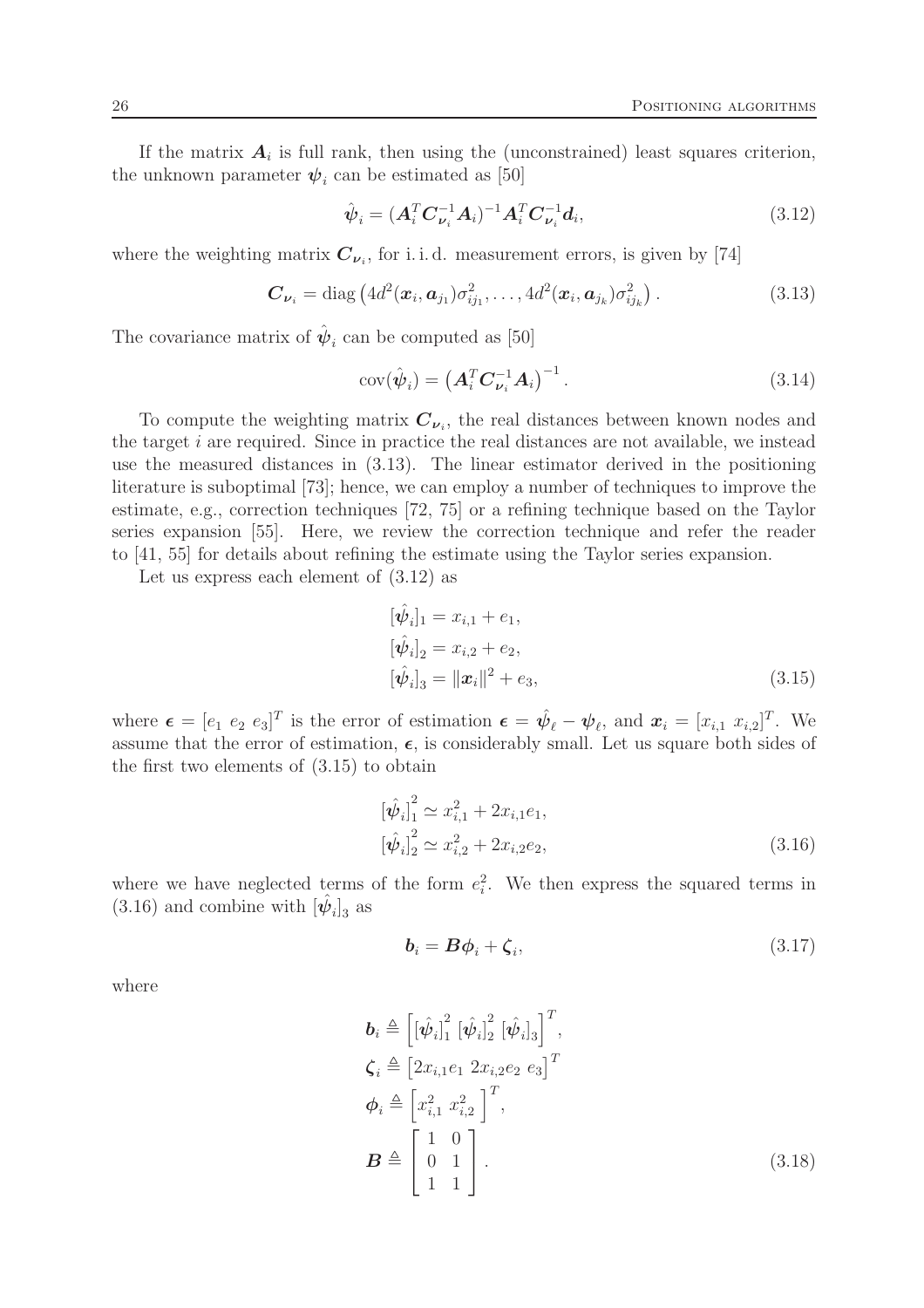The least squares approximation of  $\phi_i$  is obtained from (3.17) as

$$
\hat{\boldsymbol{\phi}}_i = (\boldsymbol{B}^T \boldsymbol{C}_{\zeta_i}^{-1} \boldsymbol{B})^{-1} \boldsymbol{B}^T \boldsymbol{C}_{\zeta_i}^{-1} \boldsymbol{b}_i, \tag{3.19}
$$

where the covariance matrix  $C_{\zeta}^{-1}$  $\zeta^1$  can be computed as

$$
\boldsymbol{C}_{\zeta_i} = \mathbb{E}\{(\boldsymbol{b}_i - \boldsymbol{B}\boldsymbol{\phi}_i)(\boldsymbol{b}_i - \boldsymbol{B}\boldsymbol{\phi}_i)^T\} = \boldsymbol{\Lambda}_i \operatorname{cov}(\hat{\boldsymbol{\psi}}_i)\boldsymbol{\Lambda}_i, \tag{3.20}
$$

where  $\Lambda_i = \text{diag}(2x_{i,1}, 2x_{i,2}, 1)$ .

To compute matrix  $\Lambda_i$ , we use the estimate in (3.12). The covariance matrix of  $\hat{\phi}_i$  is given by

$$
cov(\hat{\boldsymbol{\phi}}_i) = (\boldsymbol{B}^T \boldsymbol{C}_{\zeta_i}^{-1} \boldsymbol{B})^{-1}.
$$
\n(3.21)

Finally, the target position can be obtained as follows:

$$
\tilde{x}_{i,j} = \text{sgn}([\hat{\psi}_i]_j) \sqrt{\left| [\hat{\phi}_i]_j \right|}, \quad j = 1, 2,
$$
\n(3.22)

where  $sgn(\cdot)$  denotes the signum function defined as

$$
sgn(t) = \begin{cases} 1, & \text{if } t \ge 0 \\ -1, & \text{otherwise.} \end{cases}
$$
 (3.23)

An estimate of the covariance matrix of the estimator in (3.22) can be obtained by a linearization technique using the first-order Taylor series expansion. We refer the reader to [72] for details about the approach.

It is noted that the least squares solution to (3.10) is obtained by solving the following nonconvex problem:

$$
\begin{aligned}\n\text{minimize } & \|\mathbf{d}_i - \mathbf{A}\boldsymbol{\psi}_i\|^2 \\
\text{subject to } \quad & \boldsymbol{\psi}_i = \left[\mathbf{x}_i^T \ \|\mathbf{x}_i\|^2\right]^T.\n\end{aligned} \tag{3.24}
$$

We will see later how to solve such a nonconvex quadratic programming problem using, e.g., a relaxation technique. We also study an efficient approach (in terms of complexity) to solve such a problem.

## 3.2 Geometric estimators

Another approach to formulate the positioning problem is to consider a geometric interpretation of the measurements taken between nodes. In this section, we review the concept of the geometric approach for solving a positioning problem. Let us consider the distance estimate  $\hat{d}_{ij} = d(\mathbf{x}_i, \mathbf{x}_j) + v_{ij}, \ j \in \mathcal{A}_i \cup \mathcal{B}_i$  between node i and node j, where  $v_{ij}$ denotes the estimation error. In the absence of measurement errors, i.e.,  $\hat{d}_{ij} = d(\boldsymbol{x}_i, \boldsymbol{x}_j)$ , it is clear that target *i*, at position  $x_i$ , lies in the intersection of a number of circles with radii  $\hat{d}_{ij}$  and centers  $x_j$ ,  $j \in \mathcal{A}_i \cup \mathcal{B}_i$  ( $x_j$  is known in advance if  $j \in \mathcal{A}_i$  and is unknown if  $j \in \mathcal{B}_i$ ).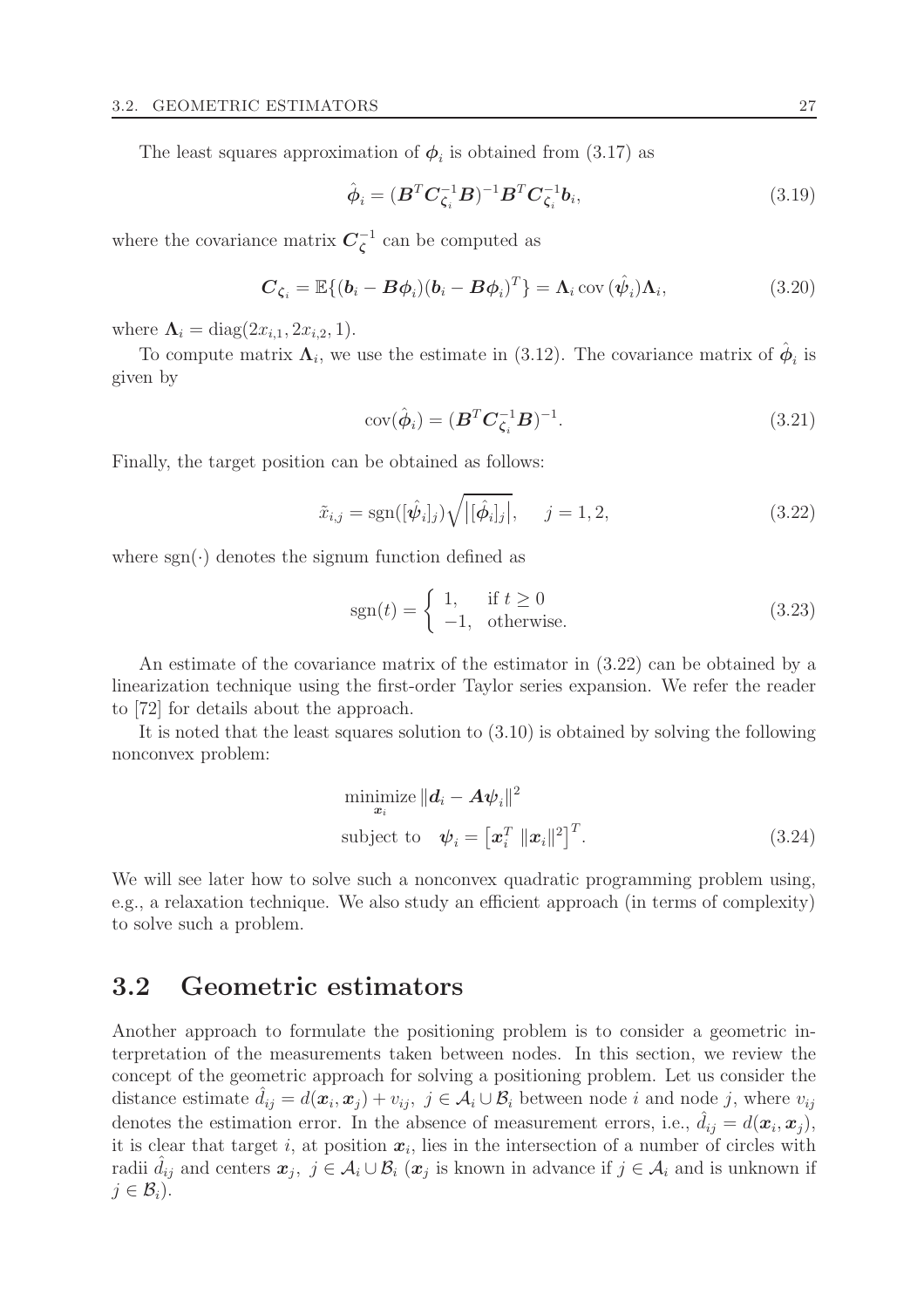

Figure 3.2: For distance measurements with nonnegative errors, target nodes 1 and 2 for the network shown in Fig. 2.1 lie in closed bounded sets.

Suppose that the measurement errors are nonnegative,  $v_{ij} \geq 0$ . Let us define the disc  $\mathcal{D}_{ij}$  centered at  $\boldsymbol{x}_j$  with radius  $\hat{d}_{ij}$  as

$$
\mathcal{D}_{ij} \triangleq \{ \boldsymbol{x} \in \mathbb{R}^2 \mid \|\boldsymbol{x} - \boldsymbol{x}_j\| \leq \hat{d}_{ij} \}, \quad j \in \mathcal{A}_i \cup \mathcal{B}_i. \tag{3.25}
$$

We define an estimate of  $x_i$  as a point in the intersection  $\mathcal{D}_i$  of the discs  $\mathcal{D}_{ij}$ , that is

$$
\hat{\boldsymbol{x}}_i \in \mathcal{D}_i \triangleq \bigcap_{j \in \mathcal{A}_i \cup \mathcal{B}_i} \mathcal{D}_{ij}, \quad \text{for } i = 1, 2, \dots, M. \tag{3.26}
$$

In fact, every point in the intersection area can be, potentially, an estimate of the target location. Although not all feasible points are optimal, e.g., in the mean square sense, this technique provides a robust approach for the positioning problem, especially for large NLOS errors, since the intersection is not affected considerably with larger positive errors as long as there are a few measurements with small errors. The positioning problem, then, can be transformed to the following problem:

find 
$$
\hat{\mathbf{X}} = [\hat{\mathbf{x}}_1 \cdots \hat{\mathbf{x}}_M]
$$
 such that  $\hat{\mathbf{x}}_i \in \mathcal{D}_i$ ,  $i = 1, ..., M$ . (3.27)

As an example, Fig. 3.2 illustrates the intersections including target nodes one and two for the network shown in Fig. 2.1. For noncooperative scenarios, the problem (3.27) is equivalent to the well-known convex feasibility problem (CFP), which aims to obtain a point in the intersection of a number of convex sets. For cooperative networks, the problem (3.27), however, is different from the traditional CFP since the intersection including the target nodes is dependent on  $X$  [39, 76, 77].

To improve the accuracy of the estimate in the geometric approach, we can decrease the intersection area in which the target nodes are most probably located, as considered in some recent studies [77, 78]. That is, instead of a disc defined in (3.25), we consider a ring or a circle for the possible location of the target nodes as

$$
\mathcal{R}_{ij} = \left\{ \boldsymbol{x} \in \mathbb{R}^2 \mid \hat{d}_{ij} - \epsilon_l \le ||\boldsymbol{x}_i - \boldsymbol{x}_j|| \le \hat{d}_{ij} + \epsilon_u \right\}, \quad j \in \mathcal{A}_i \cup \mathcal{B}_i,
$$
 (3.28)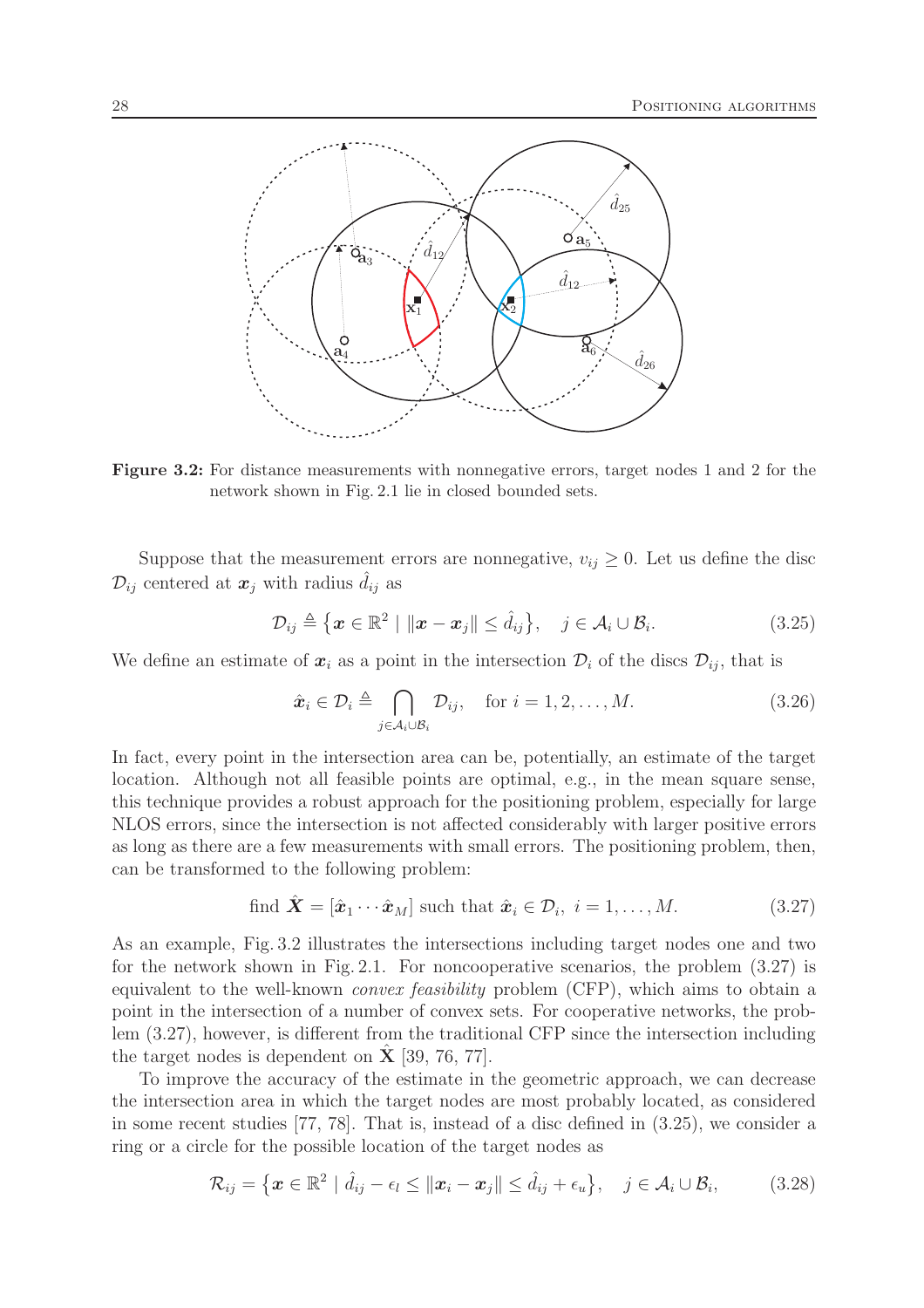

**Figure 3.3:** An example of sequential and parallel projections. Here,  $\mathcal{P}_i$  is the projection onto the jth disc. Red crosses denote how the estimates are updated. (a) sequential projection (b) parallel projection.

where  $\epsilon_l \geq 0$ ,  $\epsilon_u \geq 0$ , and the control parameter  $\epsilon_l + \epsilon_u$  determines the width of the ring that can be connected to the distribution of noise (if available). We then define an estimate of the location of the target node as the following convex-concave feasibility problem:

$$
\tilde{\boldsymbol{x}}_i \in \mathcal{R}_i \triangleq \bigcap_{j \in \mathcal{A}_i \cup \mathcal{B}_i} \mathcal{R}_{ij}, \quad \text{for } i = 1, 2, \dots, M. \tag{3.29}
$$

In fact, for zero-mean Gaussian measurement errors, it is more likely to find a target close to the boundary of the disc defined in (3.25). However, the problem defined in (3.29) is not convex and may not be easy to solve.

In the sequel, we consider the intersection of a number of discs and investigate two approaches for solving the problem, namely, one based on projection onto convex sets (POCS) and the second based on outer-approximation (OA).

#### 3.2.1 Projections onto convex sets

The POCS technique was first introduced to solve the convex feasibility problem [79, 80]. POCS has then been applied for different problems in various fields, e.g., in image restoration problems [81–83]. There are generally two variants of projection techniques: sequential and parallel. In a sequential approach, first a set is selected among different sets, according to a rule, then the current point (estimate) is projected onto that set. Whereas, in a parallel projection approach, first a current point is projected onto different sets and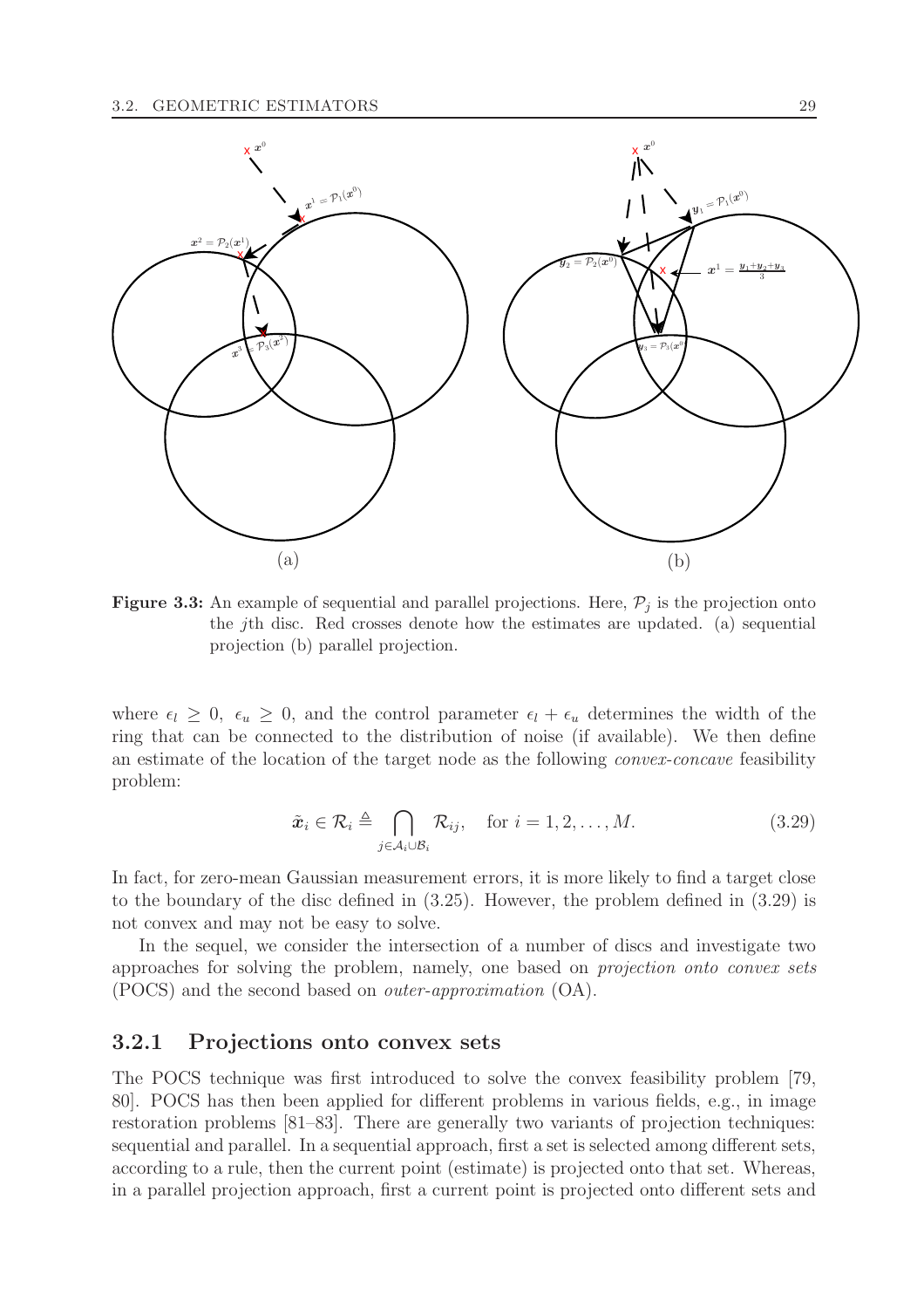then a convex combination of all projected points generates a new estimate. Fig. 3.3 shows an example of sequential and parallel projection techniques for solving a CFP consisting of three balls. The details of projection techniques are beyond the scope of this thesis, and we refer the reader to, e.g., [80].

In the positioning literature, the authors in [84, 85], for the first time, applied a POCS approach to solve a positioning problem for noncooperative scenarios. To improve the convergence of POCS, a technique was introduced in [86]. The POCS approach, then, was applied to different problems in different scenarios, e.g., [48, 87, 88].

The convergence of POCS has been extensively studied in the literature [80, 85, 89]. It has been shown that for the consistent case, i.e., with a nonempty intersection, the POCS estimate converges to a point in the intersection. For the inconsistent case, using suitable relaxation parameters, POCS converges to a point that minimizes the sum of squared distances to the convex sets (here a number of discs). The performance of POCS evaluated through practical data confirms theoretical claims [90, 91].

There are a few recent studies based on projection techniques for cooperative positioning. The authors in [78] proposed a technique based on projection onto the boundary of the disc determining the location of target nodes. The technique provides good estimates if suitable initial points close enough to the optimal solutions are available. Another technique based on a sequential projection approach was proposed in [77], which is a robust technique for NLOS scenarios. A new method based on parallel projection, which is amendable for distributed implementation, has been recently proposed in [76]. The authors also provide a convergence proof for the proposed algorithm.

In general, the projection-based approaches for the positioning problem are simple with medium accuracy. These techniques can provide good coarse estimates, which can be used in a refining algorithm yielding an accurate estimate.

#### 3.2.2 Bounding the feasible set

As mentioned in the previous section, for positive measurement errors, the intersection of discs is nonempty and the location of the target node is definitely found there. Note that it is also possible to have a nonempty intersection for mixed positive and negative measurement errors, but the intersection no longer contains the location of the target node. The positive error assumption can be fulfilled in some scenarios. For example, measurement errors based on TW-TOA tend to be positive in practical situations, even for LOS conditions (as clarified in recent work on localization based on practical UWB measurements [92, 93]). In fact, for TW-TOA measurements, even if the threshold of detecting the first peak for the direct path (based on a correlation technique) is carefully adjusted, the peak corresponding to the time of arrival rarely happens before the true arrival time. For more details of this phenomenon, see [92].

The intersection in general may have any convex shape and every point in the intersection can potentially be an estimate of the target position. POCS gives one point as an estimate. In contrast to POCS, the OA approach tries to approximate the feasible set by a suitable shape and then one point inside of it is taken as an estimate, e.g., the middle of the approximated set. The main problem is how the intersection can be accurately approximated. Generally speaking, two kinds of approximations, i.e., inner-approximation and outer-approximation, have been extensively studied in the literature. In the innerapproximation family, finding the maximum-volume ellipsoid contained in an intersection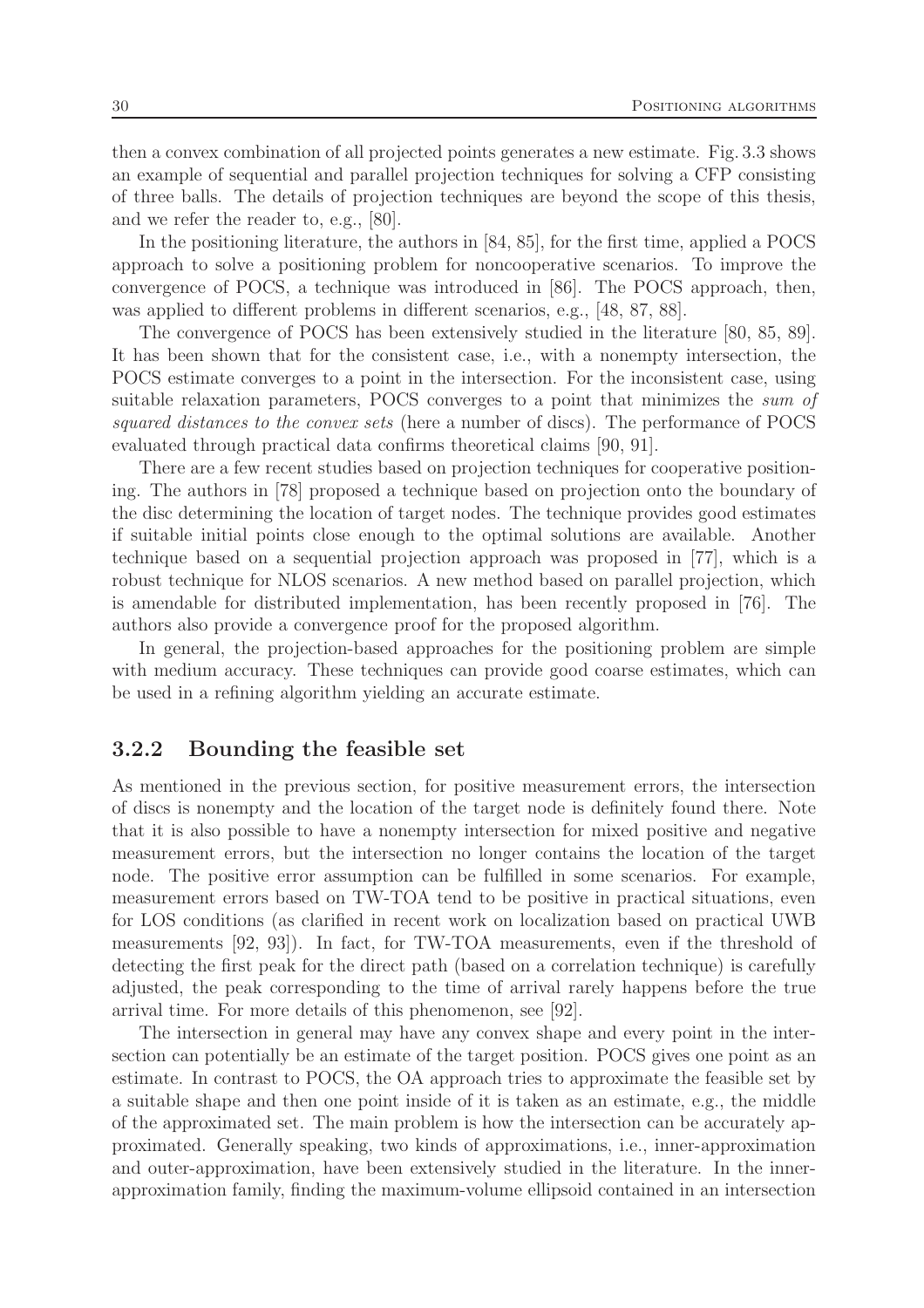of ellipsoids or the maximum-volume ellipsoid contained in a polyhedron given as a set of linear equalities are tractable problems [94]. A number of outer-approximation problems are also known to be tractable, such as the minimum-volume ellipsoid containing a polyhedron and the minimum-volume ellipsoid containing a union of ellipsoids [94]. Note that the minimum-volume ellipsoid enclosing the intersection of a number of ellipsoids seems to be an intractable problem. For noncooperative positioning problems, a number of researchers proposed to approximate the intersection by convex regions such as polytopes, ellipsoids, or discs [91, 95–97].

For cooperative networks, identifying the feasible sets is challenging since the intersection containing the location of a target may also depend on the locations of other targets at unknown positions. A few studies are available in the literature to approximate the intersection by a convex shape. The authors in [39, 77] use a heuristic approach to approximate the intersection including a target node by a disc. The approach is implemented in a distributed manner, which allows one to incorporate the technique with a distributed positioning algorithm to obtain a more accurate estimate. In Paper E, a technique based on ellipsoid outer-approximation is proposed that performs better than the one introduced in [77].

Note that if the intersection is empty, the OA approach is not directly applicable. In some scenarios, it is possible to manually modify the measurements such that the intersection becomes nonempty and contains the location of target nodes. Recent work investigates such a technique in more detail [98].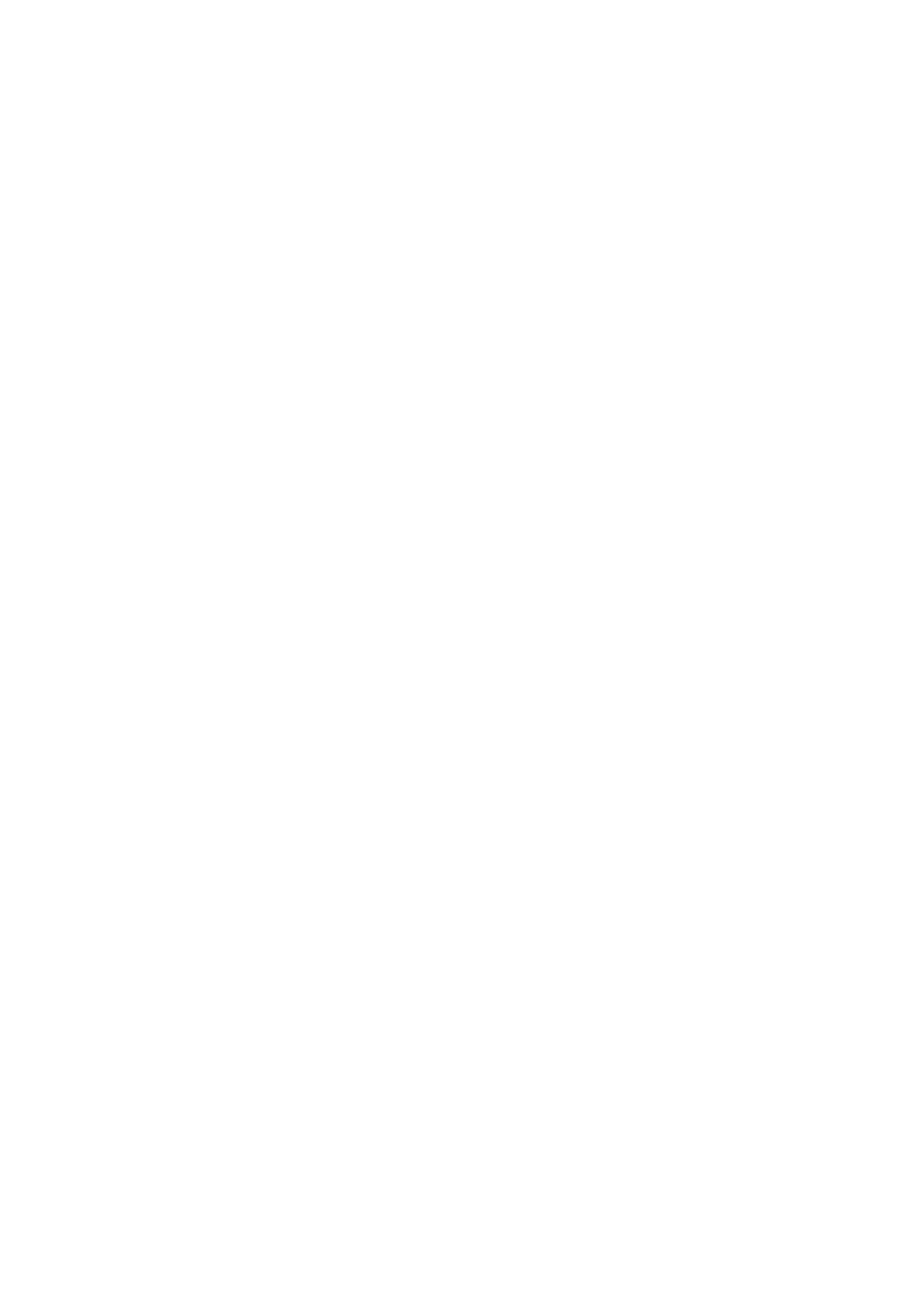# Chapter 4

# Techniques for approximately solving nonconvex problems

The positioning problem, generally, involves solving a (difficult) nonconvex problem. The cooperative positioning problem poses further difficulties. In this chapter, we study a number of techniques to approximately solve the nonconvex problem. The study here is a brief review of the literature, and for more details we refer the reader to suitable references.

# 4.1 Relaxation techniques

We consider the quadratically constrained quadratic programming (QCQP), which is used to formulate a wide range of applications. Moreover, many other types of optimization problems can be cast as a QCQP.

Let us consider a QCQP as

$$
\begin{array}{ll}\n\text{minimize} & \mathbf{x}^T \mathbf{A}_0 \mathbf{x} + 2\mathbf{b}_0^T \mathbf{x} + c_0 \\
\text{subject to} & \mathbf{x}^T \mathbf{A}_i \mathbf{x} + 2\mathbf{b}_i^T \mathbf{x} + c_i \le 0, \quad i = 1, \dots, N\n\end{array} \tag{4.1}
$$

for  $A_i \in \mathbb{S}^n$ , with  $\mathbb{S}^n$  denoting the set of n by n symmetric matrices,  $b_i \in \mathbb{R}^n$ , and  $c_i \in \mathbb{R}$ . The constraints in the QCQP problem includes the equality constraints, since an equality constraint can be expressed based on two inequalities. When all symmetric matrices  $A_i, i = 0, \ldots, N$  are positive (semi)definite, the problem (4.1) is convex, which can be solved efficiently using, e.g., the interior point method. Here, we assume that at least one  $A_i$  is not positive (semi)definite. Except in rare cases, which will be discussed later, the nonconvex QCQP is difficult to solve. The nonconvex QCQP problem is, generally, claimed to be an NP hard problem, but there is no rigorous proof for the claim in the literature.

We consider two techniques to (approximately) solve the problem. In fact, we first change the problem to a convex problem, which can be solved efficiently. We introduce a fact for quadratic function, which will be used later. For a proof of the claim in Lemma 1, see, e.g., [94, 99].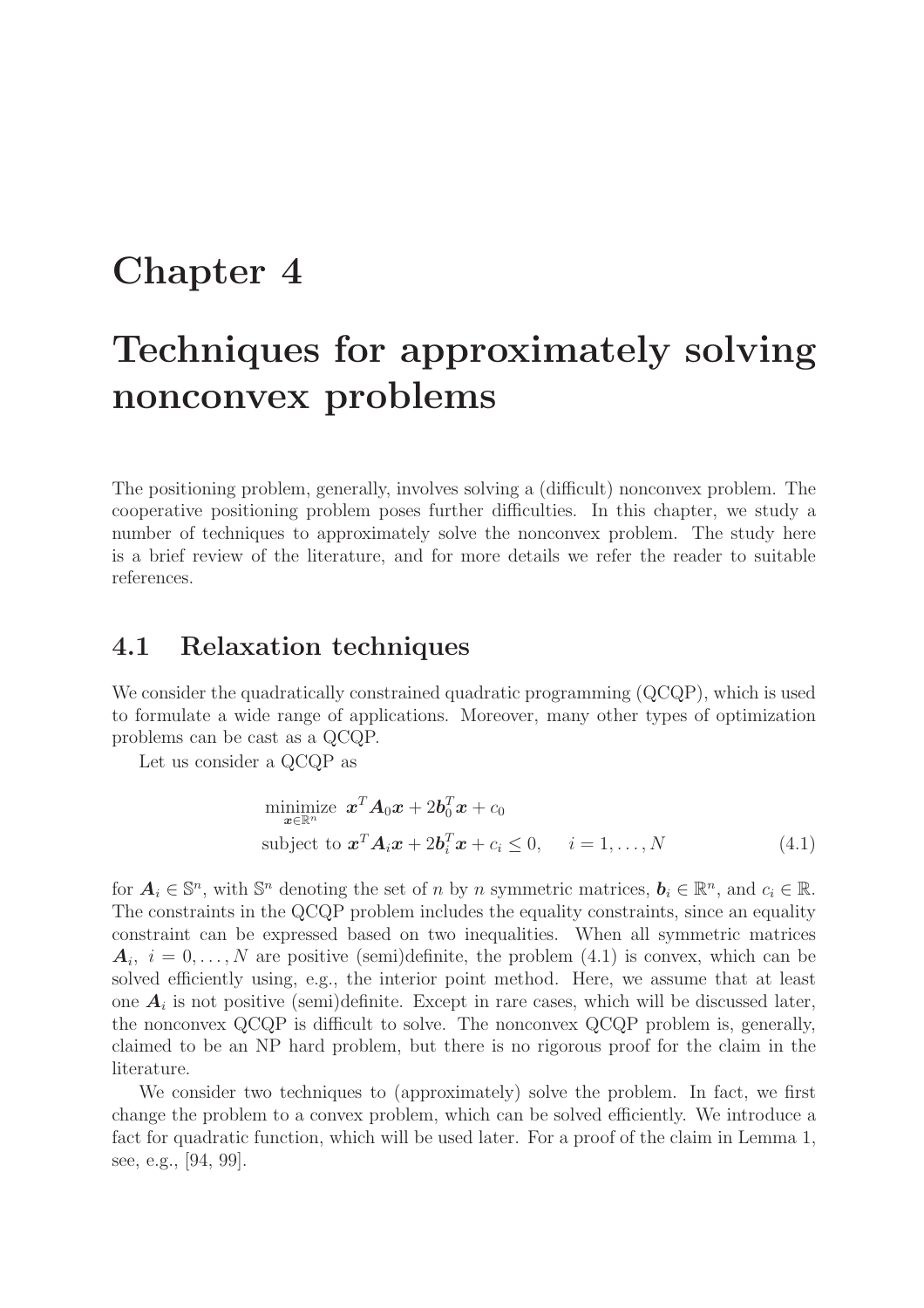LEMMA 1 A quadratic function  $f(x) = x^T A x + 2b^T x + c$ , with symmetric n by n matrix **A** is always nonnegative for all  $\mathbf{x} \in \mathbb{R}^n$  if and only if

$$
\left[\begin{array}{cc} \mathbf{A} & \mathbf{b} \\ \mathbf{b}^T & c \end{array}\right] \succeq 0. \tag{4.2}
$$

#### 4.1.1 Semidefinite relaxations

For nonconvex QCQP in (4.1), we can employ a relaxation technique and obtain a semidefinite programming problem (SDP) as follows. Let us rewrite the problem in (4.1) as [94]

$$
\begin{array}{ll}\n\text{minimize} & \text{tr}(\mathbf{A}_0 \mathbf{x} \mathbf{x}^T) + 2\mathbf{b}_0^T \mathbf{x} + c_0 \\
\text{subject to} & \text{tr}(\mathbf{A}_i \mathbf{x} \mathbf{x}^T) + 2\mathbf{b}_i^T \mathbf{x} + c_i \le 0, \qquad i = 1, \dots, N.\n\end{array} \tag{4.3}
$$

Now, by replacing  $\mathbf{Z} = \boldsymbol{x} \boldsymbol{x}^T$  and then relaxing it as  $\mathbf{Z} \succeq \boldsymbol{x} \boldsymbol{x}^T$ , we obtain an SDP as

$$
\begin{aligned}\n\min_{\mathbf{x} \in \mathbb{R}^n, \ \mathbf{Z} \in \mathbb{S}^n} & \text{tr}(\mathbf{A}_0 \mathbf{Z}) + 2\mathbf{b}_0^T \mathbf{x} + c_0 \\
\text{subject to } & \text{tr}(\mathbf{A}_i \mathbf{Z}) + 2\mathbf{b}_i^T \mathbf{x} + c_i \le 0, \qquad i = 1, \dots, N \\
& \begin{bmatrix} \mathbf{Z} & \mathbf{x} \\ \mathbf{x}^T & 1 \end{bmatrix} \succeq 0.\n\end{aligned}\n\tag{4.4}
$$

For details of the relaxation technique, see, e.g., [66, 99]. Using the Schur complement [94], we expressed the constraint  $\mathbf{Z} \succ \mathbf{x} \mathbf{x}^T$  as a linear matrix inequality in (4.4). By adopting the relaxation in (4.4), we expand the feasible set therefore, the objective function in (4.4) is minimized over a larger set than in (4.1), meaning the optimal value in (4.4) gives a lower bound on the optimal value in  $(4.1)$ . If the optimal solution  $\mathbb{Z}^*$  is rank-1, the optimal solution of the problem in (4.4) is at hand. For example, we can use Cholesky factorization of  $Z^*$  and obtain the optimal solution. Otherwise, as it happens in most cases, we need to extract a rank-1 approximation from a higher rank matrix [66]. Among different approaches, we discuss two techniques based on singular value decomposition and randomization.

**SVD approach:** Let us decompose the rank-r  $(r > 1)$  matrix  $\mathbf{Z}^*$  using the eigendecomposition as

$$
\mathbf{Z}^* = \sum_{i=1}^r \lambda_i \mathbf{y}_i \mathbf{y}_i^T, \tag{4.5}
$$

where  $\lambda_1 \geq \cdots \geq \lambda_r > 0$  are eigenvalues of the semidefinite matrix  $\mathbf{Z}^*$  and  $\mathbf{y}_1, ..., \mathbf{y}_r$  are corresponding eigenvectors. The best rank-1 approximation in the least two-norm sense is given by  $\mathbf{Z} = \lambda_1 \mathbf{y}_1 \mathbf{y}_1^T$ . Thus, we can get  $\hat{\mathbf{x}} = \sqrt{\lambda_1} \mathbf{y}_1$  as an estimate of the target position.

Randomization: Here, we study another technique based on randomization, which often provides good solutions. That is, we first generate enough samples  $\xi_1, \ldots, \xi_K$  from a multivariate Gaussian random vector,  $\xi$ , with zero mean vector and covariance matrix  $\mathbf{Z}^*,$  i.e.,  $\xi \sim \mathcal{N}(\mathbf{0}, \mathbf{Z}^*)$ . Therefore, on average, the sample vector  $\xi_k$  is the optimal solution to (4.3). We choose samples that satisfy the constraint  $\text{tr}(\mathbf{A}_i \boldsymbol{\xi}_\ell \boldsymbol{\xi}_\ell^T)$  $(\frac{T}{\ell}) + 2\mathbf{b}_i^T \boldsymbol{\xi}_{\ell} + c_i \leq 0, \ i =$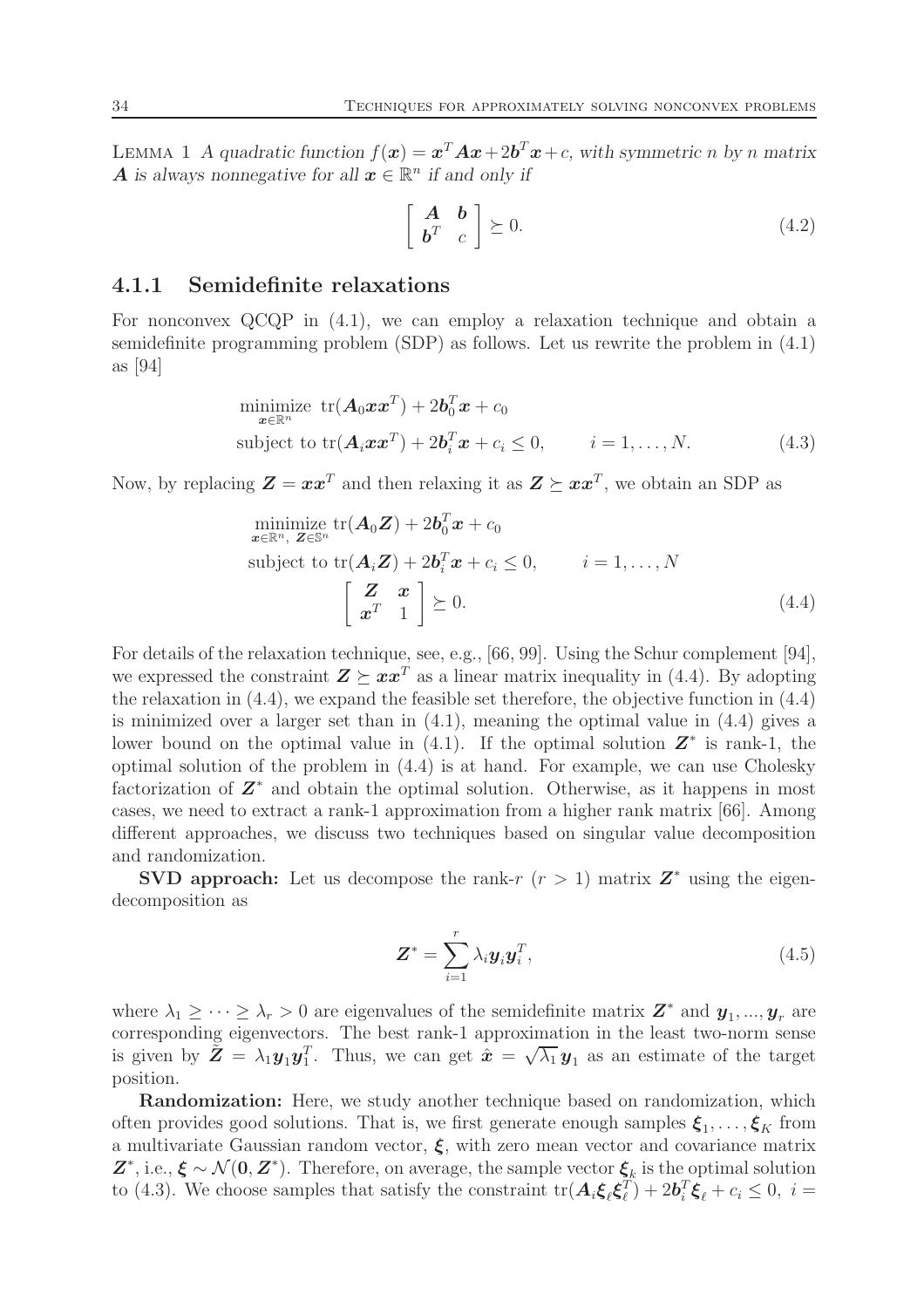$1,\ldots,N,$  say samples  $\boldsymbol{\xi}_{i_1},\ldots,\boldsymbol{\xi}_{i_K}$  (we can also project samples that lie outside the feasible set onto the feasible set). We then evaluate the objective function in (4.3) for samples  $\xi_{i_1}, \ldots, \xi_{i_K}$  and pick the one that minimizes the objective function, say, sample jth,  $\xi_j$ . Then a near optimal rank-1 solution is derived as  $x^* = \xi_j$  and the near optimal value of the cost function is computed as  $\text{tr}(\boldsymbol{A}_0 \boldsymbol{x}^* \boldsymbol{x}^{*T}) + 2 \boldsymbol{b}_0^T \boldsymbol{x}^* + c_0$ .

For details about rank-1 approximation in an SDP relaxation approach, see, e.g., [66, 99–101] and references therein.

#### 4.1.2 Lagrangian relaxations

Another approach to solve the QCQP problem (4.1) is to use the Lagrangian relaxation approach. Let us define the dual function as

$$
f_d(\boldsymbol{x}, \boldsymbol{\lambda}) \triangleq \boldsymbol{x}^T \boldsymbol{A}_{\lambda} \boldsymbol{x} + 2 \boldsymbol{b}_{\lambda}^T \boldsymbol{x} + c_{\lambda},
$$
\n(4.6)

where

$$
\lambda \triangleq [\lambda_1 \cdots \lambda_N]^T, \quad \lambda_i \geq 0
$$
  
\n
$$
A_{\lambda} \triangleq A_0 + \sum_{i=1}^N \lambda_i A_i
$$
  
\n
$$
b_{\lambda} \triangleq b_0 + \sum_{i=1}^N \lambda_i b_i
$$
  
\n
$$
c_{\lambda} \triangleq c_0 + \sum_{i=1}^N \lambda_i c_i.
$$
  
\n(4.7)

Assume that there is an  $\alpha \in \mathbb{R}$  such that

$$
f_d(\boldsymbol{x}, \boldsymbol{\lambda}) - \alpha \ge 0, \quad \forall \boldsymbol{x} \in \mathbb{R}^n, \ \lambda_i \ge 0. \tag{4.8}
$$

In other words,  $\alpha$  is a lower bound on the optimal value of the QCQP problem (4.1). Using the result of Lemma 1, the inequality in (4.8) holds true if and only if

$$
\left[\begin{array}{cc}\n\mathbf{A}_{\lambda} & \mathbf{b}_{\lambda} \\
\mathbf{b}_{\lambda} & c_{\lambda} - \alpha\n\end{array}\right] \succeq 0.
$$
\n(4.9)

In order to obtain a tight lower bound on the optimal value of the QCQP problem (4.1), we solve the following SDP problem:

maximize 
$$
\alpha
$$
  
\n $\lambda \in \mathbb{R}^N_+$ ,  $\alpha \in \mathbb{R}$   
\nsubject to  $\begin{bmatrix} A_{\lambda} & b_{\lambda} \\ b_{\lambda} & c_{\lambda} - \alpha \end{bmatrix} \succeq 0.$  (4.10)

The SDP approaches in (4.4) and (4.10) provide lower bounds on the optimal value of the QCQP problem  $(4.1)$ . The problems  $(4.4)$  and  $(4.10)$  are dual of each other and hence, the lower bounds are the same assuming a constraint qualification holds true [94, 102].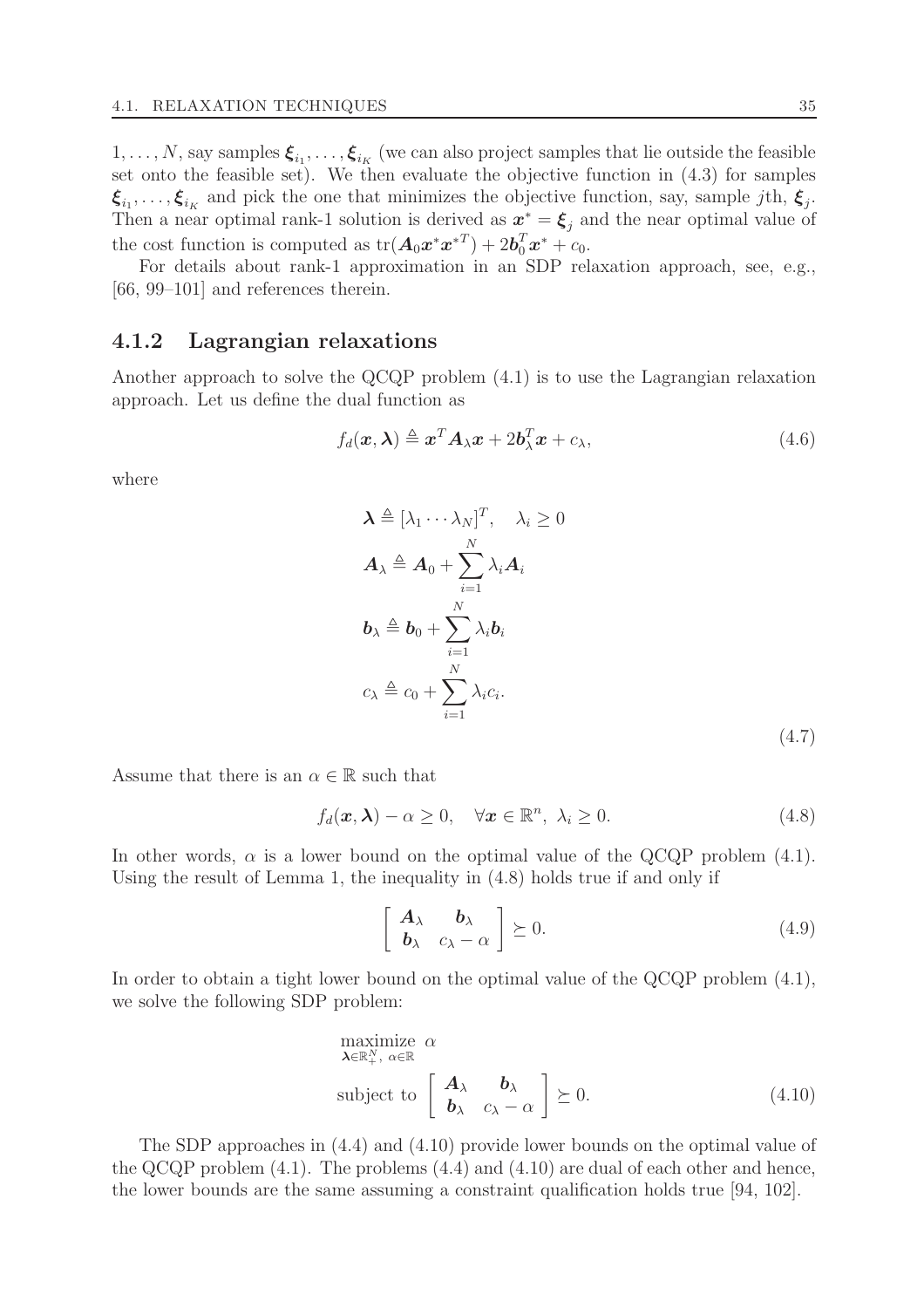#### 4.1.3 General trust region subproblem

There is a specific nonconvex QCQP in which the relaxation approach provides the optimal solution, which is a QCQP with a single constraint. In this section, we consider a QCQP with a single equality constraint and review a simple technique to solve the problem with complexity lower than an SDP-based approach. Let us consider a QCQP problem with one equality constraint as

$$
\begin{aligned}\n\text{minimize } \mathbf{x}^T \mathbf{A}_0 \mathbf{x} + 2\mathbf{b}_0^T \mathbf{x} + c_0\\ \n\text{subject to } \mathbf{x}^T \mathbf{A}_1 \mathbf{x} + 2\mathbf{b}_1^T \mathbf{x} + c_1 = 0. \n\end{aligned} \tag{4.11}
$$

The problem in (4.11) minimizes a quadratic function over a quadratic constraint. This type of problem is called a generalized trust region subproblem [103]. It is known that the general trust region subproblem has no duality gap and the optimal solution can be extracted from the dual solution [103–105]. A necessary and sufficient condition for  $x^*$  to be optimal in  $(9)$  is that [104]

$$
(\mathbf{A}_0 + \gamma \mathbf{A}_1)\mathbf{x}^* + (\mathbf{b}_0 + \gamma \mathbf{b}_1) = 0,\n(\mathbf{x}^*)^T \mathbf{A}_1 \mathbf{x}^* + 2\mathbf{b}_1^T \mathbf{x}^* + c_1 = 0,\n(\mathbf{A}_0 + \gamma \mathbf{A}_1) \succ 0.
$$
\n(4.12)

Under conditions considered in  $(4.12)$ , the solution to the problem of  $(4.11)$  is given by

$$
x(\gamma) = -(A_0 + \gamma A_1)^{-1} (b_0 + \gamma b_1).
$$
 (4.13)

In such a situation, to find  $\gamma$ , we replace (4.13) into constraint  $\mathbf{x}^T \mathbf{A}_1 \mathbf{x} + 2 \mathbf{b}_1^T \mathbf{x} + c_1 = 0$ , i.e.,

$$
\phi(\gamma) = \boldsymbol{x}^T(\gamma)\boldsymbol{A}_1\boldsymbol{x}(\gamma) + 2\boldsymbol{b}_1^T\boldsymbol{x}(\gamma) + c_1 = 0, \ \ \gamma \in \mathcal{I}, \tag{4.14}
$$

where the interval I consists of all  $\gamma$  such that  $A_0 + \gamma A_1 \succeq 0$ . From (4.14) and (4.13), and considering (4.12), a simple iterative approach can be employed to solve the general trust region subproblem. For details about the approach, see, e.g., [60, 106].

## 4.2 Majorization minimization approach

For approximately solving a nonconvex problem, one technique is to find a bound on the nonconvex function and then optimize the bound. The approach lies in a well-known class of optimization, so-called majorization minimization (MM) [107]. In the MM approach, the optimization is performed over a surrogate function of the original function, which might be difficult to optimize. The well-known expectation-maximization (EM) algorithm is a special type of the MM technique. The surrogate function can have any shape, but here we focus on a convex surrogate function (or concave surrogate function for a maximization problem).

**Definition:** consider a function  $g(x, y)$ ,  $x, y \in \mathbb{R}^n$ . We say the real function  $g(x, y)$ majorizes a real function  $f(x)$  at y if

$$
f(\boldsymbol{x}) \le g(\boldsymbol{x}, \boldsymbol{y}), \ \forall \boldsymbol{x} \in \mathbb{R}^n, f(\boldsymbol{x}) = g(\boldsymbol{x}, \boldsymbol{x}).
$$
 (4.15)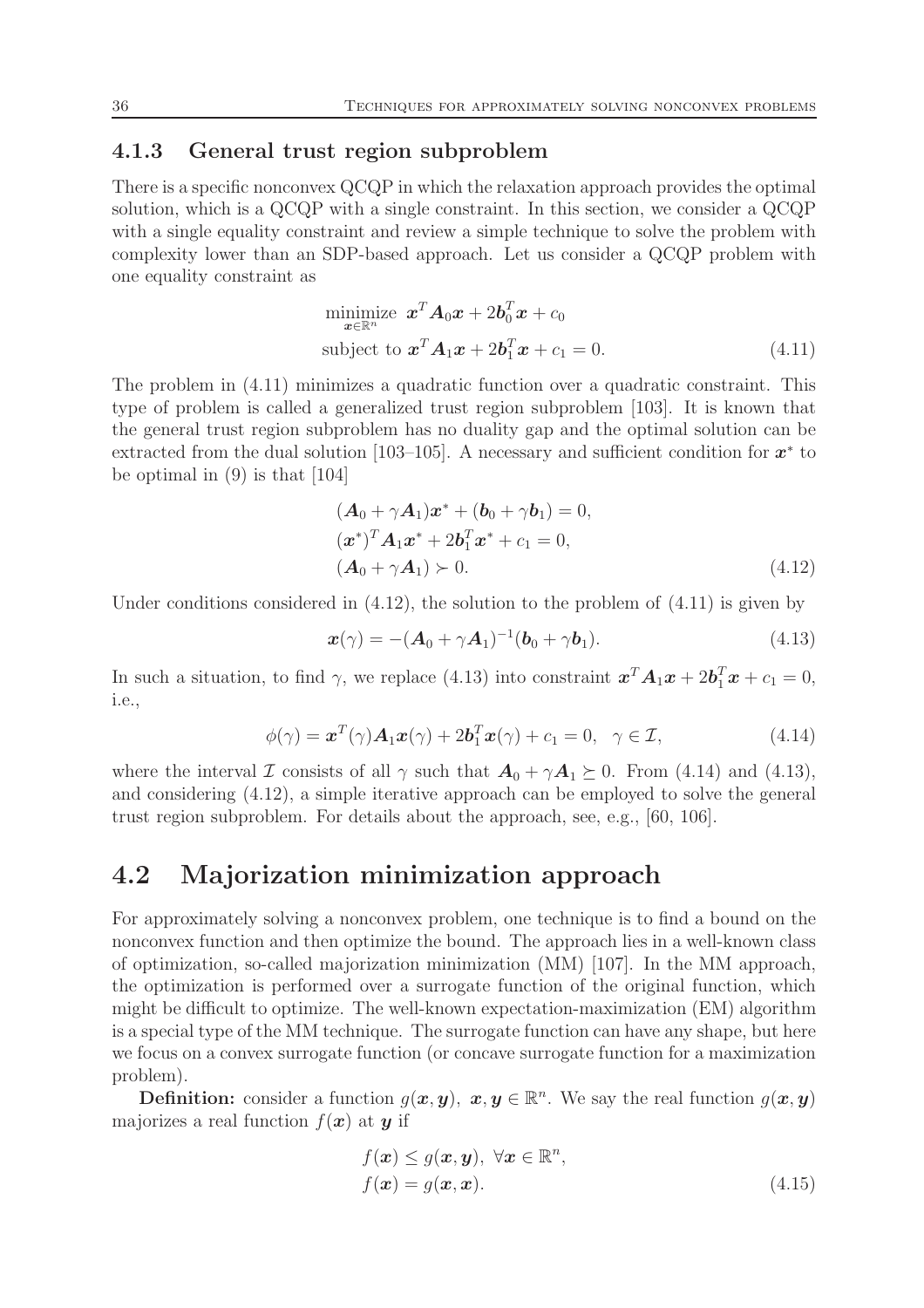Suppose that the minimum of function  $g(x, x^k)$  happens at  $x = x^{k+1}$ . From the property of the surrogate function, we can write

$$
f(\boldsymbol{x}^{k+1}) \le g(\boldsymbol{x}^{k+1}, \boldsymbol{x}^k)
$$
  

$$
\stackrel{(a)}{\le} g(\boldsymbol{x}^k, \boldsymbol{x}^k) = f(\boldsymbol{x}^k),
$$
 (4.16)

where (a) follows from the fact that  $x^{k+1}$  is the minimizer of  $g(x, x^k)$ , i.e.,  $g(x^{k+1}, x^k) \leq$  $g(\bm{x}, \bm{x}^k), \ \forall \bm{x}.$ 

If this procedure continues, decreasing sequences  $f(\mathbf{x}^0) \ge f(\mathbf{x}^1) \ge \cdots \ge f(\mathbf{x}^k)$  can be obtained.

The MM technique has been considered in a few studies in the positioning literature, see, e.g., [108, 109].

# 4.3 Difference of convex functions programming

Let us consider a class of problem in the form of difference of convex functions programming (DCP) as follows [110]:

$$
\begin{array}{ll}\n\text{minimize} & f_0(\boldsymbol{x}) - g_0(\boldsymbol{x}) \\
\text{subject to} & f_i(\boldsymbol{x}) - g_i(\boldsymbol{x}) \le 0, \ i = 1, \dots, M,\n\end{array} \tag{4.17}
$$

where  $f_i(\bm{x})$  and  $q_i(\bm{x})$  are both smooth convex functions for  $i = 1, \ldots, M$ . We consider a sequential approach to solve (4.17). That is, we first approximate the concave function  $(-g_i(\boldsymbol{x}))$  with a convex one by an affine approximation. In fact, the approach for solving the DCP can be considered as a special case of the MM technique. Let us consider a point  $x^j$  in the domain of the problem in (4.17), linearize the concave function around  $x^j$  and write the optimization problem in (4.17) as

$$
\begin{aligned}\n\text{minimize} \quad & f_0(\boldsymbol{x}) - g_0(\boldsymbol{x}^j) - \nabla g_0(\boldsymbol{x}^j)^T(\boldsymbol{x} - \boldsymbol{x}^j) \\
\text{subject to} \quad & f_i(\boldsymbol{x}) - g_i(\boldsymbol{x}^j) - \nabla g_i(\boldsymbol{x}^j)^T(\boldsymbol{x} - \boldsymbol{x}^j) \leq 0.\n\end{aligned} \tag{4.18}
$$

The convex problem in (4.18) can now be solved efficiently. Denote the solution of (4.18) as  $x^{j+1}$ . Next, we further improve the solution by convexifying (4.17) for the new point  $x^{j+1}$  similar to the procedure employed for  $x^j$ . This sequential programming procedure, called concave-convex programming (CCCP), continues for a number of iterations. The convergence of the CCCP to a stationary point has been shown in the literature, e.g., [110, 111] and references therein. Fig. 4.1 illustrates an example of the unconstrained CCCP approach for a DCP.

For an application of the CCCP approach to positioning problems, see [112].

## 4.4 Other techniques

In the literature, a number of techniques have been proposed to solve nonconvex problems. The details of such techniques are beyond the scope of this thesis, and we cite only some well-known approaches.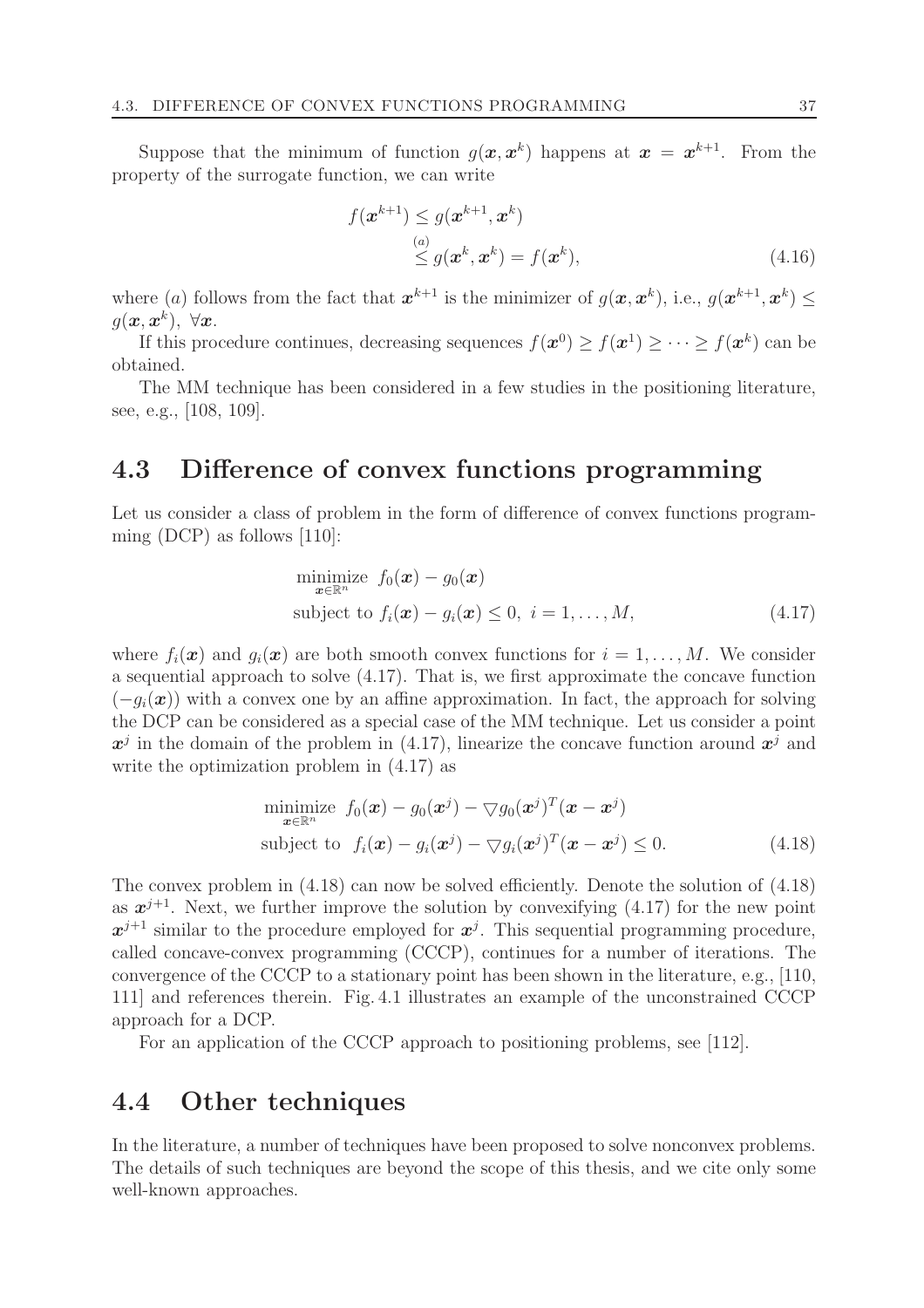

Figure 4.1: An example of difference of convex programming. (a) original function as the difference of two convex functions, (b) separating the difference of convex functions of (a) into a convex and a concave function, (c) linearizing the concave function  $-g(x)$  around  $x^j$ , and (d) a convex approximation of the function in (a) around  $x^j$ . The minimum of the approximated function appears in  $x^{j+1}$ . The same procedures are repeated for the new point at  $x^{j+1}$ .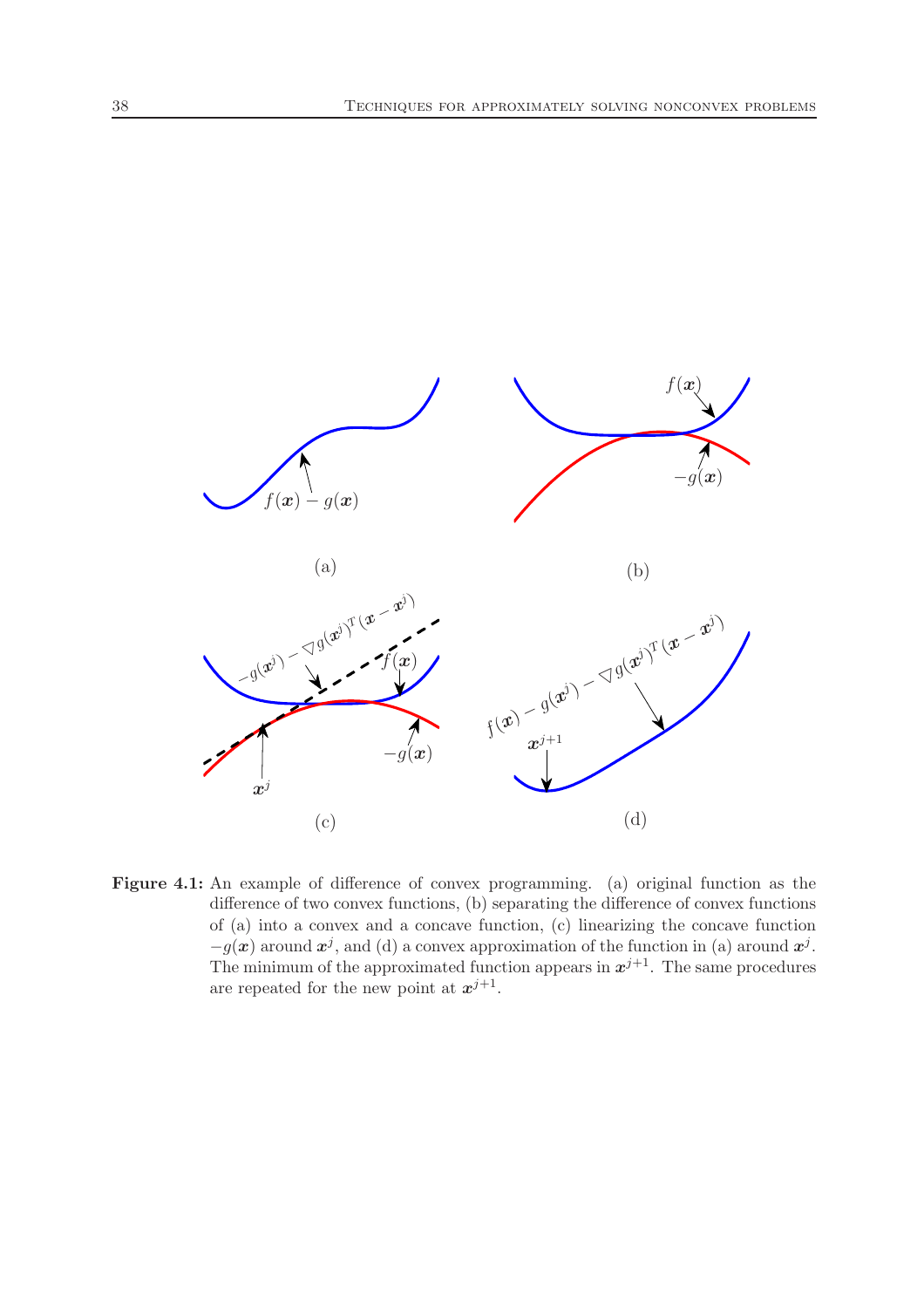In some problems, a nonconvex problem can be transformed to a convex programming by adopting a suitable transformation [113]. For example, a class of nonconvex problems, so-called geometric programming (GP) with vast applications in different fields, can be efficiently solved, and the global solution can be obtained with polynomial time complexity. For details about the GP, see, e.g., [114, 115].

For some nonconvex polynomial programming problems, the problem can be approximately solved by an approach called the sum of squares (SOS) [116, 117]. In the SOS technique, the polynomial function is transformed to a convex quadratic function using some relaxation techniques and the resulting problem can be efficiently solved. Such a technique has also been applied to the positioning problem [58]. The SDP approach for solving the QCQP, discussed earlier, can be considered as a special case of the SOS approach.

In addition to the techniques proposed to approximately solve nonconvex problems, a technique based on branch and bound can be used to solve the nonconvex problem. It provides a provable upper and lower bound on the optimal solution [118]. The approach generally has slow convergence speed, but in some scenarios the algorithm converges with reasonable complexities. For details about the approach see, e.g., [119].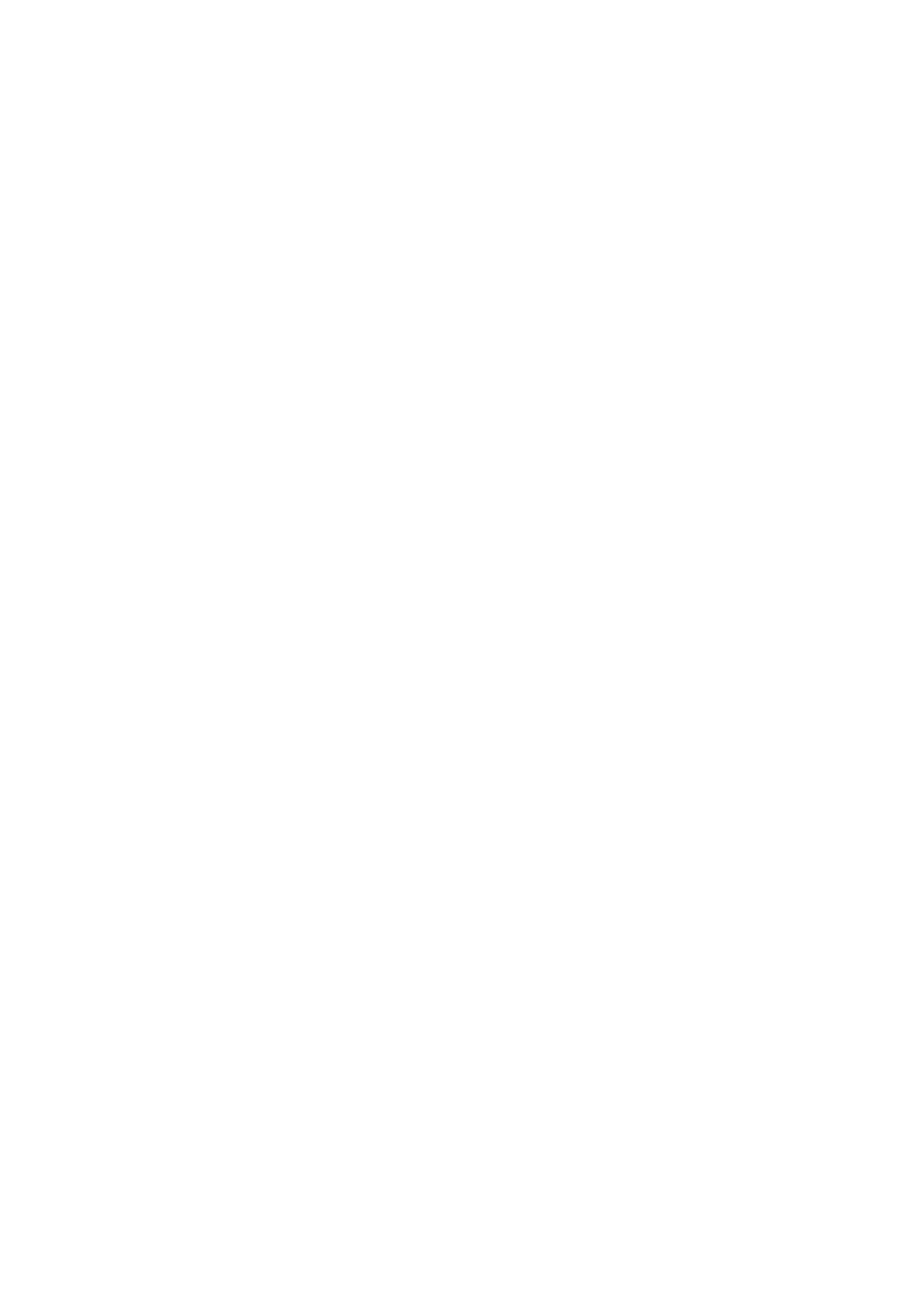# Chapter 5

# Performance evaluation

A positioning algorithm provides an estimate of the target location, with respect to a coordinate system, based on the measurements made between sensor nodes. It is common in the literature to evaluate the position estimate through a statistical metric, e.g., a lower bound on the mean-square-error, or a metric based on the geometry of the networks, e.g., the Geometric Dilution of Precision (GDOP) metric [6, 14]. The position estimate can also be evaluated for the worst-case position error. The worst-case position error can also be used to efficiently design location-based services for different applications.

The sensor network may consist of a few or many sensor nodes [6]. Thus, one way to assess algorithms is to consider whether an algorithm designed for a small network can be extended to a large network, often referred to as scalability. For example, in centralized processing, a proposed algorithm for a small network can be extended to a large network with more complexity, while for the distributed version, answering this question is not straightforward.

In this section, we study a number of metrics for evaluating the performance of a positioning algorithm. Some metrics have been studied in detail in [37], and here we briefly review different parameters. As discussed in [37], in the literature there is no unique criterion to compare and evaluate various approaches (to the best of our knowledge).

# 5.1 Metrics on position errors

A positioning algorithm takes measurements made in sensor nodes, and the location of the reference nodes, and provides an estimate of the target position. In this thesis, we consider the target location as an unknown deterministic vector, i.e., there is no a priori information about the location. If some a priori knowledge about the target position is available, we may need to modify the discussion in this section such that the prior information is properly used in the derivation of performance metrics.

#### 5.1.1 Position errors

Suppose a positioning algorithm provides estimates of the location of M targets as  $\hat{x}_i$ ,  $i =$  $1, \ldots, M$ . The error for the position estimate is defined as follows:

$$
\boldsymbol{e}_i \triangleq \hat{\boldsymbol{x}}_i - \boldsymbol{x}_i, \quad i = 1, \dots, M,
$$
\n(5.1)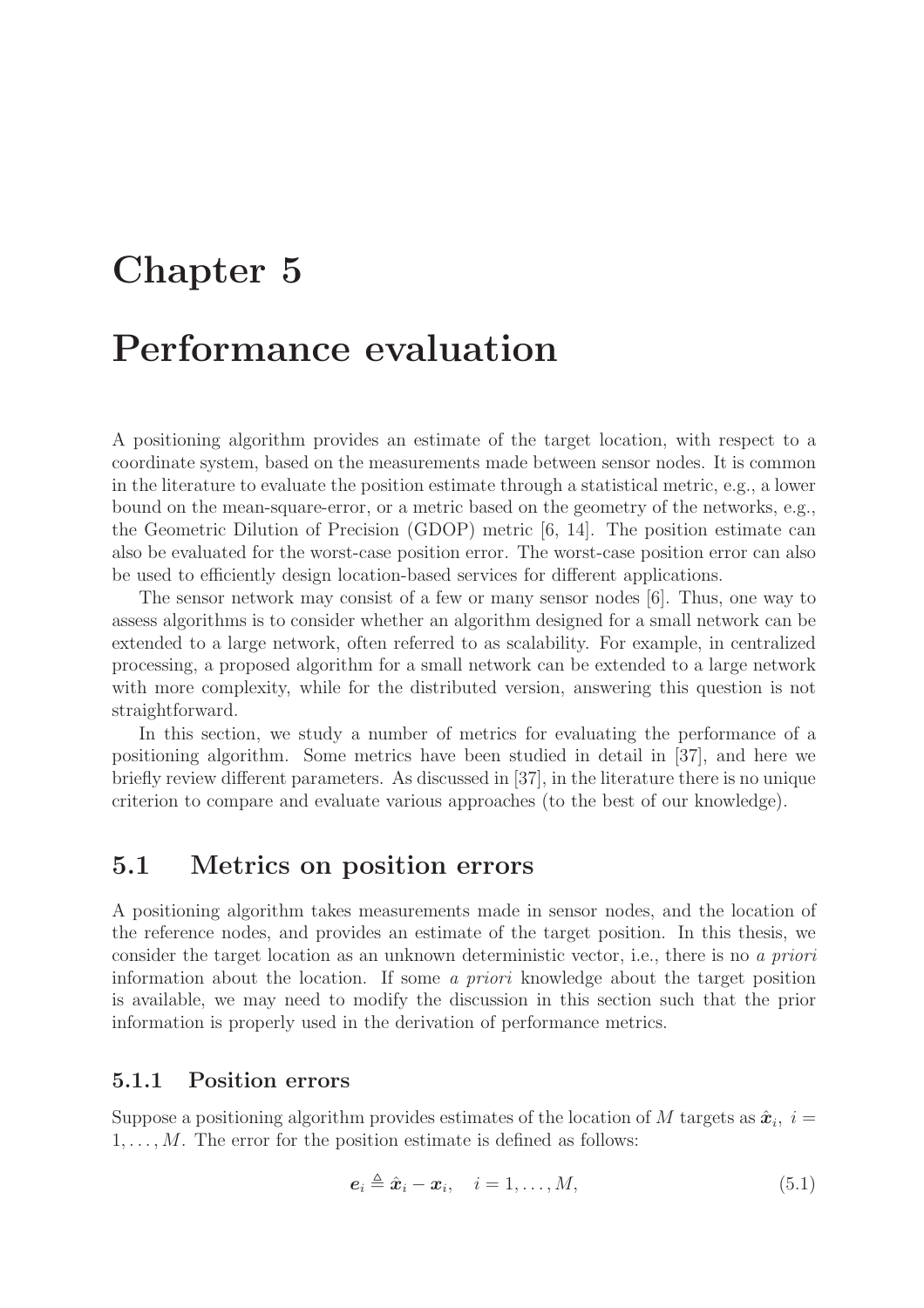where  $x_i$  is the true location of the *i*<sup>th</sup> target. Due to randomness in measurement errors or network deployment, the vector  $e_i$  is a random vector. There are different ways to study the performance of a positioning algorithm through the error  $e_i$ . In this thesis, we define the *position error* as the Euclidean norm of the error  $e_i$ , i.e.,  $||e_i||$ , and study different functions of the position error.

We say a position algorithm is unbiased if  $\mathbb{E}(\mathbf{e}_i) = 0$ , that is, the position estimate on average tends to the true position. It is noted that in practice the actual position error can not be computed since the true location is unknown in advance (although unbiasedness can help to find the true location).

#### 5.1.2 The Cramér-Rao lower bound

As mentioned in the previous section, the position error is a random variable. One way to assess the accuracy of the position estimation is to establish a lower bound on the mean-squared error  $\mathbb{E}||e_i||^2$ . There are different lower bounds in the literature, which can be used to evaluate a positioning algorithm, such as the Ziv-Zakai bound [120]. Among different lower bounds, the Cramér-Rao lower bound (CRLB) is by far the simplest bound to compute. The CLRB can be computed if the PDF of the measurements is known and satisfies some regularity conditions [50]. The CRLB is a lower bound on the variance of any unbiased estimator. If the estimator is biased, it is not necessarily bounded by the CRLB and other bounds should be considered [121, 122].

Suppose that the PDF of measurements in (2.3) is given by  $p_i({m_{ij}}_{j\in A_i\cup B_i};\theta)$ ,  $i=$  $1, \ldots, M$ . Assuming i.i.d. measurements, the PDF of the complete set of measurements is given by the product of each PDF, i.e.,

$$
p(\boldsymbol{m};\boldsymbol{\theta}) = \prod_{i=1}^{M} p_i(\{m_{i,j}\}_{j \in \mathcal{A}_i \cup \mathcal{B}_i};\boldsymbol{\theta}),
$$
\n(5.2)

where  $\boldsymbol{m} \triangleq \{ \{m_{ij}\}_{j\in\mathcal{A}_1\cup\mathcal{B}_1} \cdots \{m_{Mj}\}_{j\in\mathcal{A}_M\cup\mathcal{B}_M} \}$  and  $\boldsymbol{\theta} \triangleq [\boldsymbol{x}_1^T \cdots \boldsymbol{x}_M^T]^T$ .

Hence, the Fisher Information Matrix (FIM) can be computed as [50]

$$
\boldsymbol{F}(\boldsymbol{\theta}) \triangleq \mathbb{E}\{[\nabla_{\boldsymbol{\theta}} \ln p(\boldsymbol{m}; \boldsymbol{\theta})] [\nabla_{\boldsymbol{\theta}} \ln p(\boldsymbol{m}; \boldsymbol{\theta})]^T\},\tag{5.3}
$$

where  $\bigtriangledown_{\theta}$  denotes partial derivatives with respect to vector  $\theta$ .

For the FIM computed in (5.3), we can find a lower bound on the variance of any unbiased estimator  $\boldsymbol{\theta}$  as [50]

$$
\text{var}(\hat{\boldsymbol{\theta}} - \boldsymbol{\theta}) \ge \text{Tr}\{\boldsymbol{F}(\boldsymbol{\theta})^{-1}\}.
$$
\n(5.4)

As an example, the CRLB for the position estimate based on the RSS measurements for single target node at position  $x = x_1$  (assuming known path-loss and transmission power) can be computed as

$$
\mathbb{E} \|\hat{\mathbf{x}} - \mathbf{x}\|^2 \ge \frac{F_{11} + F_{22}}{F_{11} F_{22} - F_{12}^2},\tag{5.5}
$$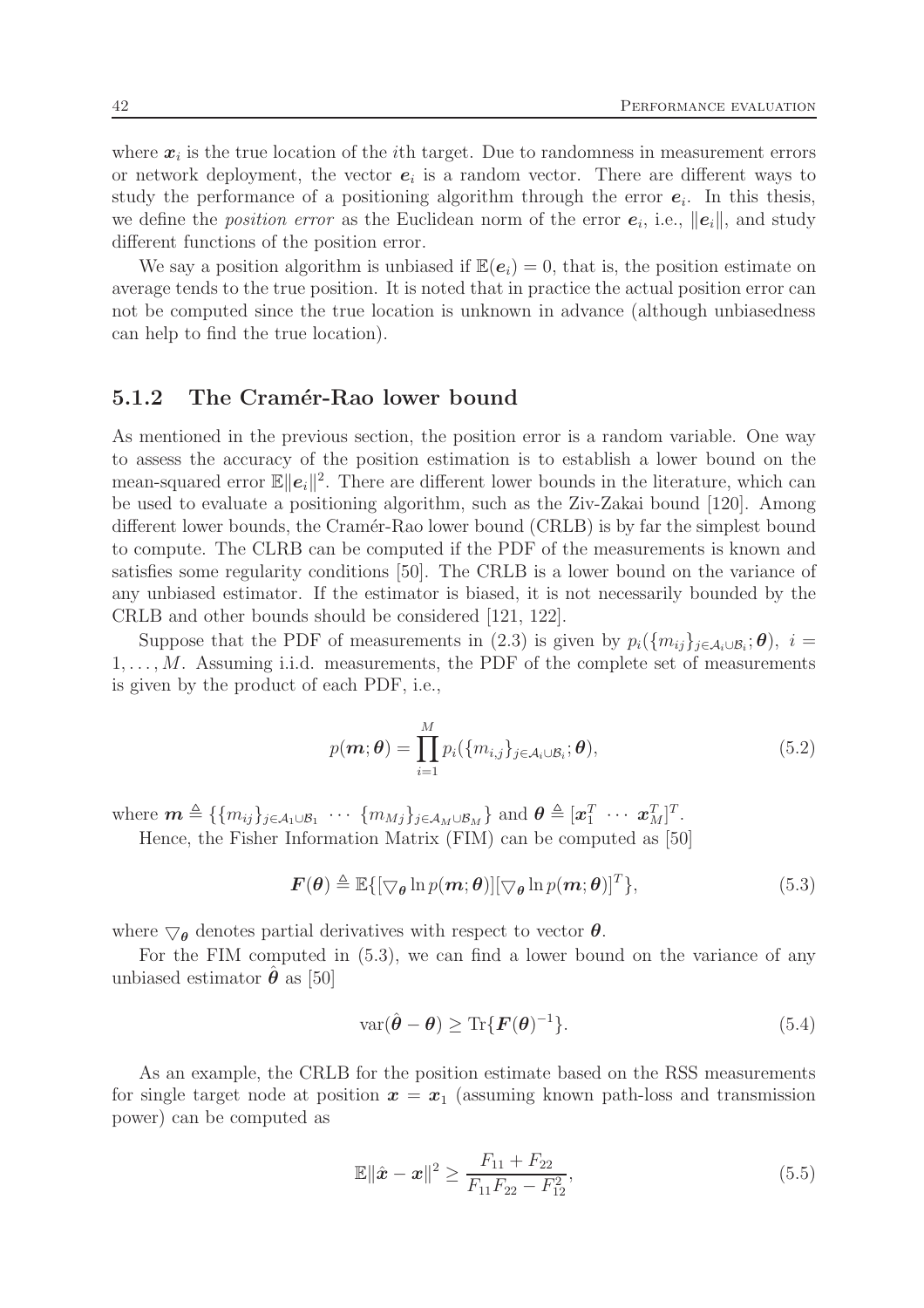where

$$
F_{ii} = \left(\frac{10\beta}{\sigma_{\text{dB}}^2 \ln 10}\right)^2 \sum_{j \in \mathcal{A}_1} \frac{(x_i - a_{j,i})^2}{d(\boldsymbol{x}, \boldsymbol{a}_j)^4}, \quad i = 1, 2
$$

$$
F_{12} = \left(\frac{10\beta}{\sigma_{\text{dB}}^2 \ln 10}\right)^2 \sum_{j \in \mathcal{A}_1} \frac{(x_1 - a_{j,1})(x_2 - a_{j,2})}{d(\boldsymbol{x}, \boldsymbol{a}_j)^4},\tag{5.6}
$$

where  $\sigma_{dB}^2$  is the variance of shadowing, which is assumed to be the same for different links for simplicity.

The CRLB determines a lower bound on the variance of any unbiased estimator and can be used as a benchmark for evaluating the position algorithms. To compute the CRLB, we often need to know the true positions. In evaluating the positioning algorithm, we may be interested in studying the behavior of the positioning error or a function of positioning errors, not necessary the average.

Note that if there is a priori information about the locations of unknown targets, the CRLB may not be a bound. One possibility for deriving a lower bound, when there is a priori information, is the Bayesian CRLB [123], which considers the prior distribution about the locations of targets as well as the distribution of the measurement errors.

#### 5.1.3 Cumulative distribution function

One way to evaluate the performance of an algorithm is to investigate the PDF or CDF of the position error  $||e_i||$ . Suppose a positioning algorithm generates K position estimates for every target node, i.e.,  $\hat{\boldsymbol{x}}_i^k$  $i, k = 1, \ldots, K$ , as the k<sup>th</sup> estimate of the location of target *i*. Defining the position error for the k<sup>th</sup> estimate of the location of target node i as  $||e_i^k||$ , the empirical CDF of the position error can be calculated as

$$
\text{CDF}(\gamma) = \Pr(\text{position error} \le \gamma) = \frac{\sum_{k=1}^{K} \sum_{m=1}^{M} I(\|e_i^k\| - \gamma)}{KM},\tag{5.7}
$$

where the function  $I(t)$  is defined as

$$
I(t) = \begin{cases} 1, & \text{if } t \ge 0, \\ 0, & \text{otherwise.} \end{cases}
$$
 (5.8)

The CDF gives more insight into the performance of positioning algorithms than, for instance, root-mean-square-error, which gives one value. For example, two different algorithms may have relatively different performances for different error intervals. One algorithm might be superior for small errors while the other may perform better for medium errors. Let us consider Fig. 5.1, which shows the CDF of the position error for Algorithms 1 and 2. It is observed that different algorithms have different behaviors. For example, 40% of the time, the position error produced by Algorithm 2 does not exceed 16 cm, while Algorithm 1 yields estimates with position errors no larger than 20 cm. As another interpretation, let us fix the maximum position error to be 10 cm. Algorithm 1 satisfies this constraint 20% of the time, whereas Algorithm 2 provides estimates with position errors less than 10 cm 30% of the time.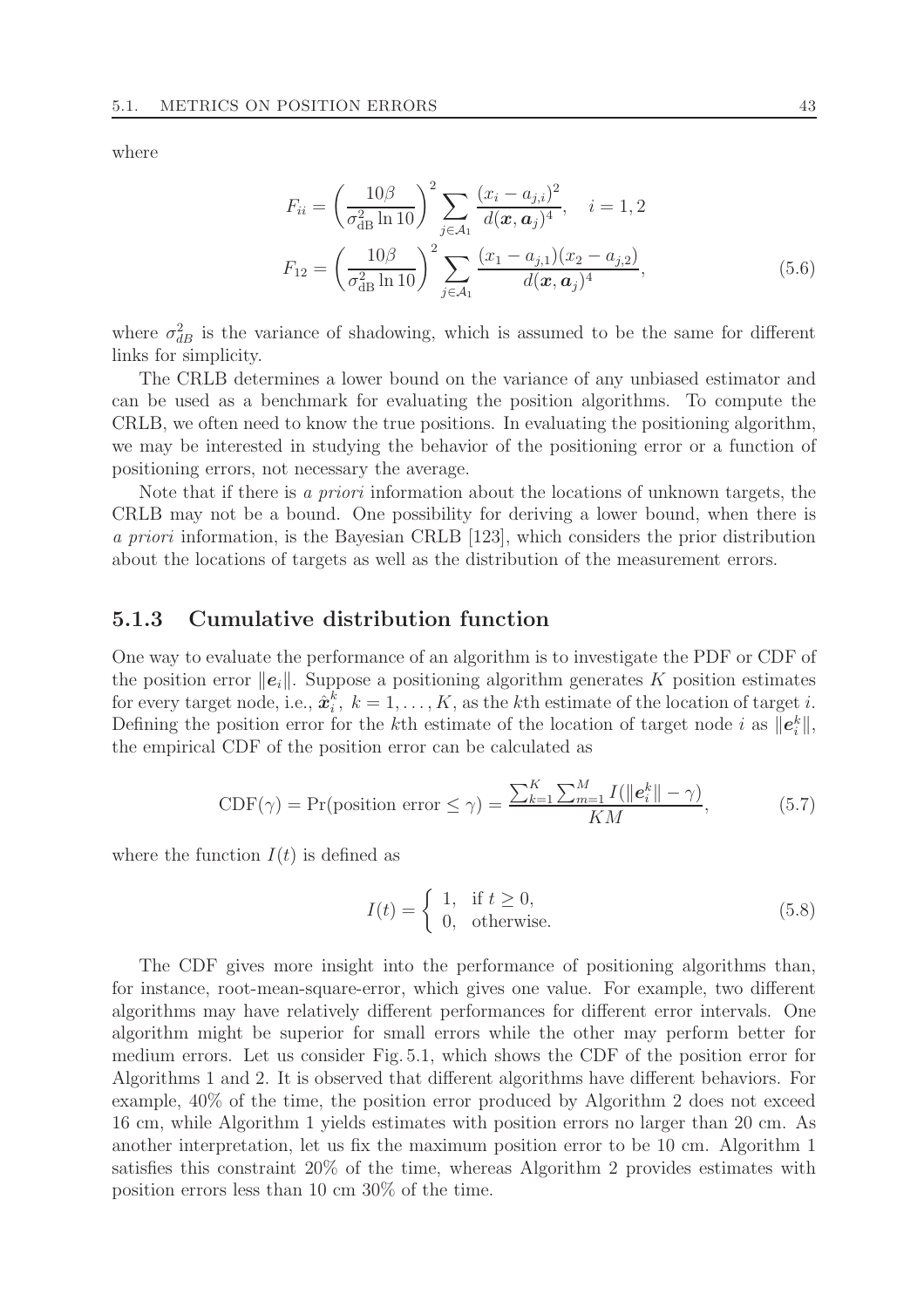

Figure 5.1: Comparison between two CDFs of the position error.

#### 5.1.4 The worst-case position error

In this section, the realization of an error is discussed, not its statistical properties (PDF, CDF, or MSE). In some applications, it may be necessary to know the worst-case position error on position estimates. If there are  $K$  estimates available for every target location, we can define the maximum position error for target node i as follows  $[124]$ :

$$
\text{Max-Error}_{i} \triangleq \max_{k=1,\dots,K} \|\hat{\boldsymbol{x}}_i^k - \boldsymbol{x}_i\|, \quad i = 1,2,\dots,M. \tag{5.9}
$$

It is clear that to find the worst-case position error we need to know the true location, which is a drawback in practical applications. Instead of evaluating the position error, we try to find an upper bound on the position error. Namely, we assume that the target node *i* belongs to a closed bounded set, say  $\mathcal{B}_i$ , and determine the maximum position error with respect to the feasible set  $\mathcal{B}_i$ . In fact, using this technique, we can find an upper bound on the position error of every single position estimate. We define an upper bound on a single position error  $\hat{x}_i$  as follows:

$$
\|\boldsymbol{e}_i^k\| \le \max_{\boldsymbol{x}_i \in \mathcal{B}_i} \|\hat{\boldsymbol{x}}_i^k - \boldsymbol{x}_i\|.
$$
\n(5.10)

In general, determining the feasible set  $\mathcal{B}_i$  is not easy; however, there are situations in which a feasible set containing the location of the target node can be quantified from the measurements, e.g., if all measurement errors are positive. Note that the tightness of the bound depends on the feasible set and also on the accuracy of the estimate.

In general, the upper bound in (5.10) is difficult to compute since the corresponding optimization problem is a difficult nonconvex problem, especially for 3-dimensional networks. We can, however, approximately solve the problem using, e.g., a relaxation technique.

As an example, consider Fig. 5.2, illustrating an estimate,  $\hat{x}_i$ , of the location of a target at unknown location  $x_i$  using three reference nodes. When all distance estimates have positive errors, the intersection of the three discs centered at the location of the reference nodes with radii  $\hat{d}_i$ ,  $i = 1, 2, 3$ , determines a closed bounded set containing the location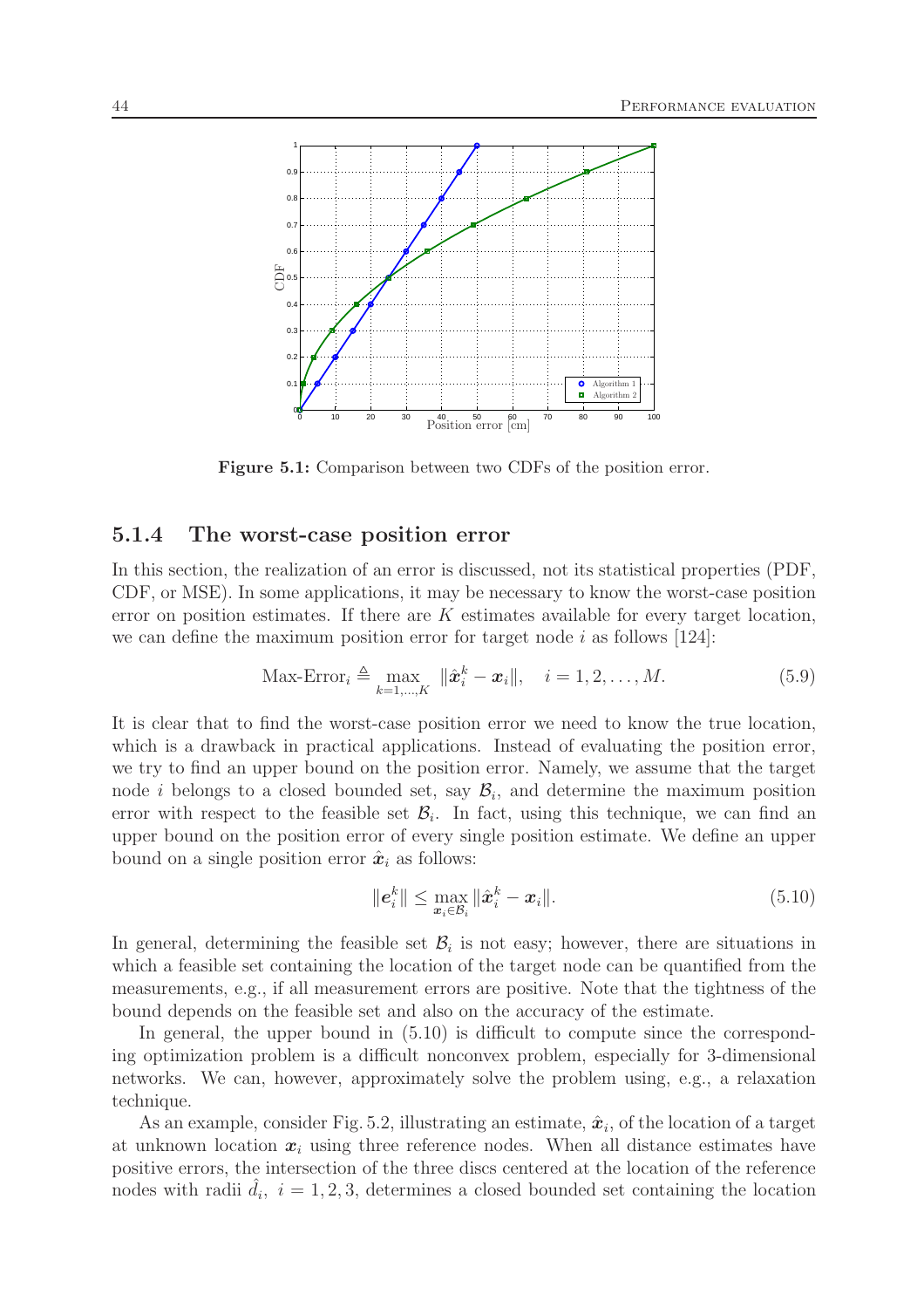

**Figure 5.2:** The position error and an upper bound on the position error for an estimate  $\hat{x}_i$  of a target node at location  $x_i$  for a network consisting of three reference nodes. In this figure, it is assumed that the measurement errors are positive.

of the target node. Now, an upper bound on the position error can be computed with respect to the feasible set.

#### 5.1.5 The circular error probable (CEP)

Let us consider an estimate of the location of target i as  $\hat{x}_i$  with the mean of the estimate as  $\mathbb{E} \hat{x}_i$ . The CEP is defined as the radius of a disc centered at  $\mathbb{E} \hat{x}_i$  that contains half of the realizations of the location estimates [125]. If the estimator is unbiased, the CEP gives a measure of the estimator uncertainty [13]. To provide some insight, the geometry of the CEP is shown in Fig. 5.3. It simply indicates that with probability 0.5, the distance between an estimate  $\hat{x}_i$  and the true location  $x_i$  is less than  $\|\hat{x}_i - \mathbb{E} \hat{x}_i\|$ + CEP.

Suppose that the PDF of the estimate  $\hat{x}_i$  is denoted by  $q(x)$ . Then, the CEP can be obtained by solving the following equation [13, 125]:

$$
0.5 = \int_{S} q(\mathbf{y}) d\mathbf{y},\tag{5.11}
$$

where  $S$  is defined as

$$
S \triangleq \{ \boldsymbol{x} : ||\boldsymbol{x} - \mathbb{E} \,\hat{\boldsymbol{x}}_i|| \leq \text{CEP} \}. \tag{5.12}
$$

In general, there is no closed-form solution for the integral in  $(5.11)$  and we need to solve it numerically. A common approximation for the solution in (5.11) is given by [13, Ch. 3]

$$
CEP \simeq 0.75\sqrt{\text{Tr}\{\mathbb{E}(\hat{\mathbf{x}}_i - \mathbb{E}\,\hat{\mathbf{x}}_i)(\hat{\mathbf{x}}_i - \mathbb{E}\,\hat{\mathbf{x}}_i)^T\}}.
$$
\n(5.13)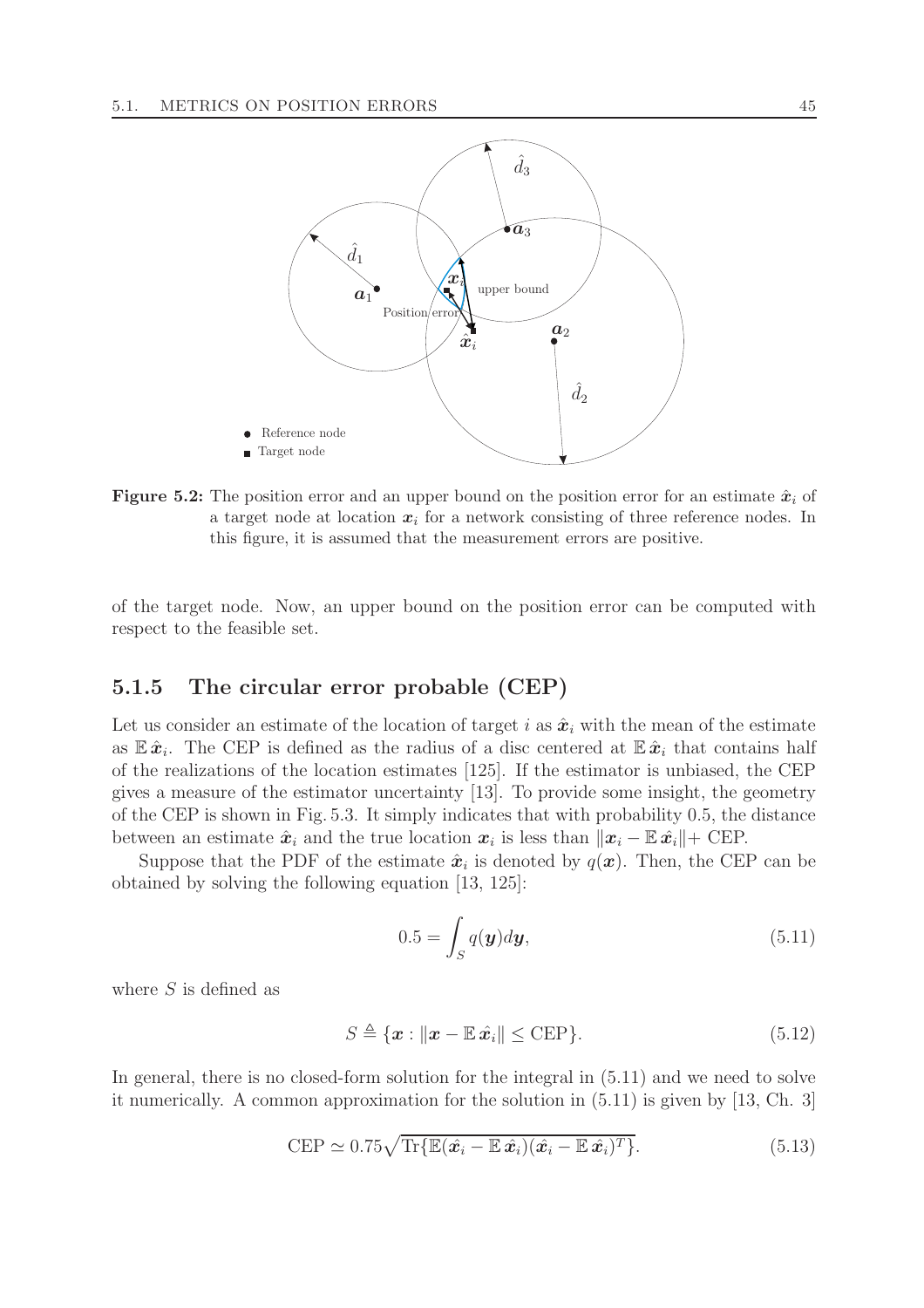

Figure 5.3: The geometry of CEP metric.

#### 5.1.6 Geometric dilution of precision

To evaluate the effect of the geometry on the position estimate, the GDOP measure is often used in the positioning literature. GDOP generally shows how much the distance estimate errors are magnified through the geometry of the network [13]. Consider an estimate of the location of target i as  $\hat{x}_i$  and assume that the variance of the measurement errors is  $\sigma^2$ . The GDOP is defined as [6]

GDOP 
$$
\triangleq \sqrt{\frac{\mathbb{E}(\hat{x}_i - \mathbb{E}\hat{x}_i)^T(\hat{x}_i - \mathbb{E}\hat{x}_i)}{\sigma^2}}
$$
. (5.14)

A large GDOP indicates that the network deployment is not appropriate for achieving a high degree of accuracy in the positioning context. GDOP can be written in terms of CEP as [13]

GDOP 
$$
\simeq 0.75\sigma
$$
CEP. (5.15)

#### 5.1.7 Frobenius metric (FROB)

Suppose that the distance  $\tilde{d}_{ij}$  is the distance between a located target *i*, i.e.,  $\hat{x}_i$ , and node j, i.e.,  $\tilde{d}_{ij} = \|\hat{x}_i - \hat{a}_j\|$ ,  $j \in \mathcal{A}_i$  and  $\tilde{d}_{ij} = \|\hat{x}_i - \hat{x}_j\|$ ,  $j \in \mathcal{B}_i$ . The FROB, which has been considered as a method for evaluating positioning algorithms in the literature, is defined as [126]

$$
\text{FROB} = \sqrt{\frac{1}{\sum_{i=1}^{M} |\mathcal{A}_i \cup \mathcal{B}_i|} \sum_{i=1}^{M} \sum_{j \in \mathcal{A}_i \cup \mathcal{B}_i} (\tilde{d}_{ij} - d_{ij})^2},
$$
(5.16)

where  $|\mathcal{X}|$  denotes the cardinality of set X, and  $d_{ij}$  is the actual distance between target i and node j.

In all accuracy metrics described above except the upper bound on position error in (5.10), we need to know the position of the target to compute performance metrics. For instance, to compute the CDF of the position error, we should subtract the target's estimated position from true locations of target nodes. In simulation scenarios, the true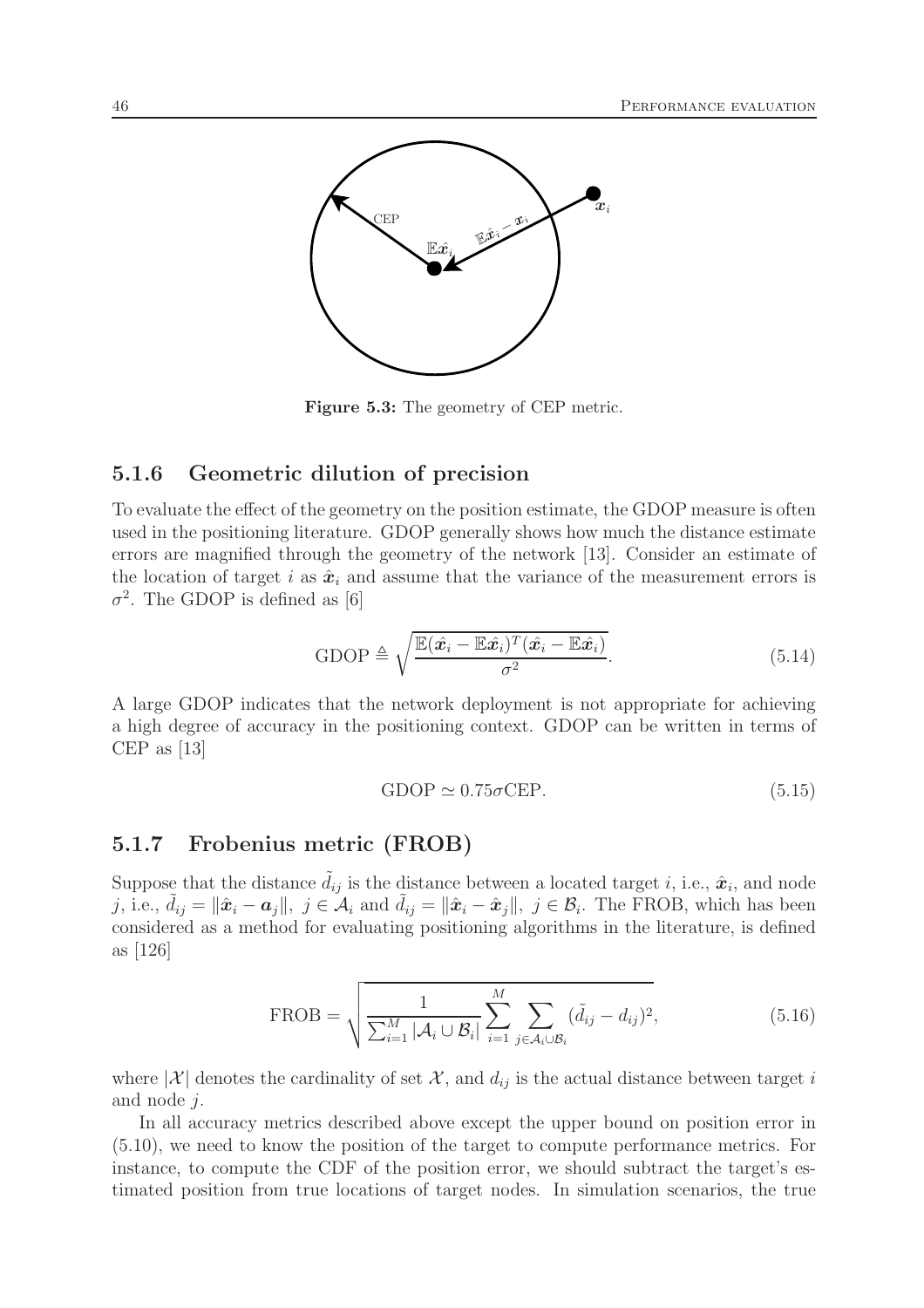location is available, making the computation of different metrics straightforward. However, in practice such prior knowledge of the target location is not available in advance. In fact, the geometry of the network is not initially known. In such a scenario, the accuracy metric should be defined regardless of the geometry of the network, i.e., independent of the location of targets. In [127] a metric based on average distance error (ADE), which can be considered as an accuracy measure, was defined as

$$
ADE = \frac{1}{\sum_{i=1}^{M} |\mathcal{A}_i \cup \mathcal{B}_i|} \sum_{i=1}^{M} \sum_{j \in \mathcal{A}_i \cup \mathcal{B}_i} (\hat{d}_{ij} - \tilde{d}_{ij}),
$$
(5.17)

where  $\tilde{d}_{ij}$  is the distance between node i and j after positioning, and  $\hat{d}_{ij}$  is the observed (measured) distance.

## 5.2 Other metrics

Different metrics defined in the previous section are, generally, defined based on position errors. In this section, we consider two other important metrics in evaluating position algorithms: cost and coverage.

Cost metrics: As is clear from the name of the metric, the cost metric determines the cost of implementing an algorithm. To study the cost metric, the following items are commonly considered [6]:

- Reference-to-node ratio is defined as the number of reference nodes divided by the number of sensor nodes in a network. It is commonly used to investigate the trade-off on accuracy of algorithms. For instance, it determines how the accuracy of an algorithm changes if the percentage of reference nodes decreases [6];
- Communication overhead is defined as the number of packets transmitted or the actual power consumed to reach the positioning goal;
- Power consumption determines the lifetime of a sensor node. Power consumption is a combination of the power required to perform local processing, e.g., the task of a sensor node for the distributed processing, and the power used to send and receive packets;
- Algorithm complexity determines the computational complexity in time and space for implementing an algorithm;
- Convergence time is defined based on both the time required to gather measurements and the time needed for a positioning algorithm to converge.

Coverage metrics: The coverage metric is the percentage of target nodes in a WSN that can be positioned, regardless of accuracy. The geometry and the node density have the most effect on coverage results. For a target to be positioned successfully, there should be enough reference nodes around it and sufficient measurements taken by sensor nodes. Density can be determined as the minimum number of neighbors required for target nodes to be positioned considering a certain level of accuracy [6]. If the density of the deployment is low, it is possible that a number of nodes cannot be positioned,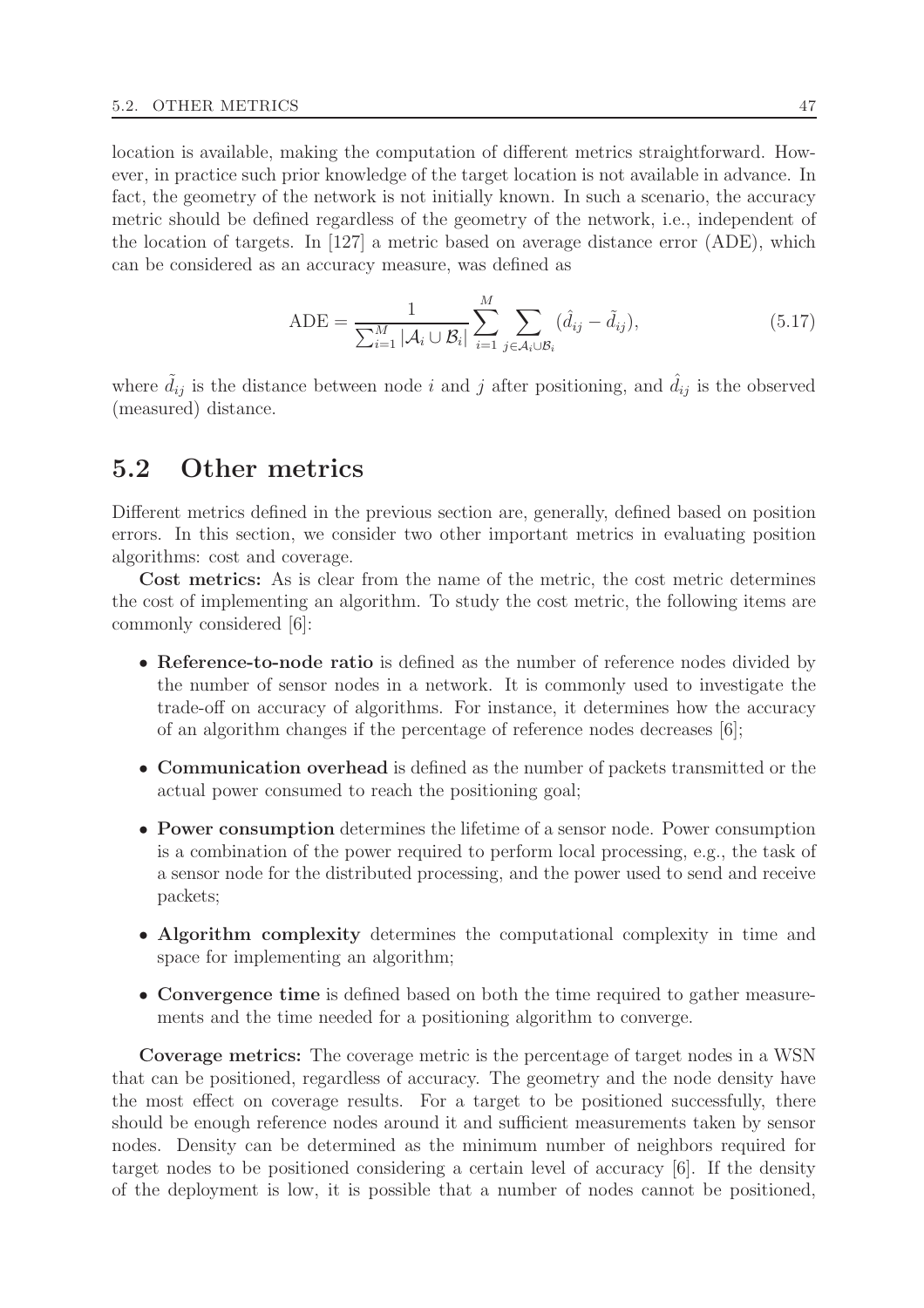due to lacking enough reference nodes around a target node. In this case, cooperation between target nodes can remedy the problem and then improve the coverage metric. Increasing the density also improves the coverage metric, but this might not be an option due to increased message collisions and energy consumption. In addition to node density, the reference node placement has a great impact on positioning error. As mentioned previously, the effect of the geometry of reference nodes is studied through the GDOP metric [6, 14]. GDOP analysis shows that if target nodes are located inside the convex hull of the reference nodes, they can be localized with lower error.

It is also common to define some composite metrics as opposed to independent metrics. For example, the cost metric defined in [128] is one such composite metric, merging accuracy and complexity in one performance measure.

In conclusion, although there is no unique way to compare different positioning algorithms, various positioning approaches can be evaluated based on a number of metrics, e.g., the performance measures considered in this chapter. A comprehensive assessment of an algorithm may require that a hardware implementation of the algorithm is tested in a real-world scenario.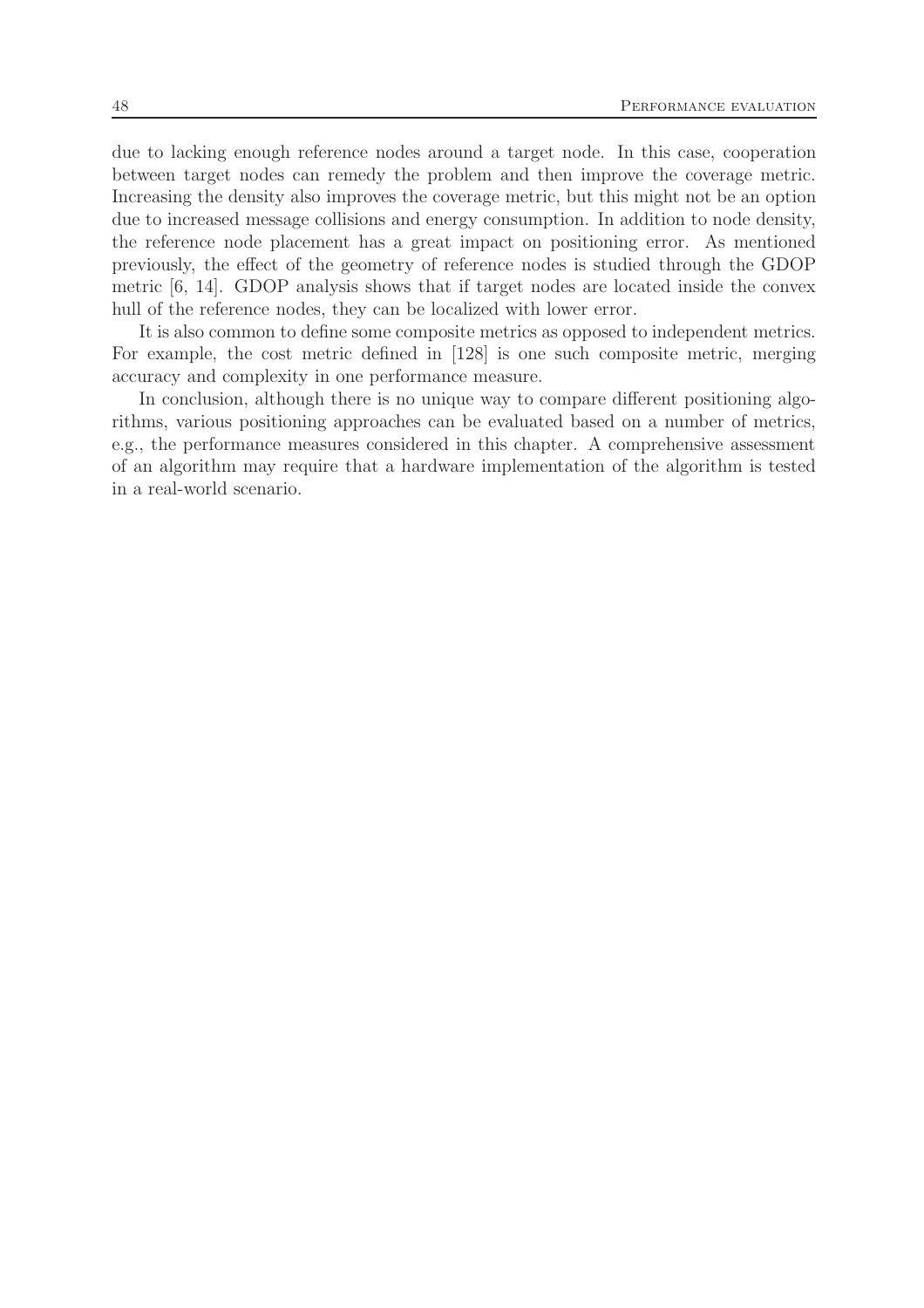# Chapter 6 Conclusions and future work

# 6.1 Thesis contributions

In this thesis, the main effort has been devoted to designing new positioning algorithms and evaluating position estimates for both cooperative and noncooperative scenarios. In general, the thesis evaluates the positioning estimates based on statistical and geometric approaches. Moreover, some practical imperfections (as nuisance parameters) are involved in developing position algorithms. The contributions of the thesis, five appended papers, can be, generally, categorized into two groups: statistical algorithms and geometric approaches.

## 6.1.1 Statistical algorithms

The thesis formulates the positioning problem of different scenarios as estimation problems and employs an asymptotically optimal algorithm, i.e., MLE, to solve the problem (Paper A, B, and C). Since the MLE in general poses difficult global optimization problems, a number of suboptimal techniques are introduced, which show a good trade-off between complexity and accuracy. Concretely, the contributions of this class of papers are to

- take a number of practical impairments into account to develop positioning algorithms;
- introduce a new idea based on eavesdropping signals in silent nodes to decrease the delay and power consumption;
- derive the optimal estimator (MLE) and CRLB as benchmarks for different scenarios;
- propose suboptimal linear estimators, which are asymptotically optimal, for different scenarios;
- introduce a number of suboptimal techniques, which are asymptotically optimal, based on convex optimization approaches.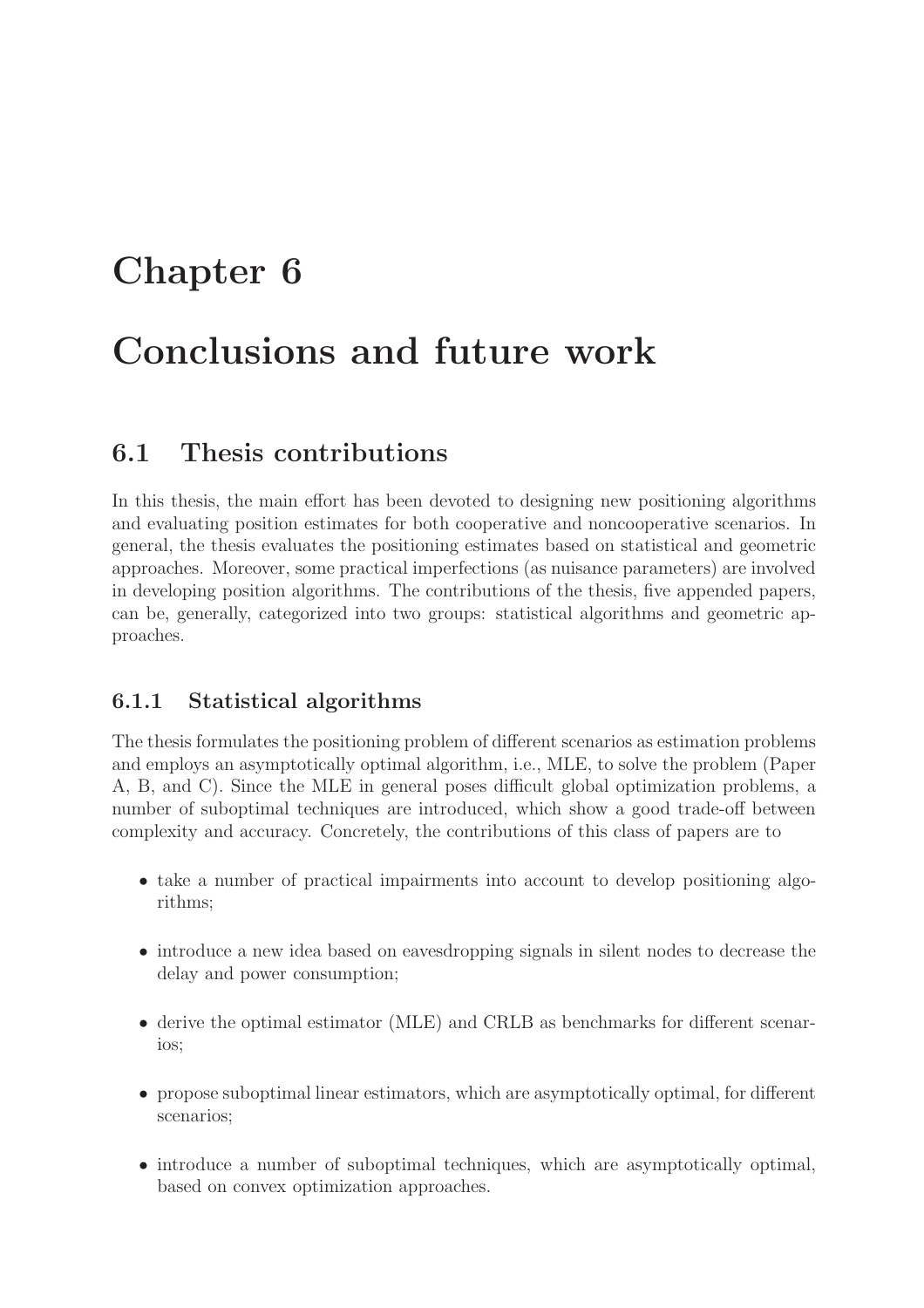#### 6.1.2 Geometric approaches

Papers D and E consider a geometric interpretation for cooperative and noncooperative positioning problems and conclude that the location of target nodes can be confined into a number of closed bounded convex sets derived from distance estimates if the measurement errors tend to be positive. The feasible sets can then be used to design a constrained positioning algorithm and to obtain an upper bound on the realization of a position estimate. In particular, the main contributions of Papers D and E can be summarized as

- introducing the idea of bounding the location of target nodes to a number of convex feasible sets for range estimates with positive errors;
- formulating upper bounds on position errors for noncooperative scenarios as nonconvex problems and then approximately solving the problems using convex relaxation techniques;
- identifying the feasible sets in cooperative positioning using a distributed approach that relays on ellipsoid outer-approximation of the feasible set.

# 6.2 Summaries of papers

The main contributions of this thesis are found in five appended papers. In this section, we review the contributions of each paper in more detail.

#### 6.2.1 Paper A

M. R. Gholami, S. Gezici, and E. G. Ström, "Improved position estimation using hybrid TW-TOA and TDOA in cooperative networks," IEEE Trans. Signal Process., vol. 60, no. 7, pp. 3770–3785, Jul. 2012.

Motivations– In general, the accuracy of the position estimate can be improved by increasing the number of reference nodes connected to target nodes. In situations in which there is limited access to reference nodes, the cooperation technique can be employed to improve the accuracy of the estimate. That is, target nodes will connect to their neighbors and take some sort of measurements. As the number of sensors (reference or target) connected to target nodes increases, the number of packets exchanged between different nodes increases. This implies an increased delay in the localization process. There might also be some constraints, e.g., complexity or power consumption, and an increase in active nodes may face limitations. The question is how to improve accuracy without increasing active nodes.

Contributions– To decrease the number of packets exchanged over the network during the positioning process and to improve the accuracy of the estimate, this paper proposes a new positioning scenario in cooperative networks. The main idea is to eavesdrop packets exchanged between a target and other active nodes in a number of reference or target nodes that remain silent during the measurement process for the target. Namely, the silent nodes (secondary reference or target nodes) listen to both the signal transmitted by a reference node (primary reference node) and the reply signal by a target node. Concretely, primary reference nodes and secondary (reference or target) nodes measure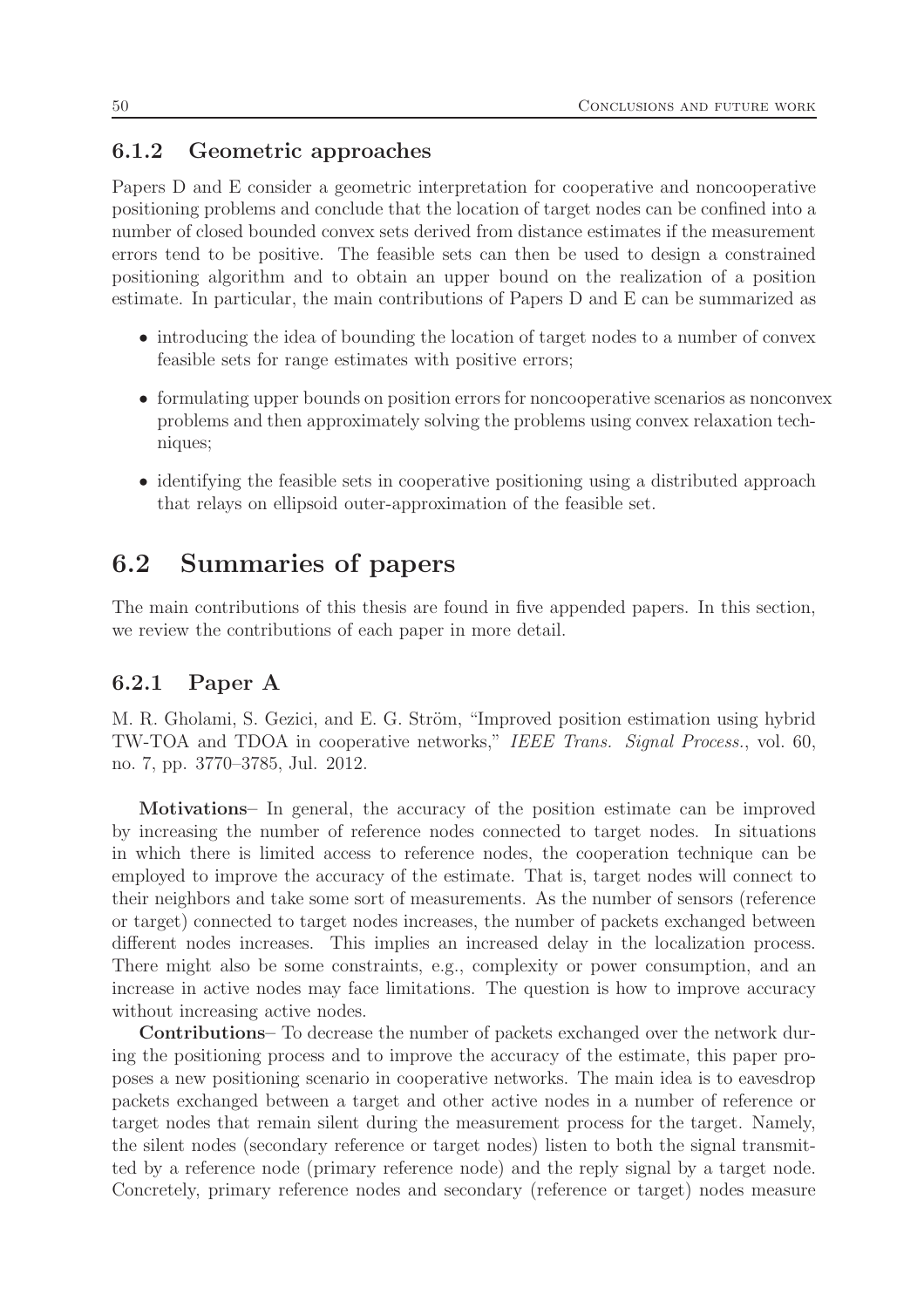TW-TOA and TDOA, respectively. All measurements collected in target and reference nodes are used to estimate the location of target nodes. In summary, the paper

- models the positioning problem in a cooperative network using an eavesdropping technique;
- derives a lower bound (CRLB) on the performance of the optimal unbiased estimator for the corresponding estimation problem;
- derives the optimal estimator (MLE), which poses a difficult nonconvex problem;
- proposes a simple (suboptimal) linear estimator to solve the positioning problem.

Numerical studies show that the eavesdropping technique can improve the accuracy of the estimate, especially for low SNRs.

#### 6.2.2 Paper B

M. R. Gholami, S. Gezici, and E. G. Ström, "TDOA-based positioning in the presence of unknown clock skew," IEEE Trans. Commun., vol. 61, no. 6, pp. 2522–2534, Jun. 2013.

Motivations– In ranging based on TOA, the time instant that a reference node starts transmitting a signal is usually unknown to the target node receiving the signal. Another approach is to use the TDOA approach, which is commonly used in practice, e.g., in GPS receivers. That is, two synchronized reference nodes transmit the signal at the same time, and a target node separately estimates the TOAs for signals received from reference nodes and then subtracts two TOAs to remove the common time offset. While the TDOA approach can remove the common time offset, it can be affected by local imperfections in the target node. A common model for describing the behavior of a local clock is to employ an affine model, which contains two main parameters: clock offset and clock skew. (For an ideal clock, the clock offset is equal to zero and clock skew is one.) The accuracy of TDOA-based positioning can be considerably affected if the clock skew deviates considerably from one. For small deviations from ideal clock skew, the performance of positioning for very large networks can also be affected in high SNR regions.

Contributions– This paper studies a self-positioning problem based on TDOA measurements in the presence of unknown clock skew in a target node. In fact, the clock of the target node is modeled by an affine function, and it is shown that the positioning problem is affected by the clock skew. The problem is formulated as an estimation problem in which the clock skew, as a nuisance parameter, needs to be estimated along with the location of the target node. The paper mainly

- investigates the CRLB and the MLE for the problem;
- proposes two suboptimal estimators based on linear least squares and semidefinite programming;
- introduces a refining step based on a linearization technique using the first-order Taylor expansion.

The numerical results show that the proposed suboptimal techniques asymptotically attain the CRLB.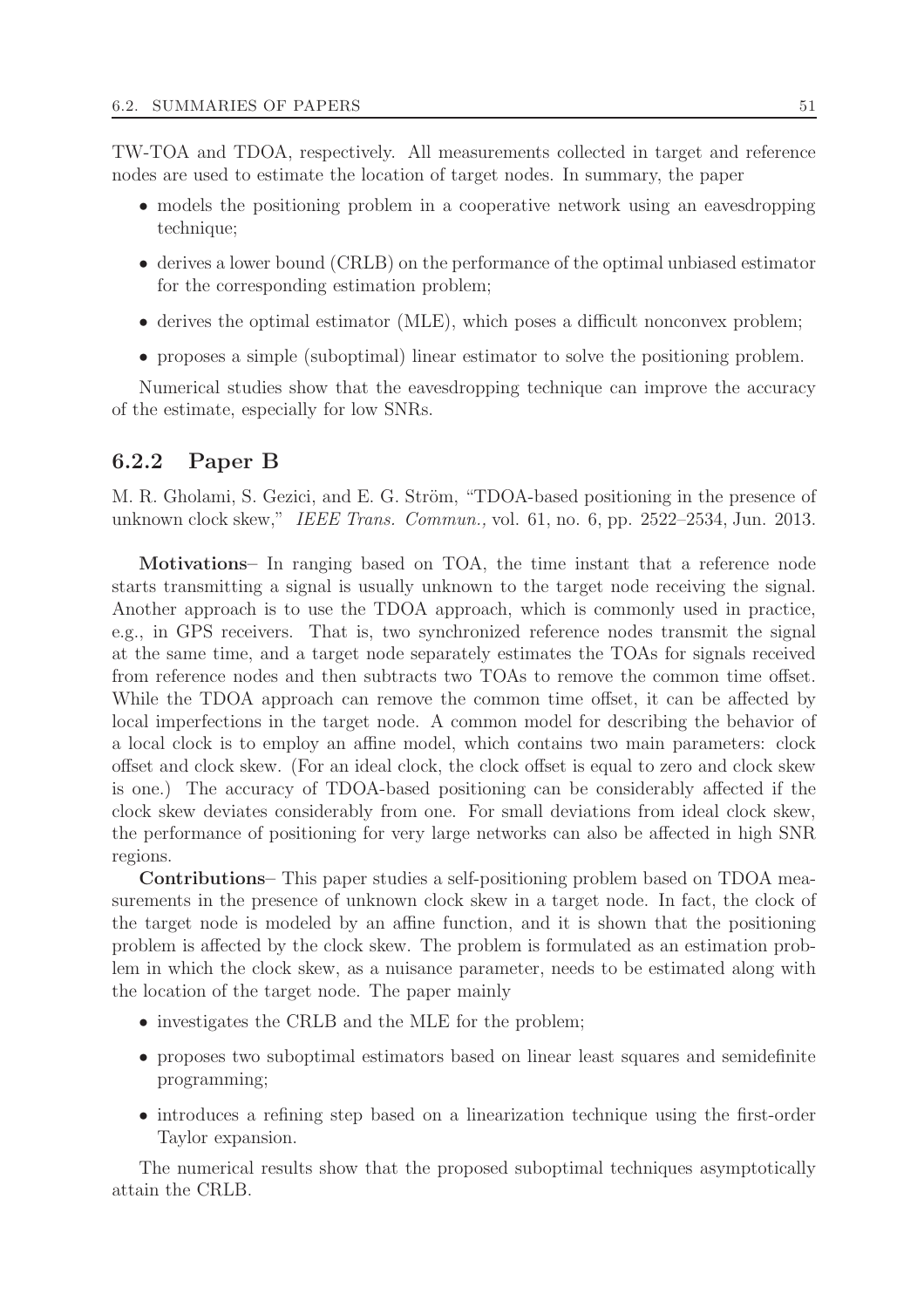#### 6.2.3 Paper C

M. R. Gholami, R. M. Vaghefi, and E. G. Ström, "RSS-based sensor localization in the presence of unknown channel parameters," IEEE Trans. Signal Process., vol. 61, no. 15, pp. 3752–3759, Aug. 2013

Motivations– RSS-based position recovery is a simple and attractive technique for practical scenarios, e.g., in emergency call applications. The log-normal model is commonly considered for modeling the received power of signals transmitted by a target node. In the log-normal model, the received power is a deterministic function of the reference power and path-loss exponent (which we call channel parameters) and the distance plus a log-normally distributed shadow-fading term. In practice, it may be difficult to know the exact values of the channel parameters. The positioning accuracy is, therefore, affected by unknown channel parameters.

Contributions– This paper investigates the single target localization problem based on RSS-measurements in the presence of unknown channel parameters. Using suitable approximations, the problem is rendered to a low-complexity problem, a general trust region subproblem, and a simple technique is employed to solve the problem. The paper studies different scenarios, i.e., unknown transmission power, unknown path-loss exponent, or both unknown transmission power and unknown path-loss exponent. In some scenarios, two-step estimators are employed to solve the positioning problem. In summary, the paper

- introduces a linearization technique and formulates the positioning problem in the presence of unknown channel parameters as nonconvex QCQPs;
- employs a simple iterative technique to solve the problem.

The proposed technique shows a good trade-off between accuracy and complexity compared to the existing approaches.

#### 6.2.4 Paper D

M. R. Gholami, E. G. Ström, H. Wymeersch, and M. Rydström, "Upper bounds on position error of a single location estimate in wireless sensor networks," submitted to Signal Processing, Sep. 2013.

Motivations– Identifying reasonable bounds on the position error is often of great value for different applications. For instance, a lower bound on the mean-square position error is a common metric to benchmark the accuracy of the position estimate. There exists a number of such lower bounds for the positioning algorithms in the literature. For example the CRLB, which gives a lower bound on the variance of any unbiased estimator, can be computed if the PDF of the measurement error is known and satisfies some regularity conditions. In addition to a lower bound on the position error, in some applications it may be useful to know the worst-case behavior of the position error. Such knowledge may be useful not only for the evaluation of different services provided by WSNs but also for design and resource management. Similarly, in evaluating the worstcase position error, we may be interested in assessing the quality of a single point estimate.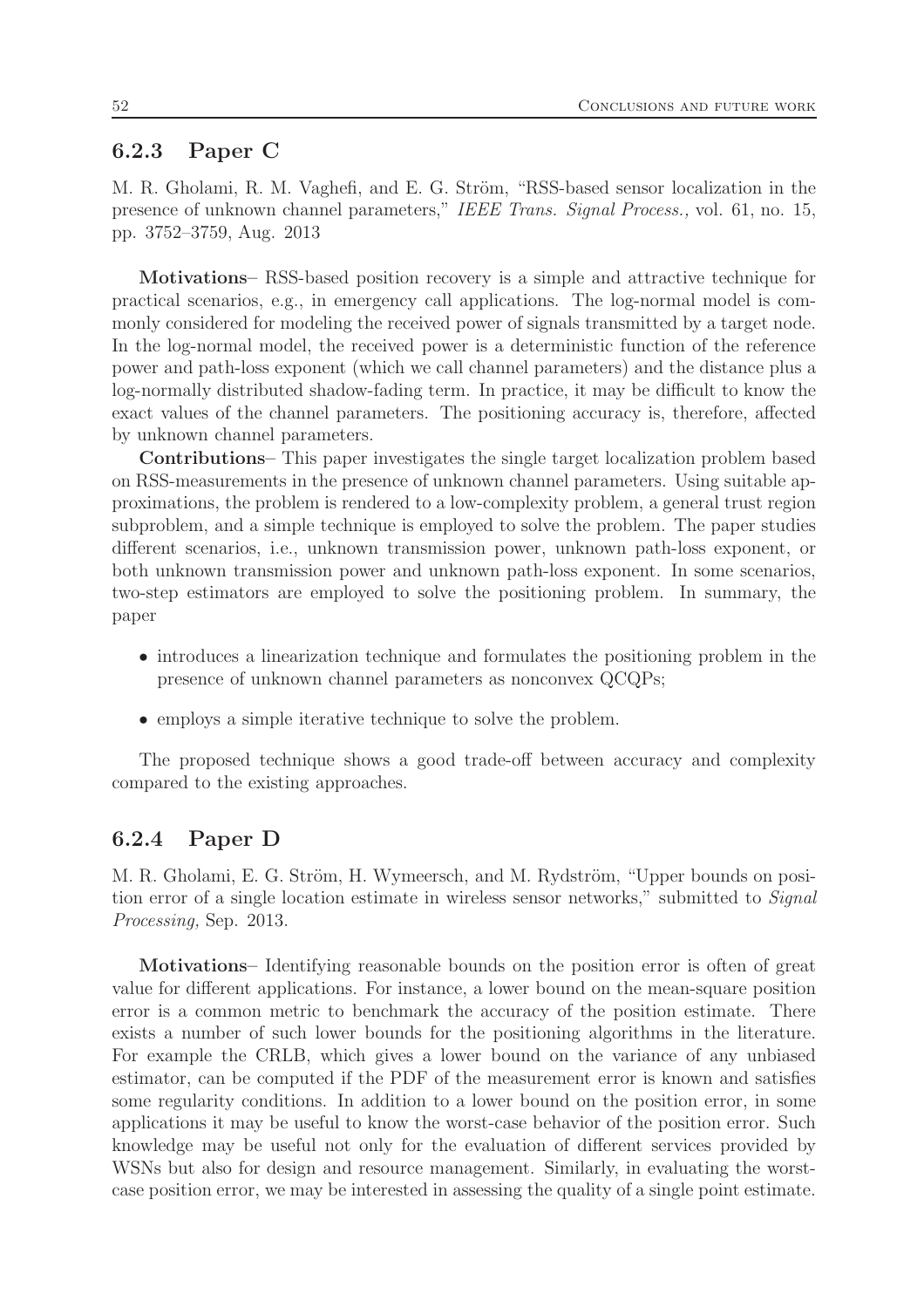Contributions– This paper studies the possibility of upper bounding the position error for range-based positioning algorithms in wireless sensor networks. In this study, it is argued that, in certain situations, when the measured distances between sensor nodes have positive errors, e.g., in non-line-of-sight (NLOS) conditions, the target node is confined to a closed bounded convex set (a feasible set), which can be derived from the measurements. Then, two classes of geometric upper bounds are formulated with respect to the feasible set. If an estimate is available, either feasible or infeasible, the position error can be upper bounded as the maximum distance between the estimate and any point in the feasible set (the first bound). Alternatively, if an estimate given by a positioning algorithm is always feasible, the maximum length of the feasible set is an upper bound on position error (the second bound). These bounds are formulated as nonconvex optimization problems. To progress, convex relaxations techniques are employed to approximately solve the nonconvex problems. In summary, the main contributions of this study are

- introducing the concept of an instantaneous upper bound for a single point position estimate when the distance measurements have positive errors, e.g., in NLOS conditions;
- proposing an upper bound on the position error based on a convex relaxation technique when an estimate of the target position is available (feasible or infeasible);
- proposing three upper bounds for an estimator always giving a feasible point as an estimate (e.g., the POCS estimate) based on the idea of the maximum length of the feasible set or a relaxed feasible set including the target node.

Simulation results show that the proposed bounds are reasonably tight in many situations, especially for NLOS conditions.

#### 6.2.5 Paper E

M. R. Gholami, H. Wymeersch, S. Gezici, and E. G. Ström, "Distributed bounding of feasible sets in cooperative wireless network positioning," IEEE Commun. Lett., 2013, doi: 10.1109/LCOMM.2013.070113.130905.

Motivations– Locations of target nodes in cooperative wireless sensor networks can be confined to a number of feasible sets in certain situations, e.g., when the estimated distances between sensors are larger than the actual distances. Quantifying feasible sets is often challenging in cooperative positioning since the intersections involving the location of the target nodes depend on the location of the target nodes.

Contributions– This study proposes an iterative technique to cooperatively outerapproximate the feasible sets containing the locations of the target nodes. That is, first an ellipsoid outer-approximation of a feasible set including a target node location is obtained. Then, the ellipsoid is extended with the measured distances between sensor nodes, resulting in larger ellipsoids. The larger ellipsoids are used to determine the intersections containing other targets. In summary, the paper

• argues how to confine the targets locations into a number of feasible sets resulted from distance estimates with positive measurements errors;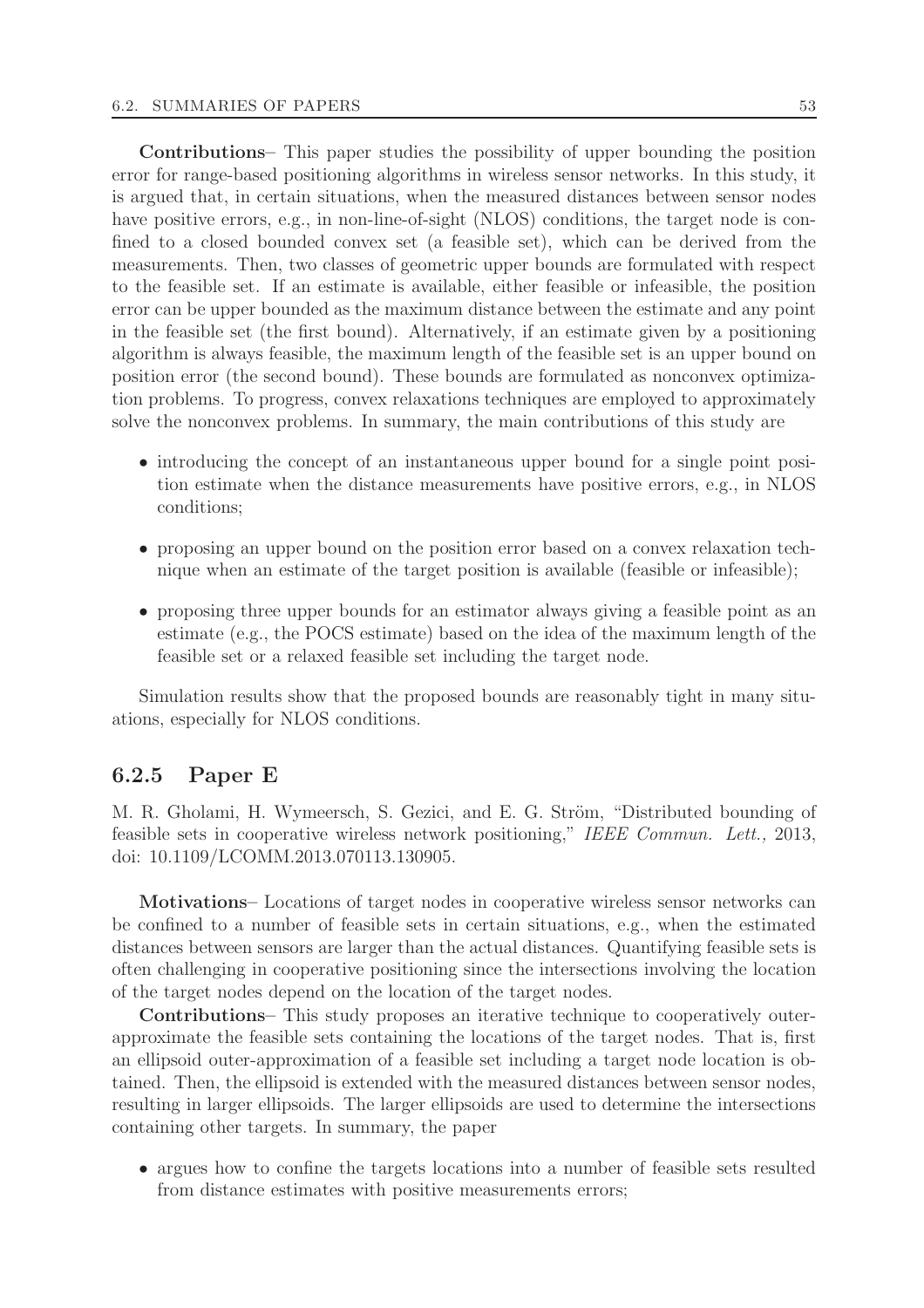• introduces an iterative technique, amendable to distributed implementation, to (outer-)approximate the intersection involving the locations of targets by a number of ellipsoids.

Simulation results show that the proposed technique converges after a small number of iterations. The feasible sets, then, can be used as constraints to improve the performance of a positioning algorithm.

# 6.3 Future work

In this thesis, a number of approaches have been proposed to improve the accuracy of the position estimate. Both statistical and geometric approaches have been investigated for different scenarios. In addition, a number of suboptimal approaches have been studied, which can provide good coarse estimates. The effect of clock imperfections has also been studied in some detail. The problem has, mainly, been formulated as a centralized optimization problem. One direction in future studies is to design efficient distributed algorithms, e.g., based on dual decomposition techniques. Another important challenge for the positioning problem is the consideration of NLOS errors, especially for cooperative scenarios. In this thesis, a technique was investigated to upper bound the position error for a single estimate. The results show good performance in some scenarios, whereas it is necessary to improve the tightness of the bound for some other scenarios. One possible open problem for future studies is to investigate techniques to improve the tightness of the bound. In this thesis, cooperative positioning was studied to some extent when the locations of reference nodes are exactly known. One open problem in studying cooperative positioning is to consider uncertainties in the location of reference nodes and to design robust algorithms.

# 6.4 Related contributions

Other related publications by the author, which are not included in this thesis, are listed below.

## Book chapters

[BC1] D. Dardari, M. Dio, A. Emmanuele, D. Fontanella, S. Gezici, M. R. Gholami, M. Kieffer, E. Lagunas, J. Louveaux, A. Mallat, M. N´ajar, M. Navarro, M. Nicoli, L. Reggiani, M. Rydström, E. G. Ström, L. Vandendorpe, and F. Zanier, *Innovative Signal* Processing Techniques for Wireless Positioning, in Satellite and Terrestrial Radio Positioning Techniques - A signal processing perspective, edited by D. Dardari, E. Falletti, and M. Luise, Elsevier, pp. 207–315, 2012.

[BC2] C. Pau, A. Conti, D. Dardari, N. Decarli, E. Falletti, C. Fernádez-Prades, M. R. Gholami, M. Nájar, E. Lagunas, M. Pini, M. Rydström, F. Sottile, and E. G. Ström, Casting Signal Processing to Real-World Data, edited by D. Dardari, E. Falletti, and M. Luise, Elsevier, pp. 383–415, 2012.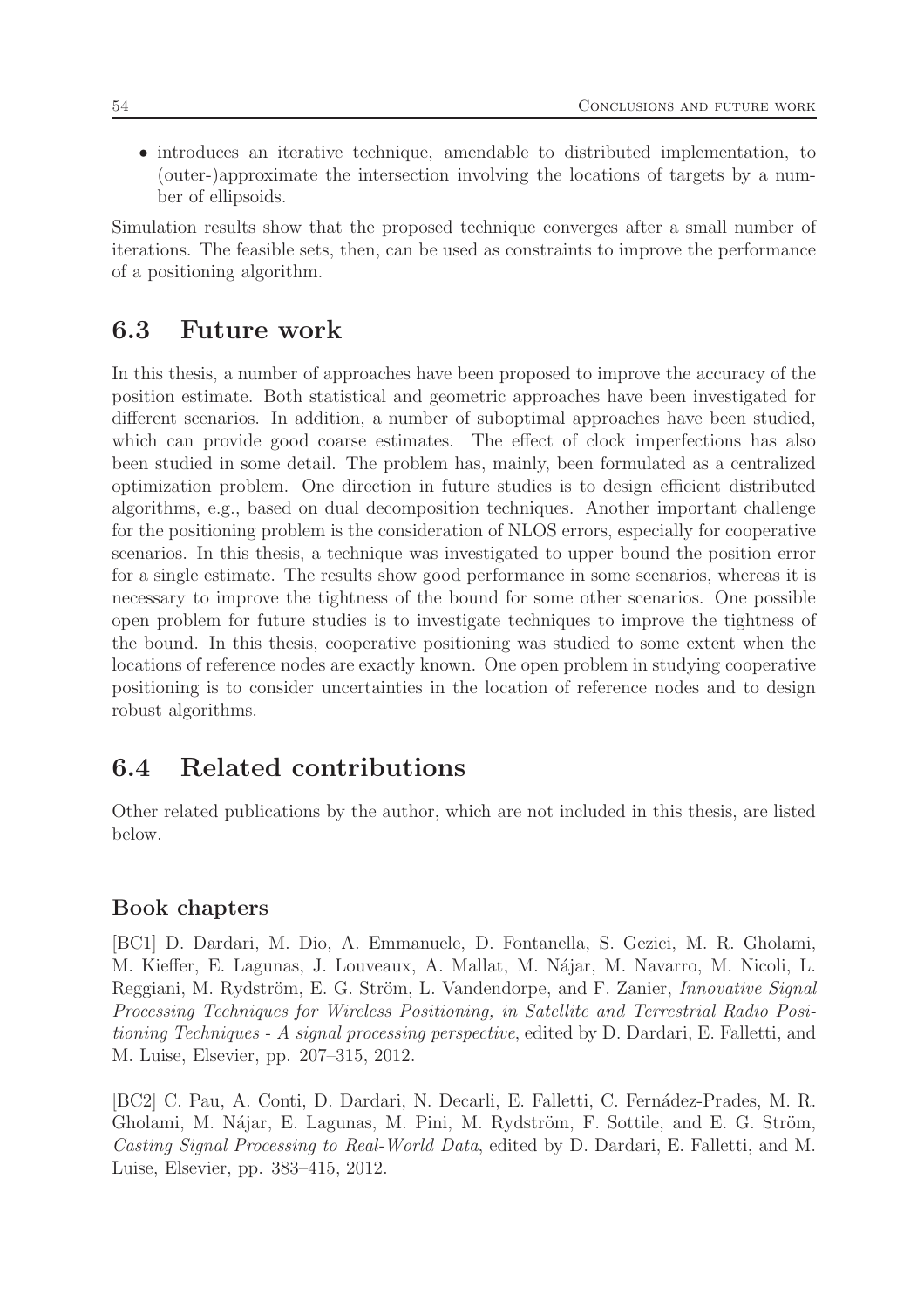#### Journals

[J1] M. R. Gholami, H. Wymeersch, E. G. Ström, and M. Rydström, "Wireless network positioning as a convex feasibility problem," EURASIP Journal on Wireless Communications and Networking 2011, 2011:161.

[J2] R. M. Vagehfi, M. R. Gholami, R. M. Buehrer, and E. G. Ström, "Cooperative received signal strength-based sensor localization with unknown transmit powers," IEEE Trans. Signal Process., vol. 61, pp. 1389–1403, 2013.

[J3] M. R. Gholami, S. Gezici, and E. G. Ström, "A concave-convex procedure for TDOA based positioning," IEEE Commun. Lett., vol. 17, no. 4, pp. 765–768, 2013.

[J4] M. R. Gholami, L. Tetruashvili, E. G. Ström, and Y. Censor, "Cooperative wireless sensor network positioning via implicit convex feasibility," accepted for publication, IEEE Trans. Signal Process., 2013.

[J5] M. R. Gholami, S. Gezici, and E. G. Ström, "TW-TOA based positioning in the presence of clock imperfections," to be submitted to IEEE Trans. Wireless Commun., 2013.

[J6] M. R. Gholami, E. G. Ström, H. Wymeersch, and S. Gezici, "Upper bounds on position error of a single location estimate in wireless sensor networks," submitted to EURASIP J. Advances in Signal Processing (issue on Digital Signal Processing for Localization), May 2013.

[J7] M. R. Gholami, E. G. Ström, and A. H. Sayed, "Distributed estimation over cooperative networks with missing data," to be submitted to IEEE Trans. Signal Process.

[J8] W. Sun, E. G. Ström, F. Brännström, and M. R. Gholami, "Random broadcast" based distributed consensus clock synchronization for mobile networks," to be submitted to IEEE Trans. Commun.

#### **Conferences**

 $[C1]$  M. R. Gholami, E. G. Ström, and A. H. Sayed, "Distributed estimation over cooperative networks with missing data," accepted for publication, *IEEE GlobalSIP*, 2013.

 $[C2]$  W. Sun, M. R. Gholami, E. G. Ström, and F. Brännström "Consensus based distributed clock synchronization for mobile Ad Hoc networks," accepted for publication, IEEE Globecom Workshop - International Workshop on Device-to-Device (D2D) Communication With and Without Infrastructure, 2013.

[C3] M. R. Gholami, S. Gezici, and E. G. Ström, "Range based sensor node localization in the presence of unknown clock skews," in Proc. IEEE International Conference on Acoustics, Speech, and Signal Processing (ICASSP), Vancouver, Canada, 2013.

[C4] P. Oguz-Ekim, J. Gomes, P. Oliveira, M. R. Gholami, and E. G. Ström, "TW-TOA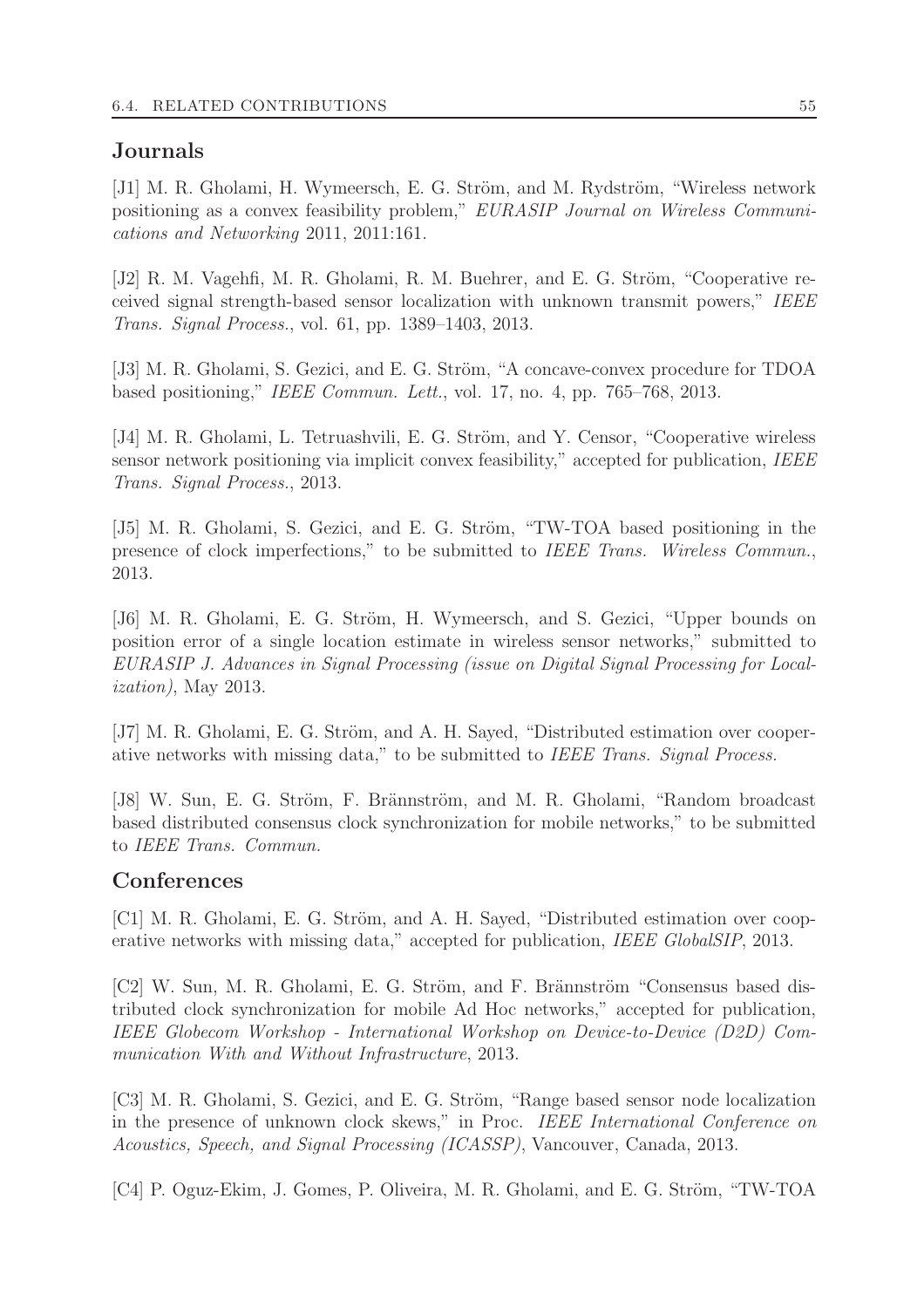based cooperative sensor network localization with unknown turn-around time," in Proc. IEEE International Conference on Acoustics, Speech, and Signal Processing (ICASSP), Vancouver, Canada, 2013.

[C5] M. R. Gholami, H. Wymeersch, E. G. Ström, and M. Rydström, "Robust distributed" positioning algorithms for cooperative networks," in Proc. IEEE International Workshop on Signal Processing Advances in Wireless Communications (SPAWC), pp.156–160, 2011.

[C6] M. R. Gholami, S. Gezici, E. G. Ström, and M. Rydström, "Positioning algorithms" for cooperative networks in the presence of an unknown turn-around time," in Proc. IEEE International Workshop on Signal Processing Advances in Wireless Communications (SPAWC), pp. 166–170, 2011.

[C7] M. R. Gholami, S. Gezici, E. G. Ström, and M. Rydström, "Hybrid TW-TOA/TDOA" positioning algorithms for cooperative wireless networks," in Proc. IEEE International Conference on Communication (ICC), 2011.

[C8] M. R. Gholami, S. Gezici, E. G. Ström, and M. Rydström, "Positioning algorithms" for cooperative networks in the presence of an unknown turn-around time," in Proc. IEEE International Workshop on Signal Processing Advances in Wireless Communications (SPAWC), pp. 166–170, 2011.

[C9] R. M. Vaghefi, M. R. Gholami, and E. G. Ström, "RSS-based sensor localization with unknown transmit power," in Proc. IEEE International Conference on Acoustics, Speech, and Signal Processing (ICASSP), Prague, pp. 2480–2483, 2011.

[C10] M. R. Gholami, E. G. Ström, F. Sottile, D. Dardari, A. Conti, S. Gezici, M. Rydström, and M. Spirito, "Static positioning using UWB range measurements," in Proc. Future Network  $\mathcal{B}$  Mobile Summit, Florence, Italy, June 16–18, 2010.

 $[C11]$  M. R. Gholami, S. Gezici, M. Rydström, and E. G. Ström, "A distributed positioning algorithm for cooperative active and passive sensors," in Proc. IEEE International Symposium on Personal, Indoor and Mobile Radio Communications (PIMRC), pp. 1711– 1716, 2010.

[C12] M. R. Gholami, M. Rydström, and E. G. Ström, "Positioning of node using plane projection onto convex sets," in Proc. IEEE Wireless Communication and Networking Conference (WCNC), 2010.

[C13] R. M. Vaghefi, M. R. Gholami, and E. G. Ström, "Bearing-only target localization with uncertainties in observer position," in Proc. IEEE International Workshop on Advances in Positioning and Location-Enabled Communications (in conjunction with PIMRC'10), pp. 238–242, 2010.

[C14] M. R. Gholami, E. G. Ström, and M. Rydström, "Indoor sensor node positioning using UWB range measurements," in Proc. European Signal Processing Conference (Eusipco), pp. 1943–1947, 2009.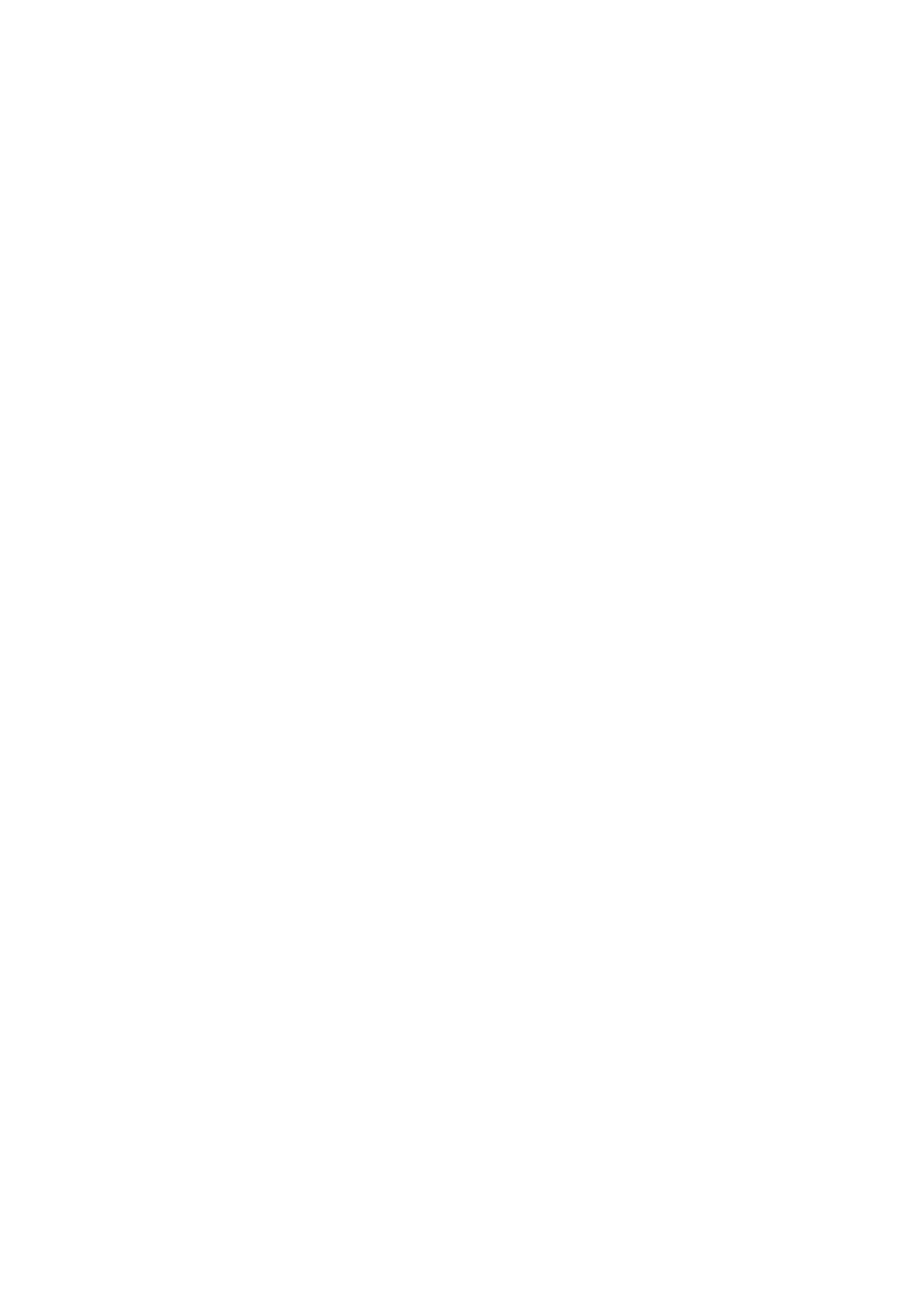# Bibliography

- [1] D. Puccinelli and M. Haenggi, "Wireless sensor networks: applications and challenges of ubiquitous sensing," IEEE Circuits and Systems Magazine, vol. 5, no. 3, pp. 19–31, 2005.
- [2] C.-Y. Chong and S. P. Kumar, "Sensor networks: evolution, opportunities, and challenges," *Proceedings of the IEEE*, vol. 91, no. 8, pp.  $1247-1256$ , 2003.
- [3] D. Dardari, M. Luise, and E. Falletti, Satellite and Terrestrial Radio Positioning Techniques: A Signal Processing Perspective, Academic Press, 2011.
- [4] M. Hazas, J. Scott, and J. Krumm, "Location-aware computing comes of age," Computer, vol. 37, no. 2, pp. 95–97, 2004.
- [5] Z. Sahinoglu, S. Gezici, and I. Guvenc, Ultra-Wideband Positioning Systems: Theoretical Limits, Ranging Algorithms, and Protocols, New York: Cambridge University Press, 2008.
- [6] G. Mao and B. Fidan, Localization Algorithms and Strategies for Wireless Sensor Networks, Hershey, New York: Information Science Reference, 2009.
- [7] A. H. Sayed, A. Tarighat, and N. Khajehnouri, "Network-based wireless location: challenges faced in developing techniques for accurate wireless location information," IEEE Signal Process. Mag., vol. 22, no. 4, pp. 24–40, Jul. 2005.
- [8] S. Gezici, "A survey on wireless position estimation," Wireless Personal Communications, vol. 44, no. 3, pp. 263–282, Feb. 2008.
- [9] S. Gezici, Z. Tian, G. B. Giannakis, H. Kobayashi, A. F. Molisch, H. V. Poor, and Z. Sahinoglu, "Localization via ultra-wideband radios: A look at positioning aspects for future sensor networks," IEEE Signal Process. Mag., vol. 22, no. 4, pp. 70–84, Jul. 2005.
- [10] R. Huang and G. V. Zaruba, "Beacon deployment for sensor network localization," in IEEE Wireless Communications and Networking Conference, Mar. 2007, pp. 3188–3193.
- [11] N. Bulusu, J. Heidemann, and D. Estrin, "GPS-less low-cost outdoor localization for very small devices," IEEE Personal Commun., vol. 7, no. 5, pp. 28–34, Oct. 2000.
- [12] H. Wymeersch, J. Lien, and M. Z. Win, "Cooperative localization in wireless networks," Proc. IEEE, vol. 97, no. 2, pp. 427–450, Feb. 2009.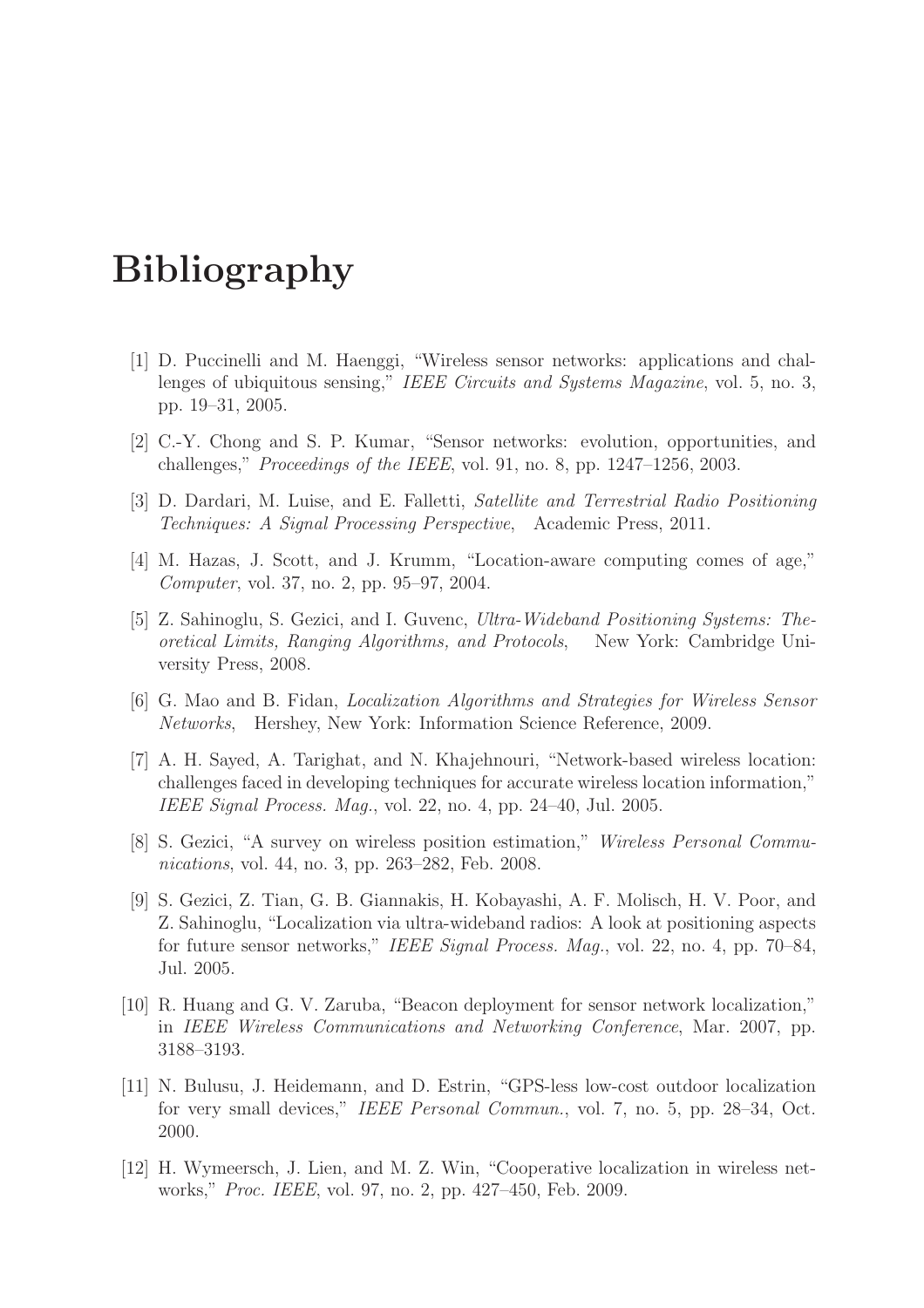- [13] D. Munoz, F. B. Lara, C. Vargas, and R. Enriquez-Caldera, Position Location Techniques and Applications, Academic Press, 2009.
- [14] N. Patwari, "Location estimation in sensor networks," PhD dissertation, University of Michigan, Ann Arbor, 2005.
- [15] A. F. Molisch, Wireless Communications, Piscataway, NJ: IEEE Press/Wiley, 2005.
- [16] I. Sari, E. Serpedin, K. Noh, Q. Chaudhari, and B. Suter, "On the joint synchronization of clock offset and skew in RBS-protocol," IEEE Trans. Commun., vol. 56, no. 5, pp. 700–703, May 2008.
- [17] Q. M. Chaudhari, E. Serpedin, and K. Qaraqe, "Some improved and generalized estimation schemes for clock synchronization of listening nodes in wireless sensor networks," IEEE Trans. Commun., vol. 58, no. 1, pp. 63–67, Jan. 2010.
- [18] J. Zheng and Y. Wu, "Joint time synchronization and localization of an unknown node in wireless sensor networks," IEEE Trans. Signal Process., vol. 58, no. 3, pp. 1309–1320, Mar. 2010.
- [19] N. Khajehnouri and A. H. Sayed, "A distributed broadcasting time-synchronization scheme for wireless sensor networks," in Proc. IEEE International Conference on Acoustics, Speech and Signal Processing, vol. 5, Mar. 2005, pp.  $v/1053 - v/1056$ .
- [20] Q. Chaudhari, E. Serpedin, and J. Kim, "Energy-efficient estimation of clock offset for inactive nodes in wireless sensor network," IEEE Trans. Inf. Theory, vol. 56, no. 1, pp. 582–596, Jan. 2010.
- [21] A. A. D'Amico, U. Mengali, and L. Taponecco, "Energy-based TOA estimation," IEEE Trans. Wireless Commun., vol. 7, no. 3, pp. 838–847, Mar. 2008.
- [22] D. Dardari, A. Conti, U. Ferner, A. Giorgetti, and M. Z. Win, "Ranging with Ultrawide bandwidth signals in multipath environments," Proc. IEEE, vol. 97, no. 2, pp. 404–426, Feb. 2009.
- [23] A. A. D'Amico, U. Mengali, and L. Taponecco, "TOA estimation with the IEEE 802.15.4a standard," IEEE Trans. Wireless Commun., vol. 9, no. 7, pp. 2238–2247, Jul. 2010.
- [24] N. Patwari, J. Ash, S. Kyperountas, A. O. Hero, and N. C. Correal, "Locating the nodes: Cooperative localization in wireless sensor network," IEEE Signal Process. Mag., vol. 22, no. 4, pp. 54–69, Jul. 2005.
- [25] L. Wasserman, All of Statistics: A Concise Course in Statistical Inference, Springer, 2004.
- [26] S. Venkatraman and J. Caffery Jr, "Hybrid TOA/AOA techniques for mobile location in non-line-of-sight environments," in Proc. IEEE Wireless Communications and Networking Conference (WCNC), vol. 1, Mar. 2004, pp. 274–278.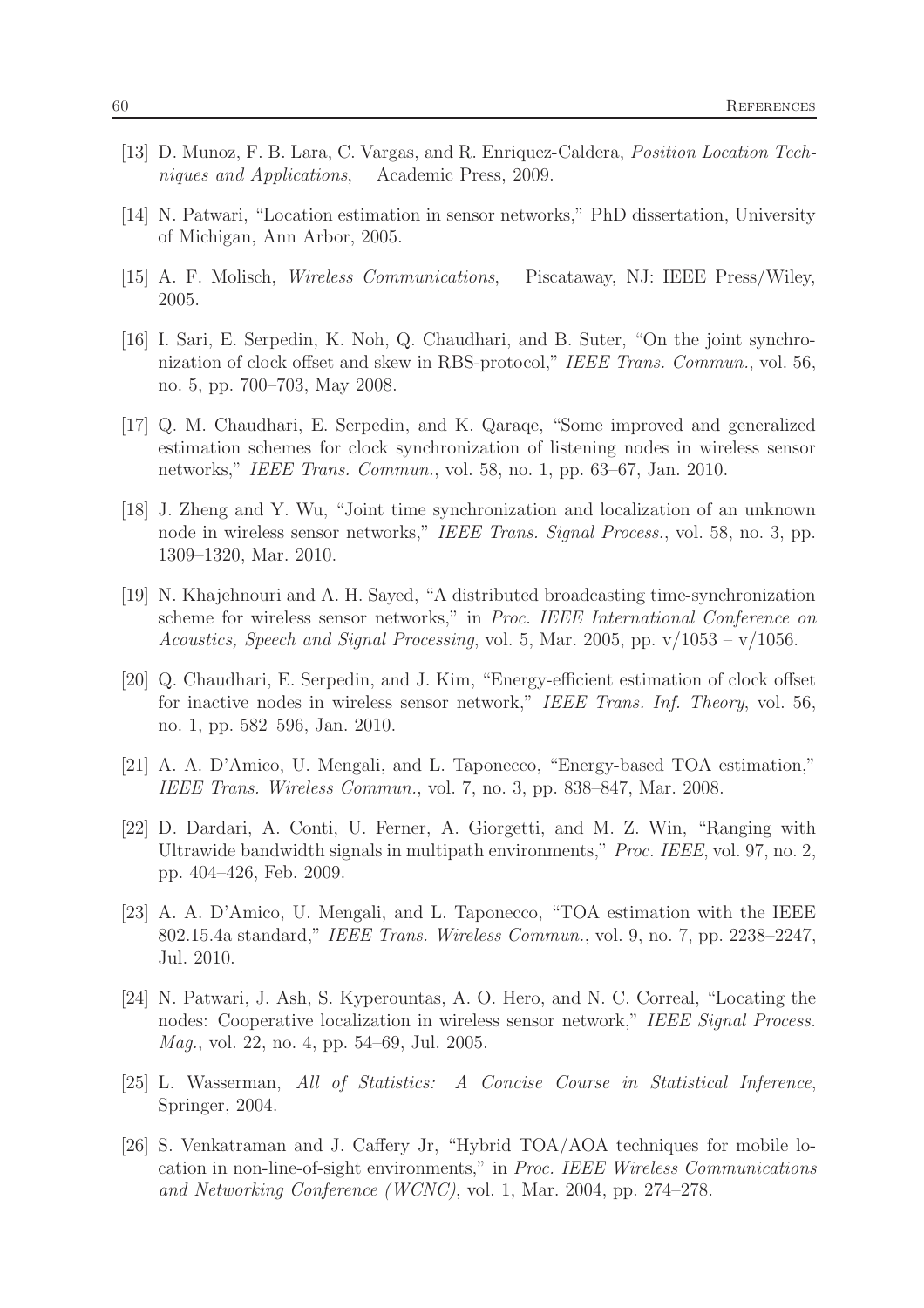- [27] L. Cong and W. Zhuang, "Hybrid TDOA/AOA mobile user location for wideband CDMA cellular systems," IEEE Trans. Wireless Commun., vol. 1, no. 3, pp. 439– 447, Jul. 2002.
- [28] S. Gezici and Z. Sahinoglu, "Enhanced position estimation via node cooperation," in Proc. IEEE International Conference on Communications (ICC), Cape Town, South Africa, May 23–27, 2010.
- [29] M. R. Gholami, S. Gezici, E. G. Ström, and M. Rydström, "A distributed positioning algorithm for cooperative active and passive sensors," in Proc. IEEE International Symposium on Personal, Indoor and Mobile Radio Communications (PIMRC), Sep. 2010.
- [30] A. Catovic and Z. Sahinoglu, "The Cramér-Rao bounds of hybrid TOA/RSS and TDOA/RSS location estimation schemes," IEEE Commun. Lett., vol. 8, no. 10, pp. 626–628, Oct. 2004.
- [31] J. Huang and Q. Wan, "Comments on 'the Cram´er-Rao bounds of hybrid TOA/RSS and TDOA/RSS location estimation schemes"," IEEE Commun. Lett., vol. 11, no. 11, pp. 848–849, Nov. 2007.
- [32] P.-C. Chen, "A non-line-of-sight error mitigation algorithm in location estimation," in Proc. IEEE Wireless Communications and Networking Conference, 1999, pp. 316–320 vol. 1.
- [33] C. Liang and R. Piche, "Mobile tracking and parameter learning in unknown nonline-of-sight conditions," in Proc. 13th International Conference on Information Fusion, Edinburg, U.K., Jul. 26–29, 2010.
- [34] E. Serpedin and Q. M. Chaudhari, Synchronization in wireless sensor networks: Parameter estimation, performance benchmarks and protocols, New York: NY, USA: Cambridge University Press, 2009.
- [35] N. M. Freris, S. R. Graham, and P. R. Kumar, "Fundamental limits on synchronizing clocks over networks," IEEE Trans. Autom. Control, vol. 56, no. 6, pp. 1352–1364, Jun. 2011.
- [36] Y.-C. Wu, Q. Chaudhari, and E. Serpedin, "Clock synchronization of wireless sensor networks," IEEE Signal Process. Mag., vol. 28, no. 1, pp. 124–138, Jan. 2011.
- [37] M. R. Gholami, "Positioning algorithms for wireless sensor networks," Licentiate thesis, Chalmers University of Technology, Mar. 2011, [Online]. Available: http://publications.lib.chalmers.se/records/fulltext/138669.pdf.
- [38] Z. Sahinoglu, "Improving range accuracy of IEEE 802.15.4a radios in the presence of clock frequency offsets," IEEE Commun. Lett., vol. 15, no. 2, pp. 244–246, Feb. 2011.
- [39] M. R. Gholami, H. Wymeersch, E. G. Ström, and M. Rydström, "Robust distributed positioning algorithms for cooperative networks," in IEEE International Workshop on Signal Processing Advances in Wireless Communications (SPAWC), San Francisco, USA, 2011, pp. 156–160.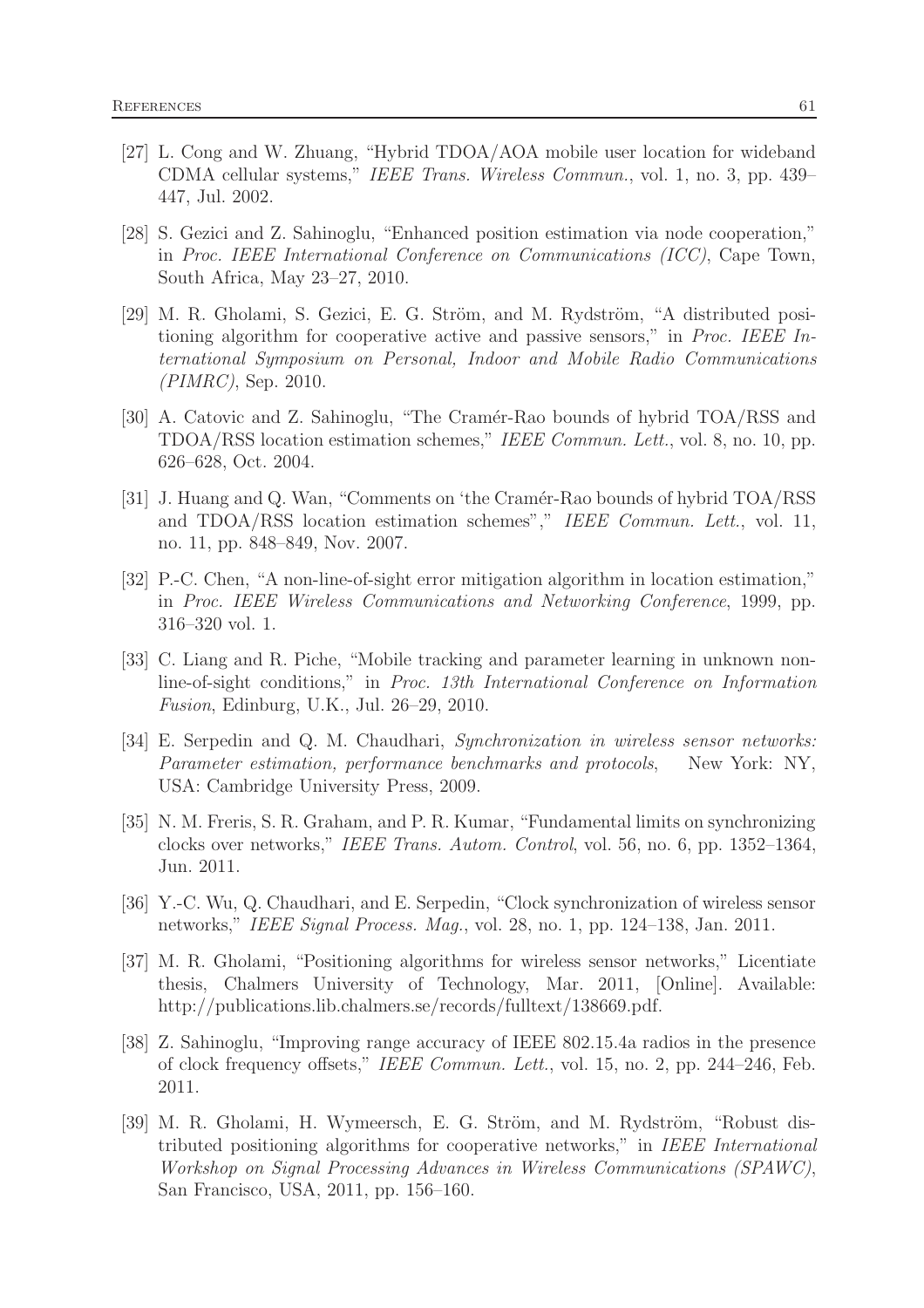- [40] M. R. Gholami, S. Gezici, and E. G. Ström, "Range based sensor node localization in the presence of unknown clock skews," in IEEE International Conference on Acoustics, Speech and Signal Processing (ICASSP), Vancouver, Canada, 2013.
- [41] M. R. Gholami, S. Gezici, E. G. Ström, and M. Rydström, "Hybrid TW-TOA/TDOA positioning algorithms for cooperative wireless networks," in Proc. IEEE International Conference on Communications (ICC), Kyoto, Japan, Jun. 2011.
- [42] ——, "Positioning algorithms for cooperative networks in the presence of an unknown turn-around time," in IEEE International Workshop on Signal Processing Advances in Wireless Communications (SPAWC), San Francisco, Jun. 26–29 2011, pp. 166–170.
- [43] S. P. Chepuri, R. T. Rajan, G. Leus, and A. D. Even, "Joint clock synchronization and ranging: Asymmetrical time-stamping and passive listening," IEEE Signal Process. Lett., vol. 20, no. 1, pp. 51–54 2013.
- [44] Y. Wang, X. Ma, and G. Leus, "Robust time-based localization for asynchronous networks," IEEE Trans. Signal Process., vol. 59, no. 9, pp. 4397–4410, Sep. 2011.
- [45] G. J. Pottie and W. J. Kaiser, "Wireless integrated network sensors," Communications of the ACM, vol. 43, no. 5, pp. 51–58, 2000.
- [46] R. L. Moses, D. Krishnamurthy, and R. M. Patterson, "A self-localization method for wireless sensor networks," EURASIP J. Adv. Sig. Pr., no. 4, pp. 348–358, Mar. 2003.
- [47] K. Yedavalli and B. Krishnmachari, "Sequence-based localization in wireless sensor networks," IEEE Trans. Mobile Comput., vol. 7, no. 1, pp. 1–14, Jan. 2008.
- [48] M. R. Gholami, M. Rydström, and E. G. Ström, "Positioning of node using plane projection onto convex sets," in Proc. IEEE Wireless Communication and Networking Conference (WCNC), Apr. 2010.
- [49] M. Bshara, U. Orguner, F. Gustafsson, and L. Van Biesen, "Fingerprinting localization in wireless networks based on received-signal-strength measurements: A case study on WIMAX networks," IEEE Trans. Veh. Technol., vol. 59, no. 1, pp. 283–294, 2010.
- [50] S. M. Kay, Fundamentals of Statistical Signal Processing: Estimation theory, Englewood Cliffs, NJ: Prentice-Hall, 1993.
- [51] X. Sheng and Y. Hu, "Maximum likelihood multiple-source localization using acoustic energy measurements with wireless sensor networks," IEEE Trans. Signal Process., vol. 53, no. 1, pp. 44–53, Jan. 2005.
- [52] R. M. Vaghefi, M. R. Gholami, and E. G. Ström, "Bearing-only target localization with uncertainties in observer position," in Proc. IEEE International Symposium on Personal, Indoor and Mobile Radio Communications (PIMRC), pp. 238–242.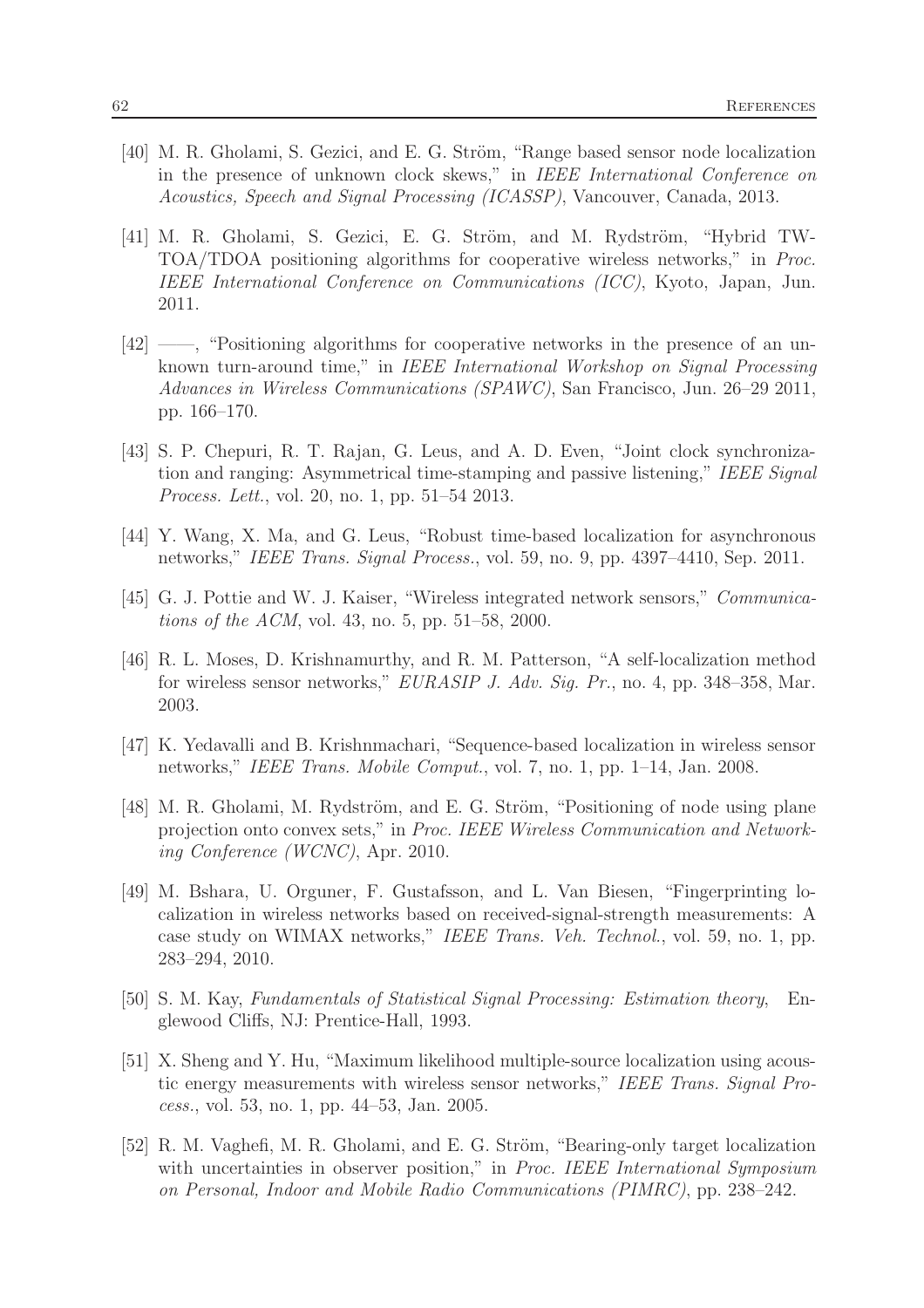- [53] R. Vaghefi, M. Gholami, R. Buehrer, and E. Ström, "Cooperative received signal strength-based sensor localization with unknown transmit powers," IEEE Trans. Signal Process., vol. 61, no. 6, pp. 1389–1403, Mar. 2013.
- [54] M. R. Gholami, S. Gezici, and E. G. Ström, "TDOA based positioning in the presence of unknown clock skew," IEEE Trans. Commun., vol. 61, no. 6, pp. 2522–2534, Jul. 2013.
- [55] ——, "Improved position estimation using hybrid TW-TOA and TDOA in cooperative networks," IEEE Trans. Signal Process., vol. 60, no. 7, pp. 3770–3785, Jul. 2012.
- [56] R. M. Vaghefi, M. R. Gholami, and E. G. Ström, "RSS-based sensor localization with unknown transmit power," in IEEE International Conference on Acoustics, Speech, and Signal Processing (ICASSP), May 2011, pp. 2480–2483.
- [57] G. Destino and G. Abreu, "Reformulating the least-square source localization problem with contracted distances," in *Proc. Asilomar*, 2009, pp. 307–311.
- [58] J. Nie, "Sum of squares method for sensor network localization," Comput. Optim. Appl., vol. 43, pp. 151–179, 2009.
- [59] A. Beck, M. Teboulle, and Z. Chikishev, "Iterative minimization schemes for solving the single source localization problem," AIAM Journal on Optimization, no. 3, pp. 1397–1416, 2008.
- [60] A. Beck, P. Stoica, and J. Li, "Exact and approximate solutions of source localization problems," IEEE Trans. Signal Process., vol. 56, no. 5, pp. 1770–1778, May 2008.
- [61] E. G. Larsson and D. Danev, "Accuracy comparison of LS and squared-range LS for source localization," IEEE Trans. Signal Process., vol. 58, no. 2, pp. 916–923, 2010.
- [62] P. Biswas, T.-C. Lian, T.-C. Wang, and Y. Ye, "Semidefinite programming based algorithms for sensor network localization," ACM Trans. Sens. Netw., vol. 2, no. 2, pp. 188–220, 2006.
- [63] S. Srirangarajan, A. Tewfik, and Z.-Q. Luo, "Distributed sensor network localization using SOCP relaxation," IEEE Trans. Wireless Commun., vol. 7, no. 12, pp. 4886– 4895, Dec. 2008.
- [64] D. P. Bertsekas, Nonlinear Programming, 2nd ed, Athena Scientific, 1999.
- [65] M. Chiang, S. H. Low, A. R. Calderbank, and J. C. Doyle, "Layering as optimization decomposition: A mathematical theory of network architectures," Proc. IEEE, vol. 95, no. 1, pp. 255–312, 2007.
- [66] D. P. Palomar and Y. C. Eldar, Convex Optimization in Signal Processing and Communications, Cambridge University Press, 2010.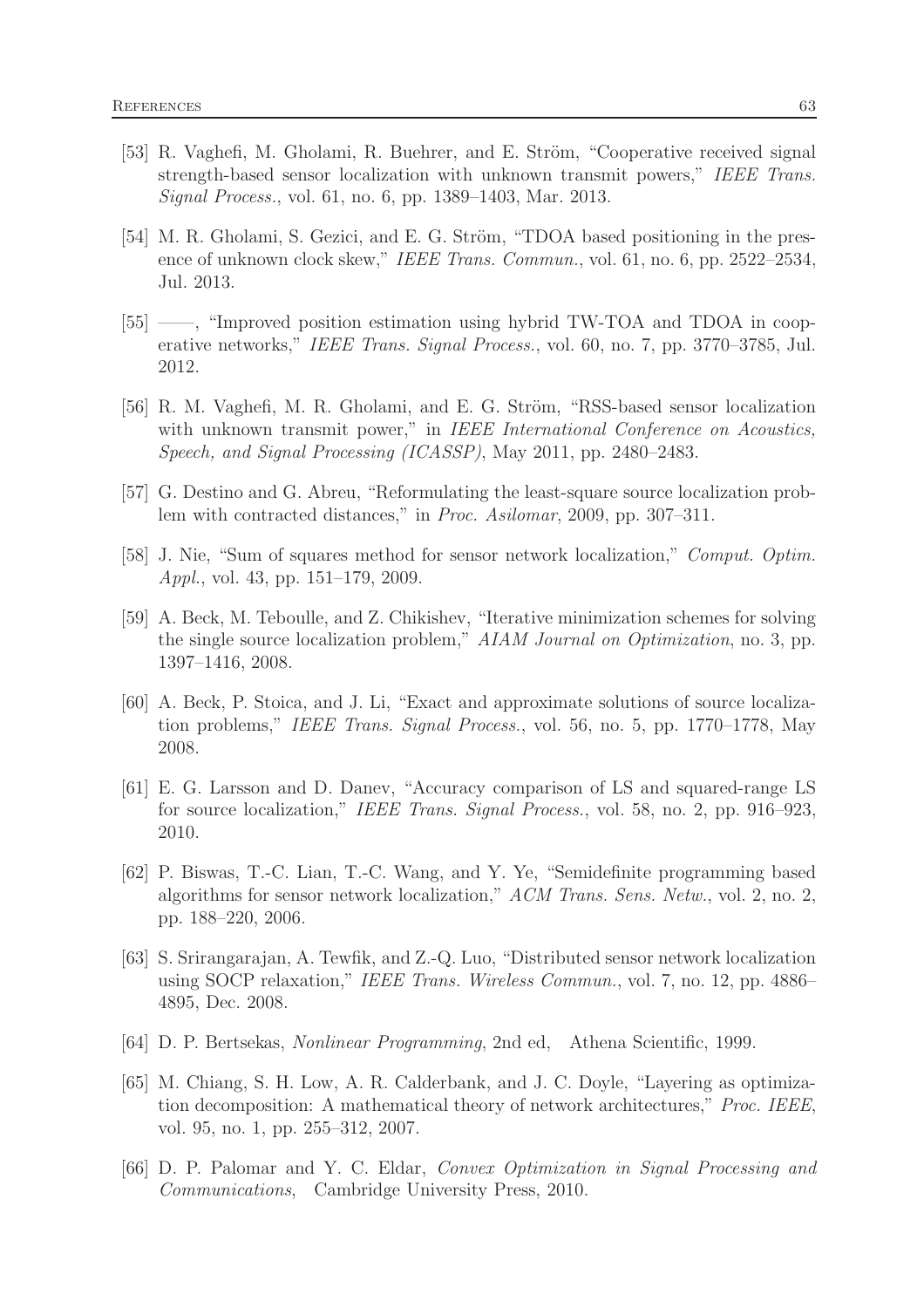- [67] R. Olfati-Saber, J. A. Fax, and R. M. Murray, "Consensus and cooperation in networked multi-agent systems," Proc. IEEE, vol. 95, no. 1, pp. 215–233, 2007.
- [68] D. P. Bertsekas and J. N. Tsitsiklis, Parallel and distributed computation, Old Tappan, NJ (USA): Prentice Hall Inc., 1989.
- [69] S. Boyd, N. Parikh, E. Chu, B. Peleato, and J. Eckstein, "Distributed optimization and statistical learning via the alternating direction method of multipliers," Foundations and Trends $\overline{R}$  in Machine Learning, vol. 3, no. 1, pp. 1–122, 2011.
- [70] T. Erseghe, "A distributed and scalable processing method based upon ADMM," IEEE Signal Process. Lett., vol. 19, no. 9, pp. 563–566, 2012.
- [71] C. Meesookho, U. Mitra, and S. Narayanan, "On energy-based acoustic source localization for sensor networks," IEEE Trans. Signal Process., vol. 56, no. 1, pp. 365–377, Jan. 2008.
- [72] M. Sun and K. C. Ho, "Successive and asymptotically efficient localization of sensor nodes in closed-form," IEEE Trans. Signal Process., vol. 57, no. 11, pp. 4522–4537, Nov. 2009.
- [73] S. Gezici, I. Guvenc, and Z. Sahinoglu, "On the performance of linear least-squares estimation in wireless positioning systems," in Proc. IEEE International Conference on Communications (ICC), May 2008, pp. 4203–4208.
- [74] K. C. Ho, X. Lu, and L. Kovavisaruch, "Source localization using TDOA and FDOA measurements in the presence of receiver location errors: analysis and solution," IEEE Trans. Signal Process., vol. 55, no. 2, pp. 684–696, Feb. 2007.
- [75] X. Wang, Z. Wang, and B. O'Dea, "A TOA-based location algorithm reducing the errors due to non-line-of-sight (NLOS) propagation," IEEE Trans. Veh. Technol., vol. 52, no. 1, pp. 112–116, Jan. 2003.
- [76] M. R. Gholami, L. Tetruashvili, E. G. Ström, and Y. Censor, "Cooperative wireless" sensor network positioning via implicit convex feasibility," to appear in IEEE Trans. Signal Process., 2013.
- [77] M. R. Gholami, H. Wymeersch, E. G. Ström, and M. Rydström, "Wireless network positioning as a convex feasibility problem," *EURASIP Journal on Wireless* Communications and Networking 2011, 2011:161.
- [78] T. Jia and R. Buehrer, "A set-theoretic approach to collaborative position location for wireless networks," IEEE Trans. Mobile Comput., pp. 1264–1275, 2011.
- [79] L. G. Gubin, B. Polyak, and E. Raik, "The method of projection for finding the common point of convex sets," USSR Computational Mathematics and Mathematical Physics, vol. 7, pp. 1–24, 1967.
- [80] Y. Censor and S. A. Zenios, Parallel Optimization: Theory, Algorithms, and Applications, New York: Oxford Unversity Press, 1997.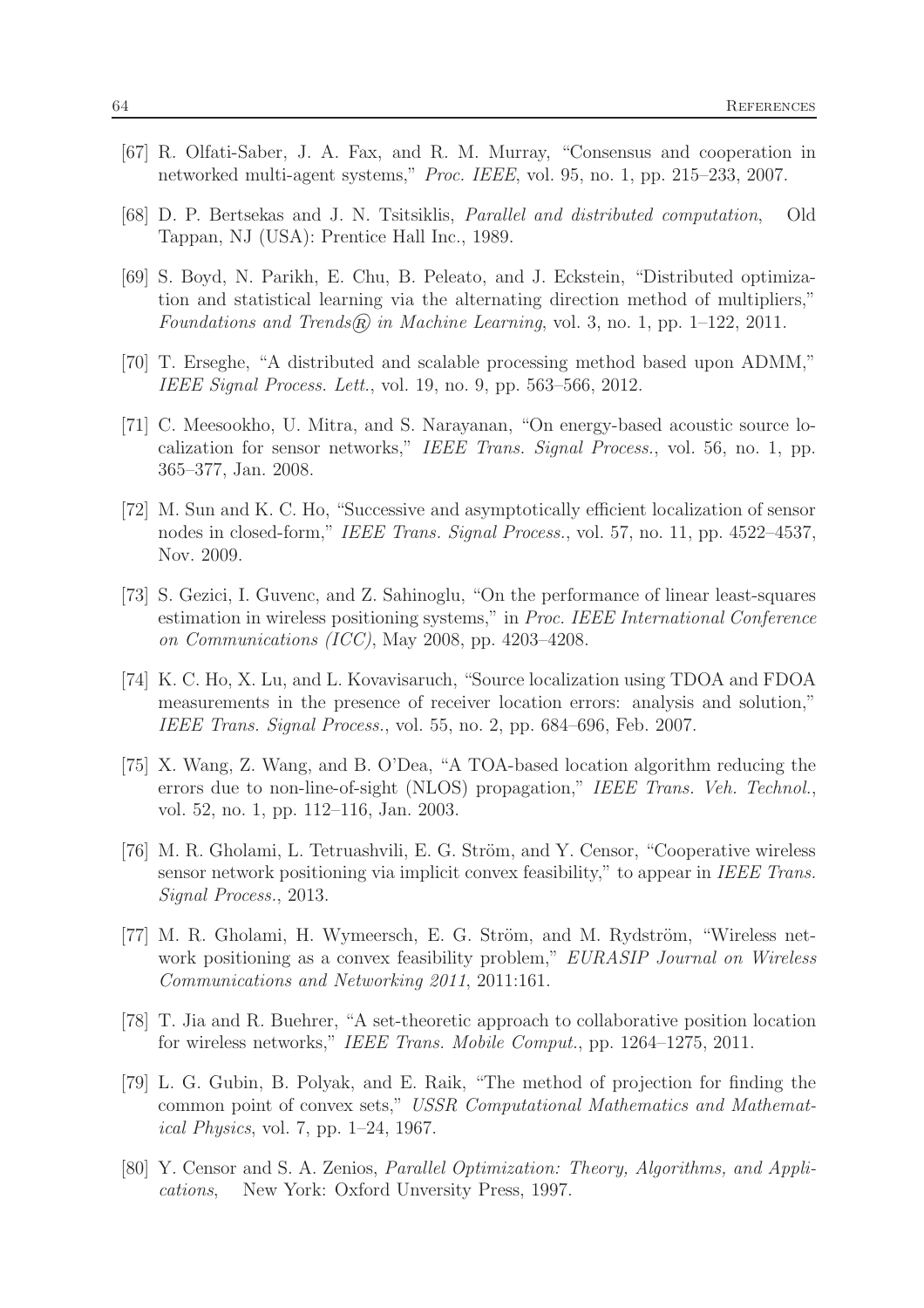- [81] P. Oskoui-Fard and H. Stark, "Tomographic image reconstruction using the theory of convex projections," IEEE Transactions on Medical Imaging, vol. 7, no. 1, pp. 45–58, Mar. 1988.
- [82] G. T. Herman and L. B. Meyer, "Algebraic reconstruction techniques can be made computationally efficient [positron emission tomography application]," IEEE Transactions on Medical Imaging, vol. 12, no. 3, pp. 600–609, Sep. 1993.
- [83] D. C. Youla and H. Webb, "Image restoration by the method of convex projections: Part 1: theory," IEEE Transactions on Medical Imaging, vol. 1, no. 2, pp. 81–94, Oct. 1982.
- [84] A. O. Hero and D. Blatt, "Sensor network source localization via projection onto convex sets (POCS)," in IEEE International Conference on Acoustics, Speech, and Signal Processing (ICASSP), vol. 3, Philadelphia, USA, Mar. 2005, pp. 689–692.
- [85] D. Blatt and A. O. Hero, "Energy-based sensor network source localization via projection onto convex sets," IEEE Trans. Signal Process., vol. 54, no. 9, pp. 3614– 3619, Sep. 2006.
- [86] ——, "APOCS: a rapidly convergent source localization algorithm for sensor networks," in *IEEE/SP Workshop on Statistical Signal Processing*, Jul. 2005, pp. 1214– 1219.
- [87] J. Wang and P. A. Regalia, "Sensor network localization via boundary projections," in Proc. 43rd Annual Conference on Information Sciences and Systems, Mar. 2009, pp. 224–229.
- [88] M. Rydström, E. G. Ström, and A. Svensson, "Robust sensor network positioning based on projection onto circular and hyperbolic convex sets," in IEEE Workshop on Signal Processing Advances in Wireless Communications (SPAWC), pp.1–5, 2006.
- [89] Y. Censor, A. R. D. Pierro, and M. Zaknoon, "Steered sequential projections for the inconsistent convex feasibility problem," Nonlinear analysis: theory, method, and application, series  $A$ , vol. 59, pp. 385–405, 2004.
- [90] M. R. Gholami, E. G. Ström, and M. Rydström, "Indoor sensor node positioning using UWB range measurements," in Proc. 17th European Signal Processing Conference (Eusipco), 2009, pp. 1943–1947.
- [91] M. R. Gholami, E. G. Ström, F. Sottile, D. Dardari, S. Gezici, M. Rydström, M. A. Spirito, and A. Conti, "Static positioning using UWB range measurements," in Proc. Future Network and Mobile Summit, Jun. 2010.
- [92] H. Wymeersch, S. Maranó, W. M. Gifford, and M. Z. Win, "A machine learning approach to ranging error mitigation for UWB localization," IEEE Trans. Commun., vol. 60, no. 6, pp. 1719–1728, Jun. 2012.
- [93] S. Marano, W. M. Gifford, H. Wymeersch, and M. Z. Win, "Nonparametric obstruction detection for UWB localization," in Proc. IEEE Global Communication Conference, Dec. 2009, pp. 1–6.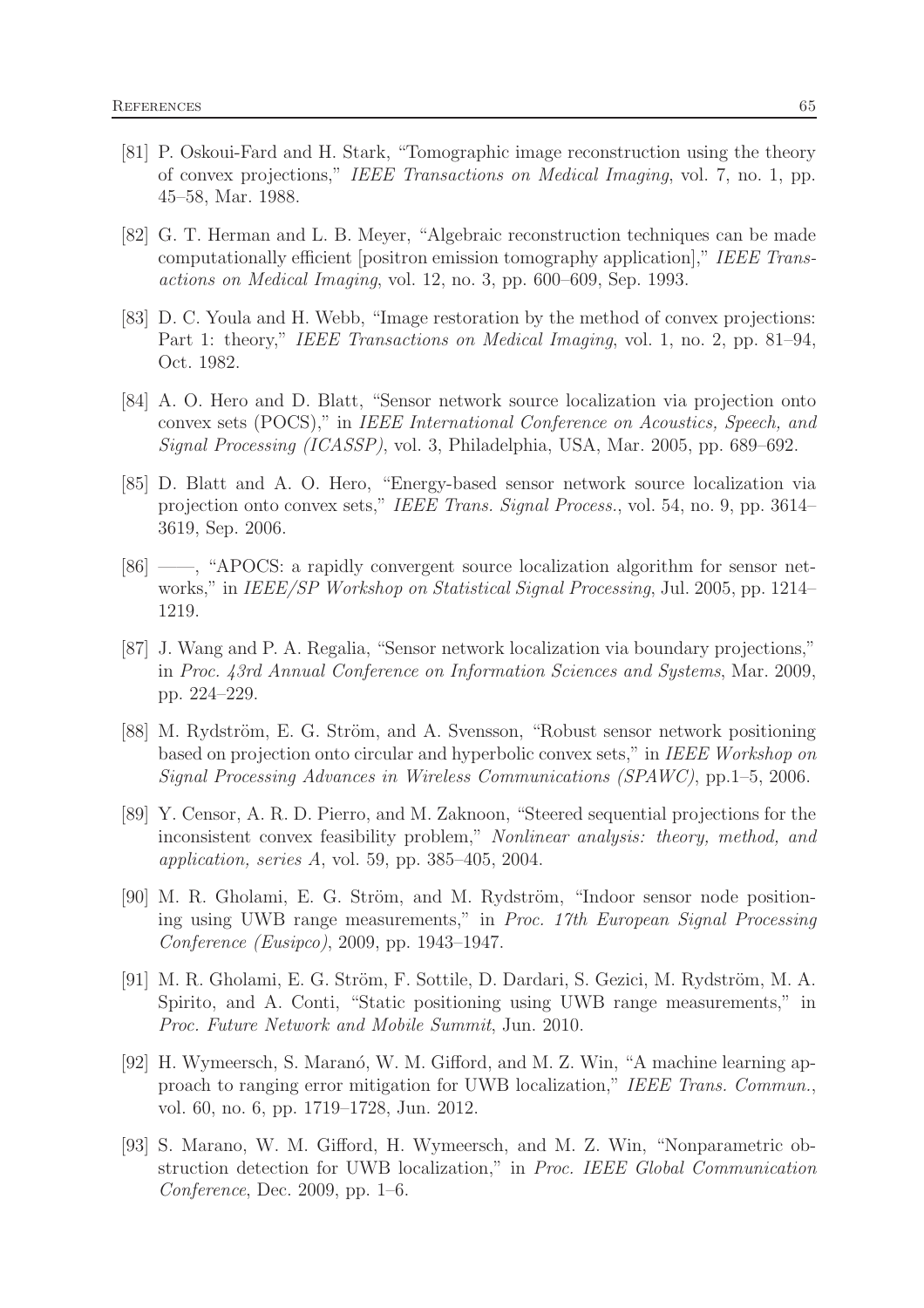- [94] S. Boyd and L. Vandenberghe, Convex Optimization, Cambridge University Press, 2004.
- [95] J. Zhang and S. Sastary, "Distributed position estimation for sensor networks," in Proc. 15th Triennial World Congress, Barcelona, Spain, 2002.
- [96] L. Doherty, K. S. J. Pister, and L. E. Ghaoui, "Convex position estimation in wireless sensor networks," in *INFOCOM*, vol. 3, 2001, pp. 1655–1663.
- [97] A. Beck, "On the convexity of a class of quadratic mappings and its application to the problem of finding the smallest ball enclosing a given intersection of balls," Journal of Global Optimization, vol. 39, pp. 113–126, Sep. 2007.
- [98] M. R. Gholami, E. G. Ström, H. Wymeersch, and S. Gezici, "Upper bounds on position error of a single location estimate in wireless sensor networks," submitted to EURASIP J. Advances in Signal Processing (special issue on Digital Signal Processing for Localization), 2013.
- [99] A. Ben-Tal and A. Nemirovski, "Lectures on modern convex optimization," 2012, [Online]. Available: http://www2.isye.gatech.edu/∼nemirovs/Lect ModConvOpt. pdf.
- [100] A. Nemirovski, C. Roos, and T. Terlaky, "On maximization of quadratic form over intersection of ellipsoids with common center," Mathematical Programming, vol. 86, pp. 463–473, 1999.
- [101] Z.-Q. Luo, W.-K. Ma, A. So, Y. Ye, and S. Zhang, "Semidefinite relaxation of quadratic optimization problems," IEEE Signal Process. Mag., vol. 27, no. 3, pp. 20–34, May 2010.
- [102] M. S. Bazaraa, H. D. Sherali, and C. M. Shetty, Nonlinear Programming Theory and Algorithms, 3rd ed, New Jersey: John Wiley & Sons, 2006.
- [103] J. J. More, "Generalization of the trust region problem," Optimization Methods and Software, vol. 2, pp. 189–209, 1993.
- [104] D. Sorensen, "Newton's method with a model trust region modification," SIAM J. Numer. Anal., vol. 19, no. 2, pp. 409–426, 1982.
- [105] A. Beck and Y. C. Eldar, "Strong duality in nonconvex quadratic optimization with two quadratic constraints," SIAM J. on Optimi., vol. 17, no. 3, pp. 844–860, Sep. 2006.
- [106] C. Fortin and H. Wolkowicz, "The trust region subproblem and semidefinite programming," Optim. Methods Softw., vol. 19, no. 1, pp. 41–67, 2004.
- [107] D. R. Hunter and K. Lange, "A tutorial on MM algorithms," The American Statistician, vol. 58, no. 1, pp. 30–37, 2004.
- [108] P. Oguz-Ekim, J. P. Gomes, J. Xavier, and P. Oliveira, "Robust localization of nodes and time-recursive tracking in sensor networks using noisy range measurements," IEEE Trans. Signal Process., vol. 59, no. 8, pp. 3930–3942, 2011.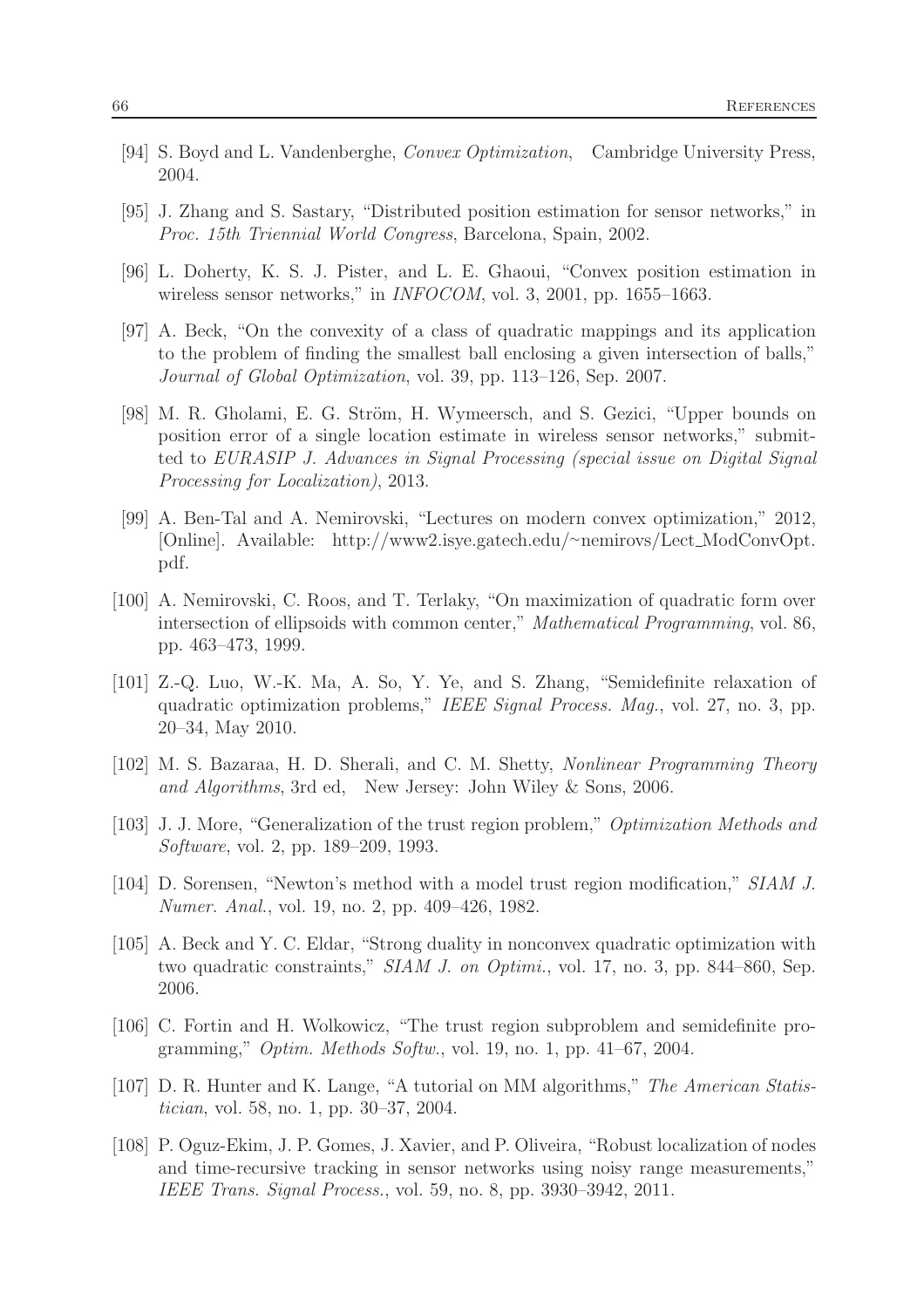- [109] J. A. Costa, N. Patwari, and A. O. Hero, "Distributed weighted-multidimensional scaling for node localization in sensor networks," ACM Transactions on Sensor Network, vol. 2, no. 1, pp. 39–64, 2006.
- [110] R. Horst and N. V. Thoai, "DC programming: Overview," Journal of Optimization Theory and Applications, vol. 103, pp. 1–43, 1999.
- [111] T. D. Quoc and M. Diehl, "Sequential convex programming methods for solving nonlinear optimization problems with DC constraints," 2011, [Online]. Available: arXiv:1107.5841v1.
- [112] M. R. Gholami, S. Gezici, and E. G. Ström, "A concave-convex procedure for TDOA based positioning," IEEE Commun. Lett., vol. 17, no. 4, pp. 765–768, 2013.
- [113] M. Chiang, "Nonconvex optimization of communication systems," Advances in Mechanics and Mathematics, vol. 3, pp. 137–196, 2008.
- [114] S. Boyd, S.-J. Kim, L. Vandenberghe, and A. Hassibi, "A tutorial on geometric programming," Optimization and Engineering, vol. 8, no. 1, pp. 67–127, 2007.
- [115] M. Chiang, Geometric Programming for Communication Systems, Now Publishers Inc, 2005.
- [116] P. A. Parrilo, "Semidefinite programming relaxations for semialgebraic problems," Mathematical Programming, vol. 96, no. 2, pp. 293–320, 2003.
- [117] ——, "Structured semidefinite programs and semialgebraic geometry methods in robustness and optimization," PhD dissertation, Citeseer, 2000.
- [118] S. Boyd and J. Mattingley, "Branch and bound methods," 2007, [Online]. Available: http://www.stanford.edu/class/ee364b/notes/bb\_notes.pdf.
- [119] E. L. Lawler and D. E. Wood, "Branch-and-bound methods: A survey," Operations Research, vol. 14, no. 4, pp. 699–719, 1966.
- [120] V. M. Chiriac and A. M. Haimovich, "ZivZakai lower bound on target localization estimation in MIMO radar systems," in IEEE Radar Conference, 2010, pp. 678–683.
- [121] Y. C. Eldar, "Uniformly improving the Cram´er-Rao bound and maximum-likelihood estimation," IEEE Trans. Signal Process., vol. 54, no. 8, pp. 2943–2956, Aug. 2006.
- [122] Z. Ben-Haim and Y. C. Eldar, "On the constrained Cramér-Rao bound with a singular Fisher information matrix," IEEE Signal Process. Lett., vol. 16, no. 6, pp. 453–456, Jun. 2009.
- [123] H. L. V. Trees, Detection, Estimation, and Modulation Theory, New York: John Wiley & Sons, 2004.
- [124] S. S. Slijepcevic, S. Megerian, and M. Potkonjak, "Location errors in wireless embedded sensor networks: sources, models, and effects on applications," Sigmobile Mobile Computing and Communications Review, vol. 6, pp. 67–78, Jul. 2002.